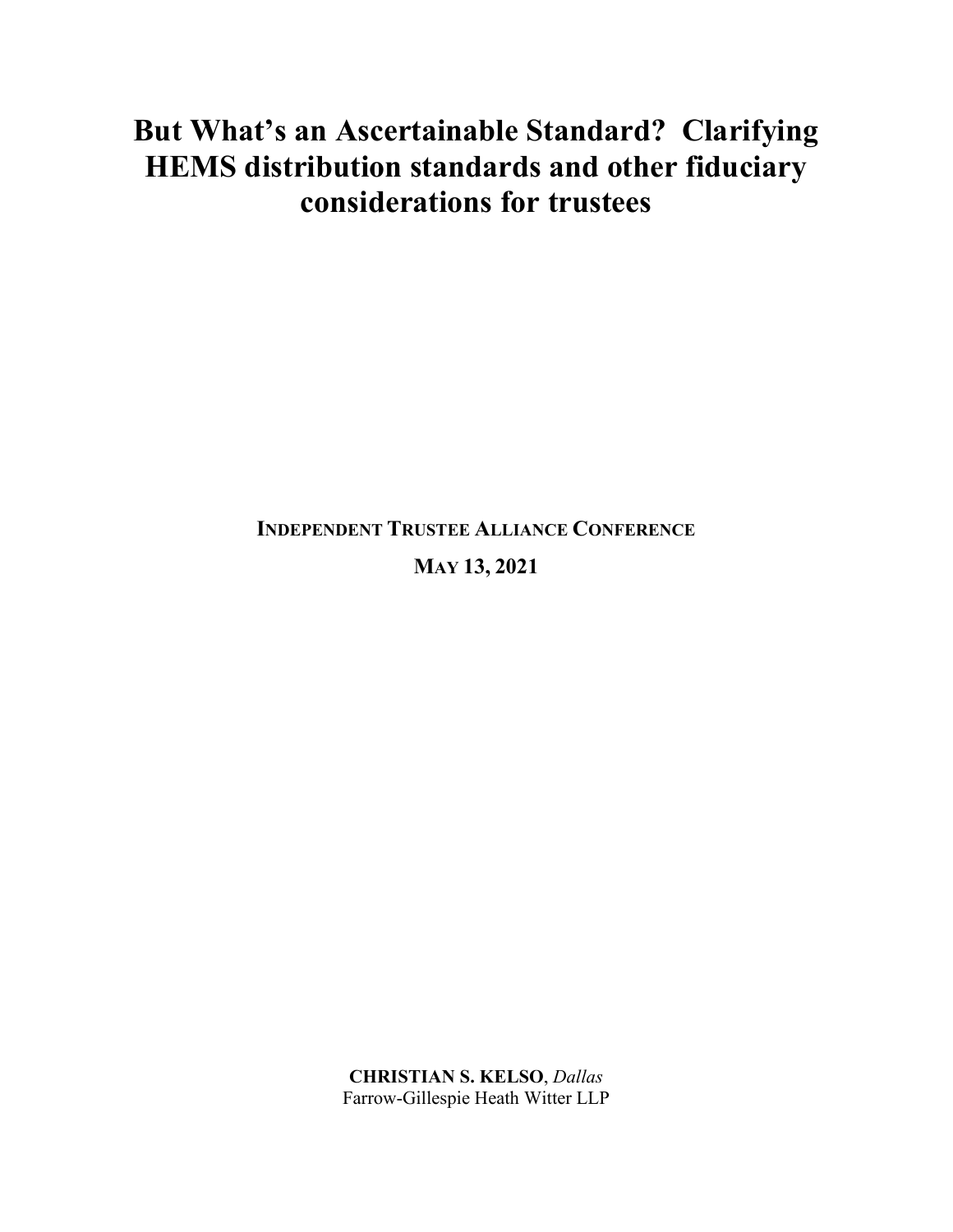#### **Christian S. Kelso Partner**

Christian S. Kelso practices in the areas of estate planning, wealth preservation and transfer, probate, tax and transactional corporate law. His primary focus is finding practical, cost-effective solutions for families and businesses to avoid costly, and often heartbreaking disputes in both the courtroom and the living room. Mr. Kelso is a counselor who is dedicated to making the law work for his clients and helping them understand how best to address the legal issues they face.

Mr. Kelso's estate planning and wealth preservation practice involves both large and small estates and is premised on the notion that the size of a client's estate should not be relevant to the amount of compassion and dedication each deserves. Whether the situation merely calls for a simple Will or complex trusts, Mr. Kelso works closely with his clients to craft solutions that best achieve their goals, both legal and personal.

Where probate of an estate is required, Mr. Kelso provides assistance and advice which is focused on minimizing litigation and intra-family disputes. When proper planning is in place and other circumstances allow, this process can be straightforward and simple, particularly for clients who have the right counselor by their side to guide them through the legal formalities. Other situations, however, can be more complicated. The death of a loved one can often set an entire family at odds as emotions and forgotten tensions well up. In situations like this, Mr. Kelso is able to draw on both his personal and professional experience to ease family tensions and deploy appropriate legal strategies so that clients can move on with their lives.

Mr. Kelso's transactional corporate practice is focused on avoiding legal problems before they materialize. He helps businesses develop solutions that mitigate risk, both in the form of legal exposure and tax. Employing a full-time, in-house attorney can be expensive, but every business faces situations which are best addressed with the counsel of a trusted advisor. Mr. Kelso fills this roll by acting as general counsel on an as-needed basis and assisting with all manner of issues.

Christian S. Kelso is a native Dallasite, having attended St. Mark's School of Texas for twelve years before moving on to the University of Texas at Austin. Mr. Kelso came back to Dallas for both his J.D. and LL.M. (Taxation) degrees, which he received from Southern Methodist University. Mr. Kelso is an active member of the community in North Texas, both legal and otherwise, and sits on charitable boards and other governing bodies. He speaks German fluently and lives in Dallas with his wife and two children.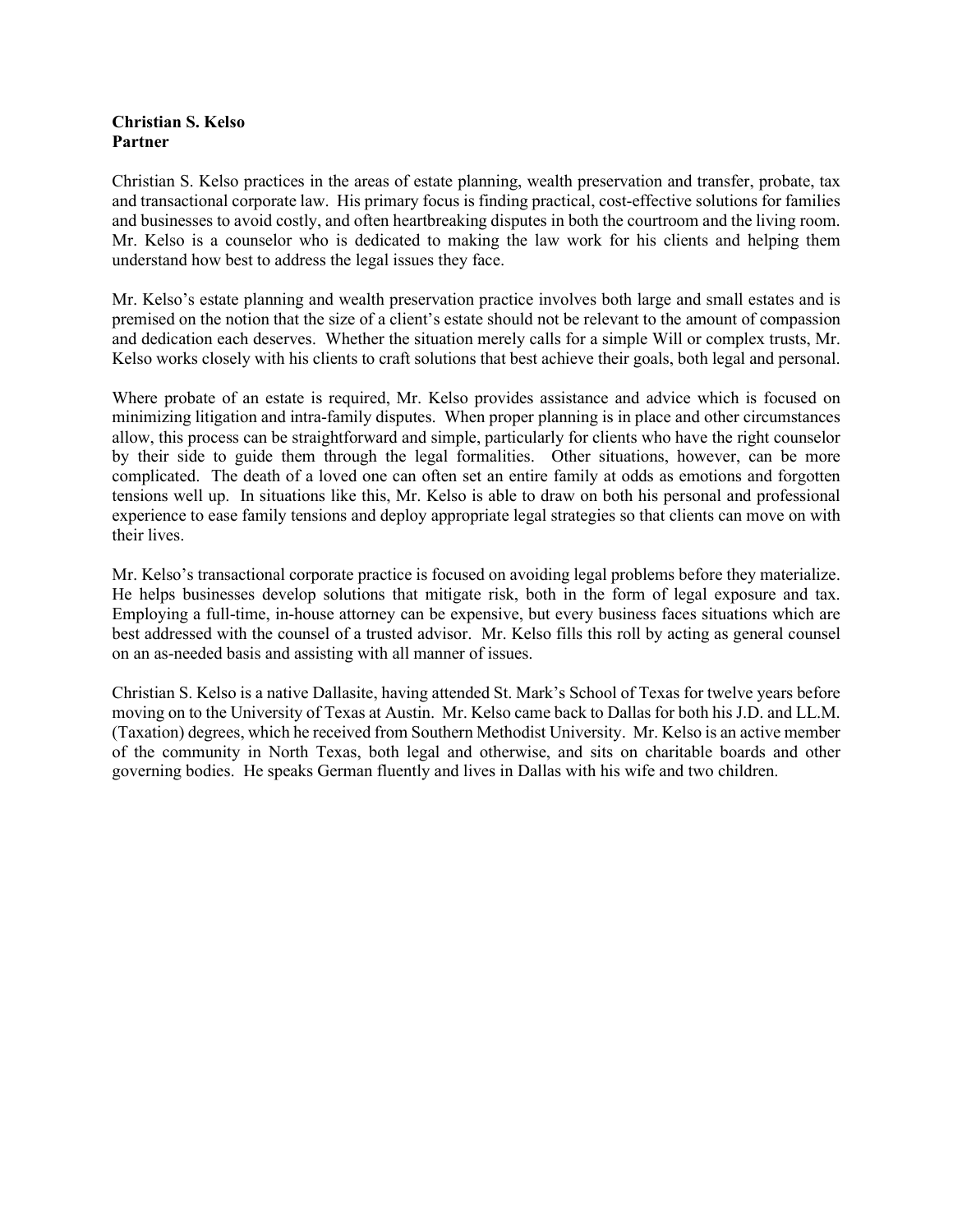| I.              |  |  |  |  |
|-----------------|--|--|--|--|
| П.              |  |  |  |  |
| III.            |  |  |  |  |
| A.              |  |  |  |  |
| <b>B.</b>       |  |  |  |  |
| C.              |  |  |  |  |
| D.              |  |  |  |  |
| IV.             |  |  |  |  |
| А.              |  |  |  |  |
| <b>B.</b>       |  |  |  |  |
| V.              |  |  |  |  |
| А.              |  |  |  |  |
| <b>B.</b>       |  |  |  |  |
| $\mathcal{C}$ . |  |  |  |  |
| D.              |  |  |  |  |
| VI.             |  |  |  |  |
| A.              |  |  |  |  |
| <b>B.</b>       |  |  |  |  |
| C.              |  |  |  |  |
| D.              |  |  |  |  |
| Ε.              |  |  |  |  |
| VII.            |  |  |  |  |
| A.              |  |  |  |  |
| <b>B.</b>       |  |  |  |  |
| C.              |  |  |  |  |
| D.              |  |  |  |  |
| VIII.           |  |  |  |  |
| А.              |  |  |  |  |
| <b>B.</b>       |  |  |  |  |
| C.              |  |  |  |  |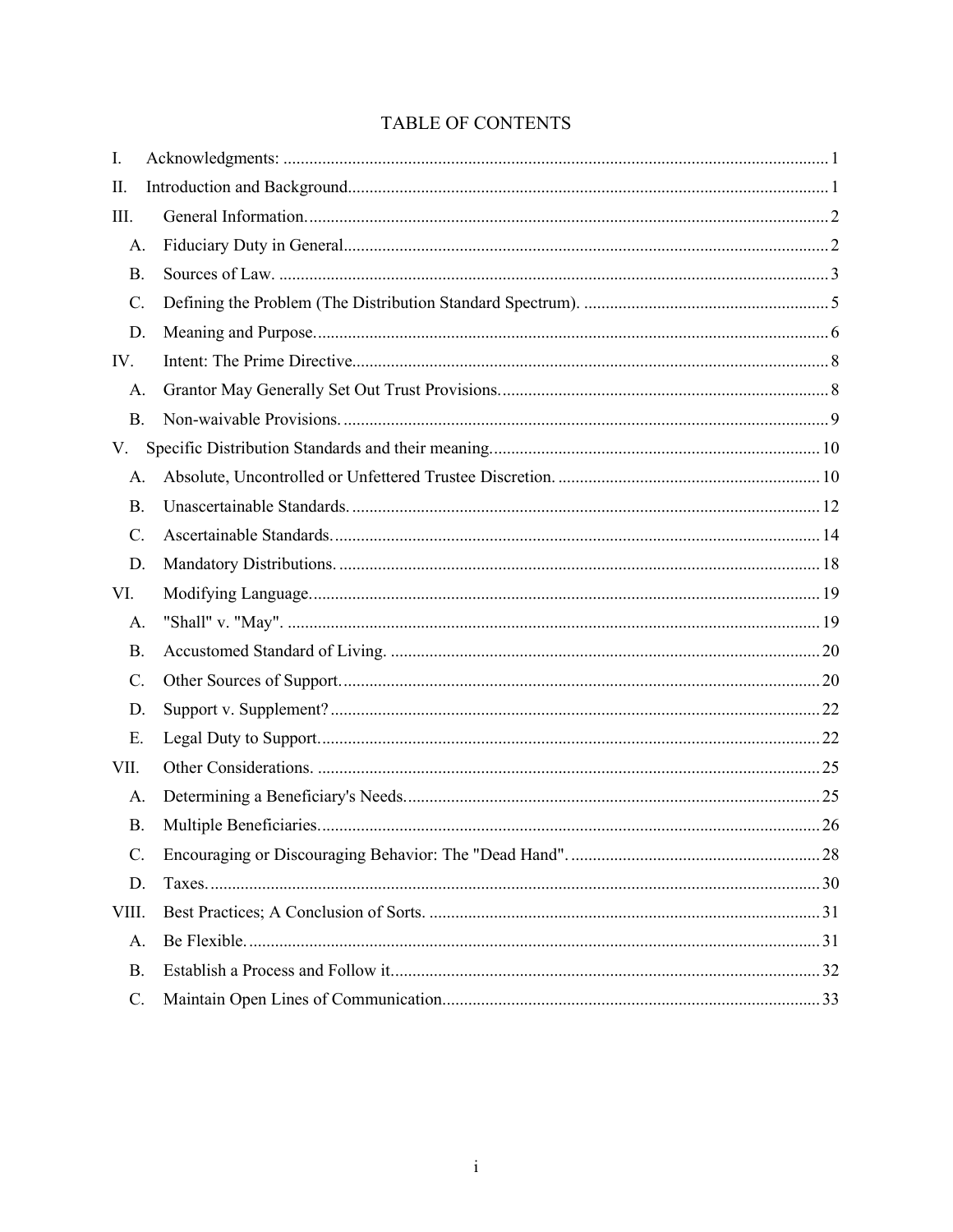<span id="page-3-0"></span>**I. Acknowledgments:** Before beginning, I would like to recognize just a few of the many people who were instrumental in helping me research and compile this paper. Much credit on the research side goes to Mary C. Burdette whose previous work for the State Bar of Texas served as both an inspiration and a model for this paper. Also, Chris Klemme of Happy State Bank, was far more helpful than he knows. Credit for editing goes to Joanne Nakos, of my previous firm, Malouf Nakos Jackson & Swinson, P.C., as well as to my wife, Bethany. Of course, my wife also gets credit for tolerating all my late nights and weekends at the office. I could never have done this alone. Thanks to all!

<span id="page-3-1"></span>**II. Introduction and Background.** Many of us who grew up in the 1980's and 1990's spent countless hours watching (and rewatching) the action/science fiction film *Predator*, starring, among others, Arnold Schwarzenegger, Jessie Ventura and Carl Weathers. In the movie, an alien roams the jungles of Central America, hunting humans for sport. The technologically advanced alien is equipped with a cloaking device that bends visual light such that the alien is rendered invisible to the human eye…almost.

An abstract legal contrivance, the ascertainable trust distribution standard is much like the Predator's cloaking device. Although it renders the Predator hard to see clearly, you know he is there because you feel his effect. Those of us who work regularly with trusts talk about ascertainable standards all the time, but this is mostly at the theoretical level. When we try to dig more deeply or ask real-world questions, it quickly becomes apparent that most of us only have a general understanding of how the ascertainable standard actually functions in real life. In our dayto-day lives, we tend to skim over the topic, telling our clients that the terms of their trusts include magic words from the tax code which will allow for maximum flexibility without inflicting an adverse tax consequence. And yet, when the client, now acting as trustee of his or her trust, reaches out to ask if he or she is authorized to make a particular distribution, we scratch our head, wondering why there is no case law on point. And thus we learn that, as with the Predator, if you fail to give it respect, you will be sorry.

So, what is the big deal about ascertainable standards? The very term "ascertainable" implies something that is definitive, quantifiable and discoverable. Meriam-Webster defines the verb "ascertain" as meaning "to make certain, exact, or precise" or "to find out or learn with certainty." And yet, the actual meaning of the most common ascertainable standards in American trust law remain amorphous, undefined and poorly understood, even by most practitioners.

Originally, this paper was intended to be an examination of relevant case law which would shed light on distribution standards and enable the reader to better understand the limits of their meaning. It was intended to provide a list of permissible and impermissible distributions from a trust with standard language making it subject to one or more ascertainable standards. Exhaustive research, however, has proved this a futile task for two reasons. First, the economics of American jurisprudence make it unlikely that many such cases will ever be reported. A beneficiary may get upset when his trustee will "only" buy him a Buick for his support and maintenance, rather than the Cadillac he wants. But is the beneficiary really going to sue the trustee to get the Cadillac? Even if the beneficiary wins, his or her trust will likely pay the trustee's legal expenses, which will no doubt be substantially more than the cost of any car. Also, if the beneficiary does complain, is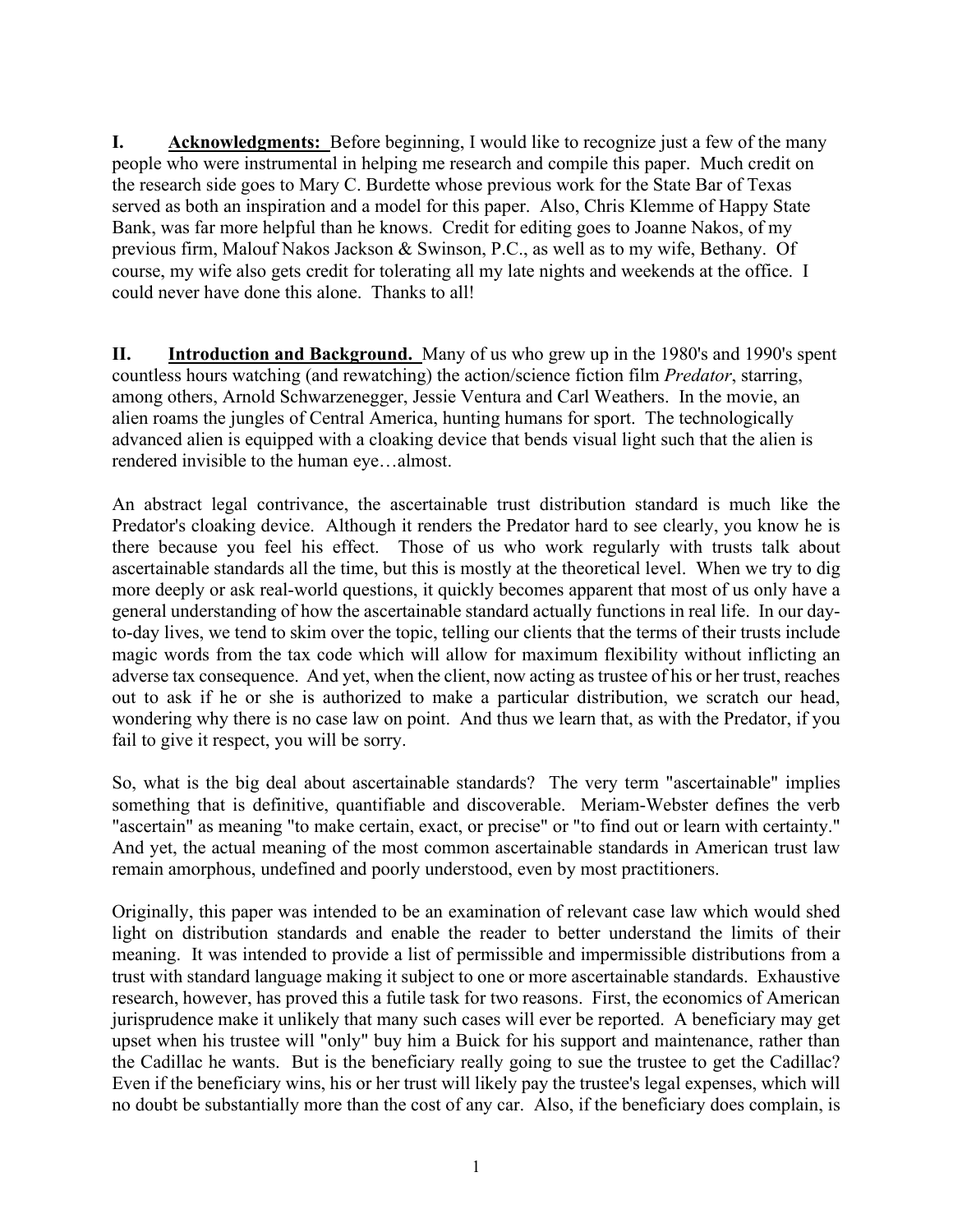his or her case likely to get to the point where it will become legal precedent? In all likelihood, the parties will settle out of court. Thus, the case will likely go unreported and therefore unavailable as legal precedent for future disputes.

Second, the high number of variables surrounding any particular trust distribution make every situation as unique as a snowflake. Put simply, when a trustee is acting properly, there are so many factors that go into his or her decision to distribute (or not distribute) that no two instances will ever be the same. Therefore, the few reported cases that do exist can only be illustrative, not determinative, with regard to any future case.

In light of these difficulties, the focus of this paper has shifted somewhat from its original intent. Rather than provide definitive lists of what a trustee can and cannot do, it will provide guidelines for trustees (and the people who advise them). Although this may only be a second-best option for a trustee who merely seeks a bright line test, it is hoped that this guidance will nonetheless put him or her at ease with regard to some admittedly tough questions. In particular, this paper will seek to enlighten individual trustees who may not have the legal resources of their corporate brethren. They, and those who advise them, are encouraged to turn to this resource for guidance, both when establishing a trust and also when considering a particularly tough distribution.

Like Blain in Predator, most of us "ain't got time to bleed." Whether that means overspending on legal fees, wasting one's own time, or simply avoiding a lawsuit altogether, I hope that the following guidelines will make the trustee's life just a little bit better.

<span id="page-4-0"></span>**III. General Information.** Although the information in this section may seem simplistic for some, experience has taught that many trustees, including lay people and trustees with significant legal training, simply do not fully grasp the underlying concepts that govern their fiduciary role. For a layperson especially, ideas such as splitting equitable and legal title to property can be particularly vexing. Also, even in the rare instances where counsel has been given, trustees may not internalize all the salient points. There is simply too much for most people to take in at once. Therefore, it is a good idea to go over the basics on a regular basis so that the trustee understands the big picture and how they fit into it.

<span id="page-4-1"></span>**A. Fiduciary Duty in General.** First things first. All trustees must, at a minimum, understand that fiduciary duties are the highest duties known to the law. *Nathan v Hudson*, 376 S.W.2d 856, 860-61 (Tex. App.—Dallas 1964, writ ref'd n.r.e.). The law in Texas holds trustees to a "very high and very strict standard of conduct which equity demands." *Slay v. Burnett's Trust*, 187 S.W.2d 377, 387-88 (Tex. 1945). The very act of accepting the position of Trustee carries with it an acceptance of this high standard. *Johnson v. Peckham*, 132 Tex. 148, 120 S.W.2d 786 (Tex. 1938). *See also Geeslin v. McElhenney*, 788 S.W.2d 683, 685 (Tex. App.—Austin 1990, no writ). An intelligible and eloquent summary of a fiduciary's duty was put forth by Justice Cardozo in the case of *Meinhard v. Salmon*, 249 N.Y. 458, 164 N.E. 545-46 (1928) as follows:

Many forms of conduct permissible in a workaday world for those acting at arm's length, are forbidden to those bound by fiduciary ties. A [fiduciary] is held to something stricter than the morals of the marketplace. Not honesty alone, but the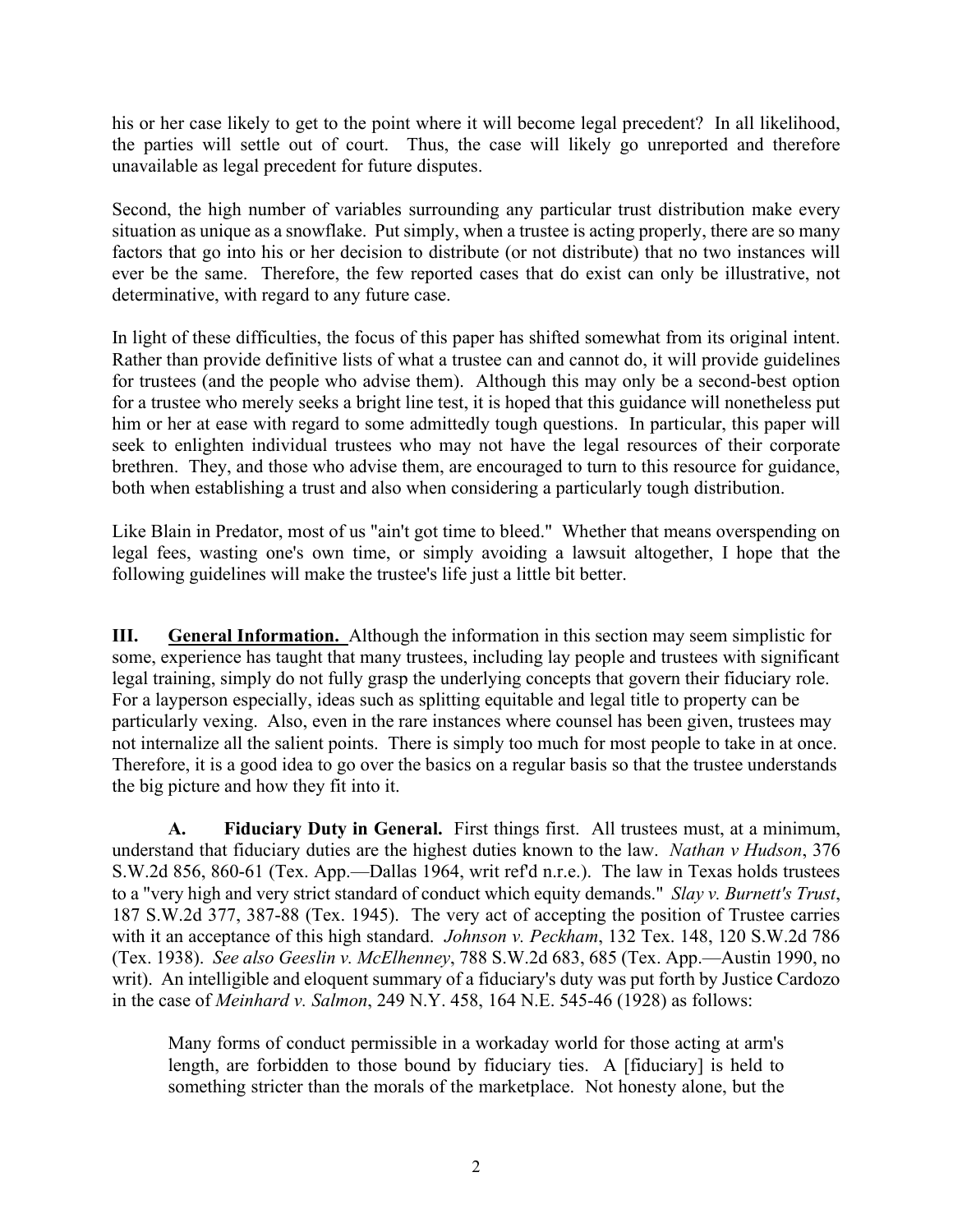punctilio of an honor the most sensitive, is then the standard of behavior. As to this there has developed a tradition that is unbending and inveterate.

The law recognizes other elevated duties which one person might owe to another. Most notably these include the duties a person might owe to a spouse or child. And yet, the highest of all is the fiduciary duty. This may seem counterintuitive, but the reality is that a natural compulsion binds us all to our spouses and children, at least most of the time! But there is no similar bond between the trustee and the beneficiary. Further, the temptations facing fiduciaries are generally high because fiduciaries tend to control significant assets, which might easily be misappropriated or squandered on risky misadventures. For these reasons, and probably also because a fiduciary may be paid for his or her service, the law points a finger at the fiduciary and says, "You better act straight…OR ELSE!" Those who counsel individual trustees are well-advised to make sure our trustee clients keep this notion foremost in their thoughts.

<span id="page-5-0"></span>**B. Sources of Law.** One of the more vexing problems confronting trustees is the plethora of sources from which they might draw conclusions or look to for guidance. Those without legal training might know no better than to go to their favorite internet search engine. We lawyers understand how much damage this might cause, so, in order of their respective authority, the following sources of law are described briefly below.

1. The Texas Trust Code. The Texas Trust Code (the "**TTC**" or simply the "**Trust Code**") is contained within the Texas Property Code (the "**TPC**"), specifically, Subtitle B of Title 9 of the TPC (e.g. §§ 111.001 et seq.). The Trust Code contains most (but not all) of the relevant statutory provisions relevant to the day-to-day activities of trustees. Most of the Trust Code provisions are default provisions which may be overridden in a trust instrument. In practice, many of the statutory provisions, which are designed to be especially conservative, are, in fact, overridden by standard provisions in trust instruments to more effectively achieve the goals behind the trusts they govern. This makes sense when one considers the practical implications of trust drafting. A "simple" trust (in the literal sense, and not as that term is generally understood for tax purposes) which fails to consider all the possible contingencies should be construed in such a manner which is most favorable to the beneficiary. In contrast, where a settlor makes the effort to think through and document his or her intent with regard to more unlikely scenarios, the law should (and generally does) generally seek to enforce and fulfill such intent.

But not all of the Trust Code's provisions are default rules. No matter what a settlor may intend, some rules may not be contravened. Often, a settlor may wish to protect a trustee in such a way which the law deems inappropriate. Thus, to preserve the core duties owed by any trustee, as fiduciary, certain requirements must remain unalterable. To this end, TTC § 111.0035 provides as follows:

(a) Except as provided by the terms of a trust and Subsection (b), this subtitle governs:

(1) the duties and powers of a trustee;

(2) relations among trustees; and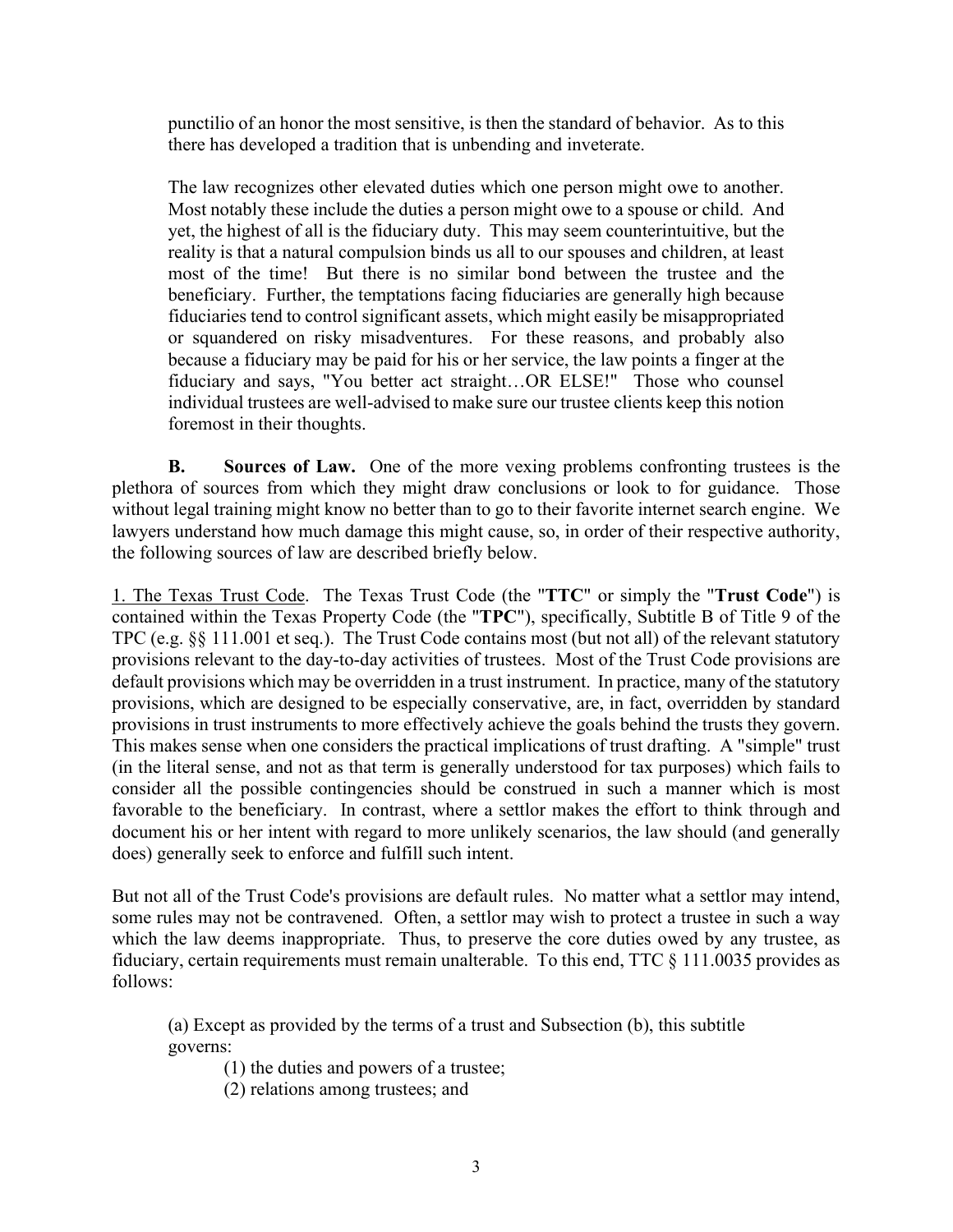(3) the rights and interests of a beneficiary.

(b) The terms of a trust prevail over any provision of this subtitle, except that the terms of a trust may not limit:

(1) the requirements imposed under Section 112.031;

(2) the applicability of Section 114.007 to an exculpation term of a trust;

(3) the periods of limitation for commencing a judicial proceeding regarding a trust;

(4) a trustee's duty:

(A) with regard to an irrevocable trust, to respond to a demand for accounting made under Section 113.151 if the demand is from a beneficiary who, at the time of the demand:

(i) is entitled or permitted to receive distributions from the trust; or

(ii) would receive a distribution from the trust if the trust terminated at the time of the demand; and

(B) to act in good faith and in accordance with the purposes of the trust; (5) the power of a court, in the interest of justice, to take action or exercise jurisdiction, including the power to:

(A) modify, reform or terminate a trust or take other action under Section 112.054;

(B) remove a trustee under Section 113.082;

(C) exercise jurisdiction under Section 115.001;

(D) require, dispense with, modify, or terminate a trustee's bond; or

(E) adjust, deny, or order disgorgement of a trustee's compensation if the trustee commits a breach of trust; or

(F) make an award of costs and attorney's fees under Section 114.064; or (6) the applicability of Section 112.038.

(c) The terms of a trust may not limit any common-law duty to keep a beneficiary of an irrevocable trust who is 25 years of age or older informed at any time during which the beneficiary:

(1) is entitled or permitted to receive distributions from the trust; or

(2) would receive a distribution from the trust if the trust were terminated.

2. Common Law. Where the Trust Code is silent (and therefore by implication, where a given trust instrument is also silent), the next source of authority is the common law. Trust Code § 113.051 provides that "[i]n the absence of any contrary terms in the trust instrument or contrary provisions of [the TTC], in administering the trust, the trustee shall perform all of the duties imposed on trustees by the common law." Note that the TPC also contains similar language at § 111.005.

Attorneys will, of course, be familiar with the rules governing the authoritative value of the common law of various jurisdictions, but they should remember that the lay people they counsel may not. Also, given the small number of cases on point, practitioners may be forced to look to extra-jurisdictional authority when seeking guidance for, or, God forbid, defending a given position. Furthermore, practitioners in Texas should note the wide variation in rules adopted by the various jurisdictions. Where they wish to rely on (or distinguish) extra-jurisdictional precedent, they would be well-advised to examine the other rules applicable in such jurisdiction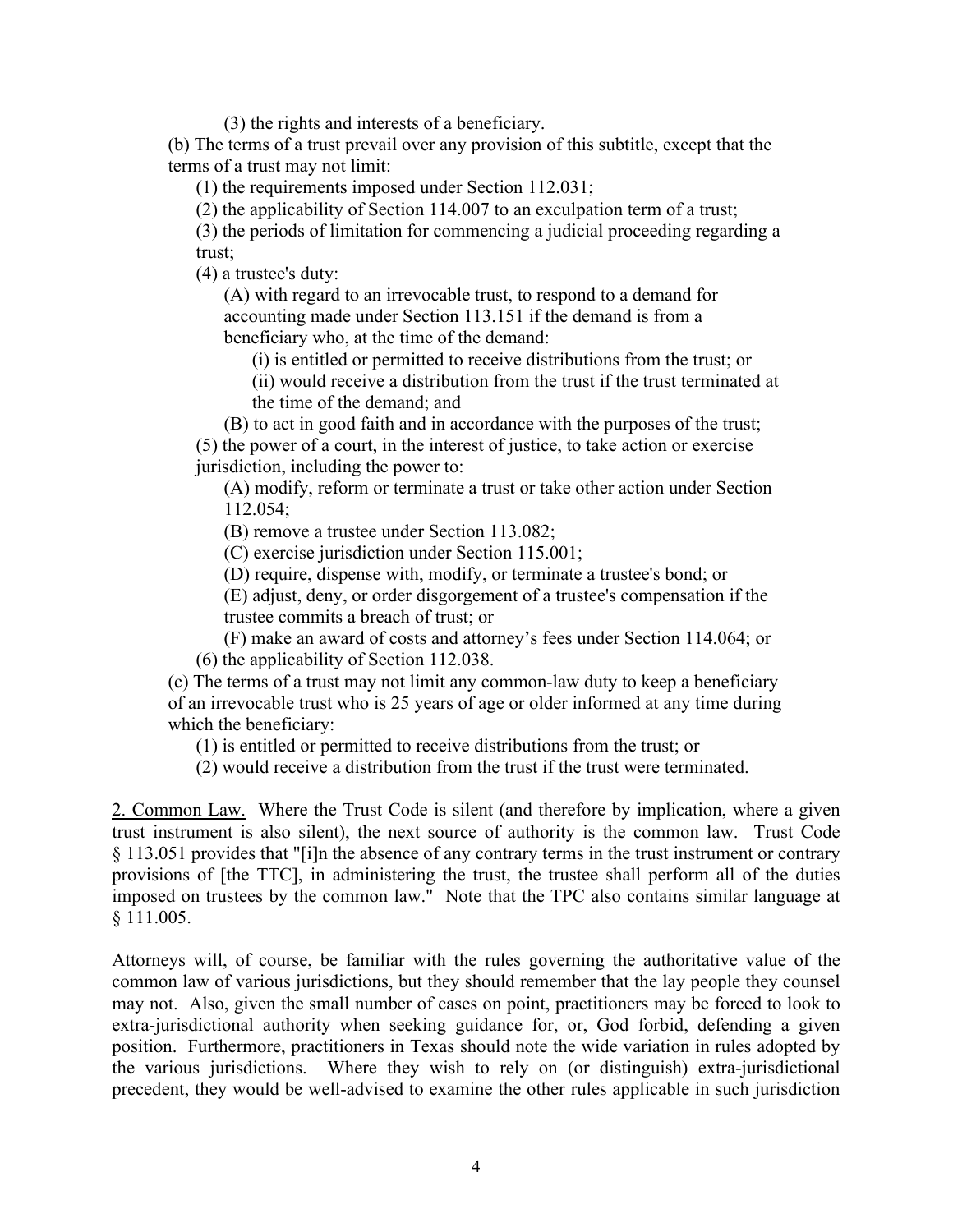and compare them to those applicable in Texas. In other words, if you think a certain rule should be adopted in Texas, you are more likely to win your argument if the rule comes from a state with other rules that are similar to ours and not from one with a long list of very different rules.

3. Federal Law. While federal law technically supersedes state law, it is less important to our present purposes because, as is well established, property law is generally considered the purview of the individual states and this paper generally concerns itself with property law. That said, certain federal law concepts and principles, particularly as contained within the Internal Revenue Code of 1986, as amended (the "**IRC**"), are nonetheless important. For example (and as will be described in more detail below), the ascertainable standard is itself a federal, tax law concept. See, e.g., IRC §§ 2041 and 2514, along with their related Regulations.

4. Secondary Sources. Although not precedential, an array of secondary sources is both available and frequently relied on by practitioners. While there are many treatises, hornbooks, supplements, outlines, websites and other sources available, the most important secondary sources are the Restatements of Trusts and the Uniform Trust Code.

The Restatement (Third) of Trusts was promulgated in 2003 and followed the Restatement (Second) of Trusts, which dates to 1959. Texas has not adopted either of these Restatements, but they are nonetheless valuable to practitioners here. Importantly, many portions of the Restatements are in direct conflict with the Trust Code, so caution is advised when relying on the terms of either. Where a conflict does exist, the statutory provision controls. TTC § 112.035 (regarding spendthrift trusts) is one example of such a conflict.

That said, Texas courts have cited the Restatement (Second) of Trusts numerous times but, according to at least one study, citations of the more recent iteration are far fewer in number. See Burdette, Mary C., *What Every Trustee Should Know*, 2014 (Prepared for the State Bar of Texas 25th Annual Estate Planning and Probate Course), at p. 2.

Similarly, Texas has not adopted the Uniform Trust Code (the "**UTC**") and legislative history indicates that certain of its provisions were specifically rejected in the TTC. Again, however, where there is no conflict with authoritative law, the UTC can be very helpful.

<span id="page-7-0"></span>**C. Defining the Problem (The Distribution Standard Spectrum).** Another overarching concept which is germane to the principle topic at hand is what one might think of as a spectrum of available distribution standards. Just as light exists on a spectrum ranging from infrared to ultra violet, with visible light making up only a small section in-between, so too may we view the distribution standards from which a grantor might choose for (or which the law might impose on) a given trustee. Thus, even if we cannot quantify the particular standard mandated by a given trust instrument, we can at least ordinate the standards such that we know what each is not, which, if not illustrative, is at least instructive.

The spectrum of trust distributions standards necessarily must stretch from the level of uncontrolled or unfettered distributions to the level of required or mandatory distributions. In other words, outside of certain unwaivable constraints, as described below, a given trustee's power must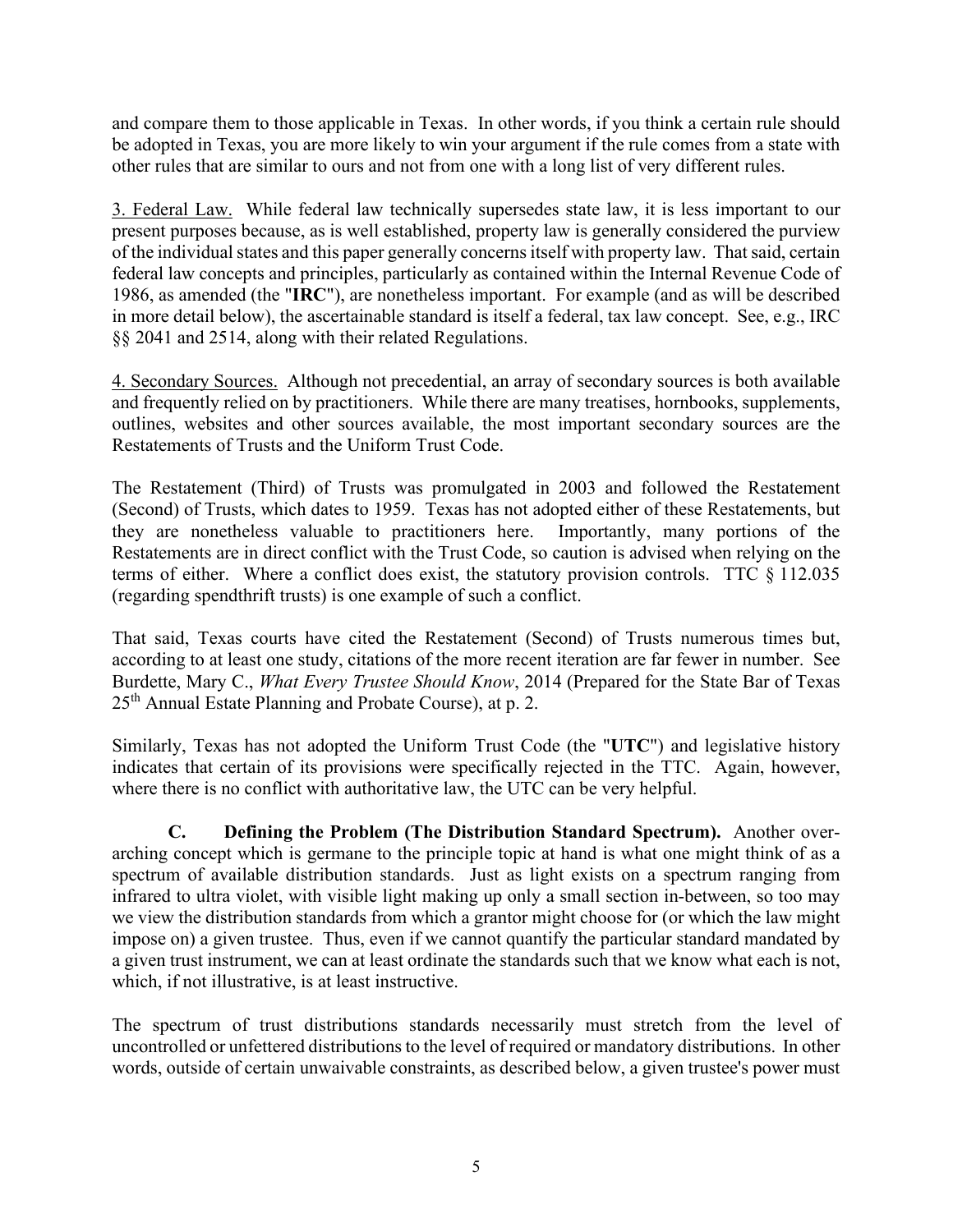fit into one of three categories: With regard to any particular distribution, he or she may (i) have complete discretion, (ii) be required to make the distribution, or (iii) something in-between.

Ascertainable standards lie in-between the mandatory and unfettered standards. Typically, they permit distributions for a beneficiary's health, education, maintenance, or support ("**HEMS**"). The beneficiary of a trust with this language may, so the theory goes, compel the trustee to make distributions in accordance with a specific standard and prevent the trustee from making distributions which are outside of the standard. Think about this for a second because, in theory, it is a profound notion but in practice, it is not particularly easy to implement.

Additionally, some trusts contain "unascertainable" distribution standards. These, however, should be the same as unfettered trustee discretion because a court cannot interpret them sufficiently to compel (or forbid) a distribution. Of course, this may or may not be the fact in practice, but that is the theory.

This stands to reason because the function of an ascertainable standard is to provide a beneficiary, whether present or contingent, with a legally enforceable interest in trust property that a court can determine, and on which it might ultimately rule. At the same time, however, the standard must also provide the trustee with enough discretion so that he or she can evaluate future facts and circumstances, which are unknown at the time the trust instrument is created, but which must be addressed in order to achieve the goals of the settlor.

<span id="page-8-0"></span>**D. Meaning and Purpose.** The concept of the ascertainable standard stems from a tax law problem. If a trustee of a given trust is also its beneficiary and he or she may indiscriminately make distributions to him- or herself, then the IRC will treat the beneficiary as having a general power of appointment over trust property, which, in turn, would make all of the trust's assets includible in his or her estate. However, a primary purpose of many trusts is keeping assets out of their beneficiaries' estates. Therefore, the IRC has set out the ascertainable standard as a safe harbor within which a trustee/beneficiary may take refuge and avoid inclusion for estate tax purposes. As stated in Treas. Reg.  $\frac{8}{20.2041 - 1(c)(2)}$ :

A power to consume, invade, or appropriate income or corpus, or both, for the benefit of the decedent which is limited by an ascertainable standard relating to the health, education, support, or maintenance of the decedent is, by reason of  $[IRC \S]$  $2041(b)(1)(A)$ , not a general power of appointment.

On the settlor's side, several court cases and IRS rulings have held that, if the settlor is the trustee or controls the trustee of a trust, then the trustee's possession of a power to make distributions to, or for the benefit of, a beneficiary of the trust, if limited by an ascertainable standard relating to the beneficiary's health, education, support, or maintenance, will not cause the trust property to be included in the gross estate of the settlor/trustee for federal estate tax purposes under the IRC. *Estate of Budd,* 49 T.C. 468 (1968) acq. 1973-2 C.B. 1; *Estate of Frew,* 8 T.C. 1240 (1947); Rev. Rul. 73-143, 1973-1 C.B. 407; PLRs 200213013, 200123034, 200011055, 200011054, 199903025 and 9527025.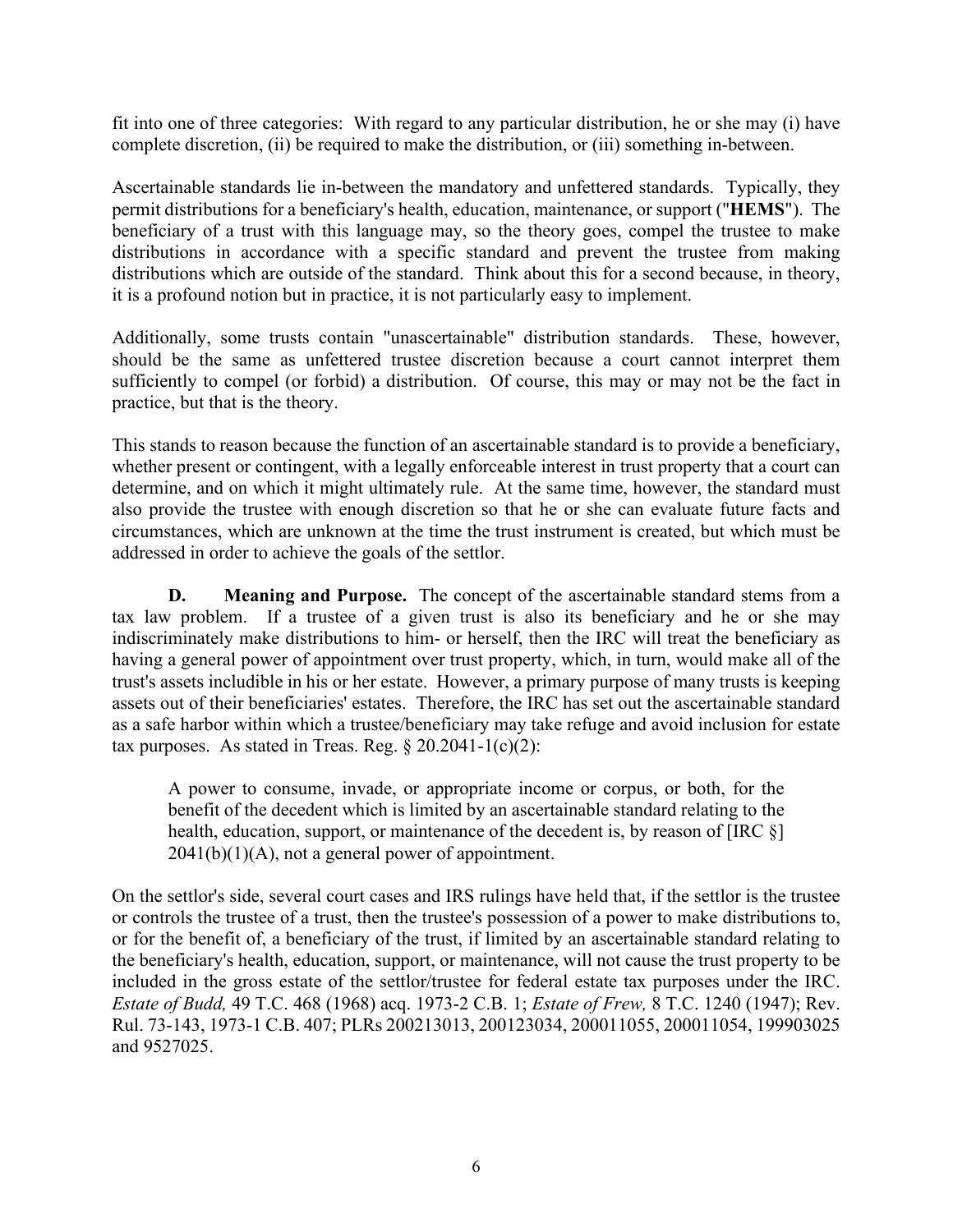In addition, Treas. Reg.  $\S 20.2041-1(c)(2)$  sets forth a number of different powers that are limited by an ascertainable standard; such powers include, but are not limited to, the following:

- (1) [S]upport in reasonable comfort;
- (2) [M]aintenance in health and reasonable comfort;
- (3) [E]ducation, including college and professional education; and
- (4) [M]edical, dental, hospital and nursing expenses and expenses of invalidism.

*See also, Estate of Vissering v. Comm'r*, 990 F.2d 578, 581–82 (10th Cir. 1993) (explaining that the term "comfort" does not make the standard unascertainable, so long as the beneficiary already leads a lifestyle that is at least reasonably comfortable—this, of course, appears to circle back to a previous standard of living).

Also, the lapse or other release or exercise of such a power limited by such an ascertainable standard will not be a taxable gift for federal gift tax purposes by the beneficiary which held the power. IRC § 2514(c)(1); Treas. Reg. § 25.2514-1(c)(2).

Similarly, where a trust beneficiary holds a fiduciary power during his or her lifetime to make distributions to or for the benefit of another beneficiary of the same trust, and the power is limited by an ascertainable standard relating to the other beneficiary's health, education, support, or maintenance, he or she will not be deemed to have made a taxable gift for federal gift tax purposes upon exercising (or failing to exercise) such power. Treas. Reg.  $\S 25.2511-1(g)(2)$ . But, this same regulation states that "if a trust instrument provides that the determination of the trustee shall be conclusive with respect to the exercise or non-exercise of a power," then the power is not considered to be limited by the requisite standard.

Even if such a power is subject to an ascertainable standard, property distributable to a person for whom the beneficiary/trustee has a legal obligation to support could be included in the beneficiary/trustee's gross estate for federal estate tax purposes, unless the trustee is prohibited from making any distributions to a beneficiary that would satisfy the trustee's individual legal obligation to support such beneficiary. Treas. Reg.  $\S 20.2041 - 1(c)(1)$ . In other words, if a trust is set up for a minor beneficiary and that beneficiary's parent is named as trustee of that trust (i.e. as a grandparent might do), then special language is required to prevent the parent/child from spending trust funds to fulfill his or her legal duty as parent of the beneficiary for the benefit of the beneficiary/grandchild.

Furthermore, the prevalence of HEMS standards has prompted the states to draft clarifying legislation for local, non-tax purposes. For example, if a beneficiary of a trust, as trustee or otherwise, holds a power to make distributions to himself (or for his benefit), an issue can arise regarding the ability of the beneficiary's creditors to satisfy claims against the beneficiary from the beneficiary's interest in the trust. When, however, the trust has a spendthrift provision and the beneficiary's power is limited by an ascertainable standard relating to the beneficiary's health, education, support, and/or maintenance, a creditor in Texas generally cannot attach the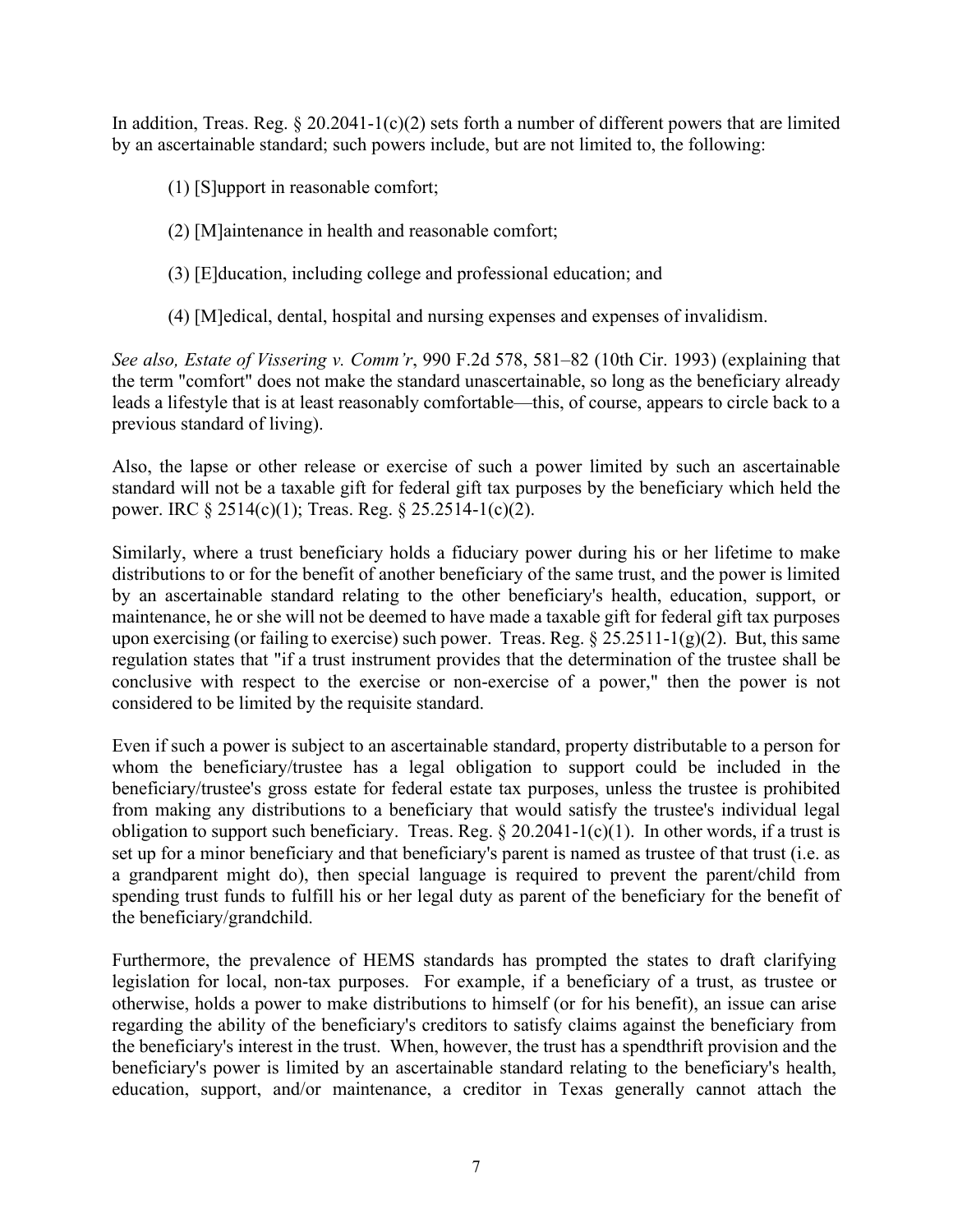beneficiary's interest on the basis that the beneficiary holds a distribution right or power. TTC § 112.035. Also, TTC § 113.029(b) provides:

Subject to Subsection (d), and unless the terms of the trust expressly indicate that a requirement provided by this subsection does not apply:

- (1) a person, other than a settlor, who is a beneficiary and trustee, trustee affiliate, or discretionary power holder of a trust that confers on the trustee a power to make discretionary distributions to or for the trustee's, the trustee affiliate's, or the discretionary power holder's personal benefit may exercise the power only in accordance with an ascertainable standard relating to the trustee's, the trustee affiliate's, or the discretionary power holder's individual health, education, support, or maintenance within the meaning of Section  $2041(b)(1)(A)$  or 2514(c)(1), Internal Revenue Code of 1986; and
- (2) a trustee may not exercise a power to make discretionary distributions to satisfy a legal obligation of support that the trustee personally owes another person.

Note, however, that TTC § 113.029(b) does not apply to:

- (1) a power held by the settlor's spouse who is the trustee of a trust for which a marital deduction, as defined by Section 2056(b)(5) or 2523(e), Internal Revenue Code of 1986, was previously allowed;
- (2) any trust during any period that the trust may be revoked or amended by its settlor; or
- (3) a trust if contributions to the trust qualify for the annual exclusion under Section 2503(c), Internal Revenue Code of 1986. Id.

Also, TTC  $\S 112.035(d)$  was added to confirm that a settlor will not be considered a beneficiary solely because the trustee of an intentionally defective grantor trust can pay or reimburse income taxes. Tex. HB 564, 80th Leg. R.S. (2007).

<span id="page-10-0"></span>**IV. Intent: The Prime Directive.** The terms of a trust, as set forth in the governing instrument, generally govern its administration.

<span id="page-10-1"></span>**A. Grantor May Generally Set Out Trust Provisions.** It is well settled in Texas that the first principle of trust construction is to honor the intent of the grantor. To determine the intent of the grantor, a court looks primarily to the text of the written instrument establishing the trust. *Nowlin v. First National Bank*, 908 S.W.2d 283, 286 (Tex. App.—Houston 1995). *See also Beaty v. Bales*, 677 S.W.2d 750, 754 (Tex. App.—San Antonio 1984) ("... the trustee's powers are conferred by the instrument and neither the court nor the trustee can add or take away such power. The trust is entitled to that construction which the maker intended."); *Stewart v. Selder*, 473 S.W.2d 3 (Tex. 1971) (a court interprets a trust in order to determine the settlor's intent); *Bleiden v. Greenspan*, 742 S.W.2d 93, 96 (Tex. Ct. App.—Beaumont 1987) (citations omitted), rev'd on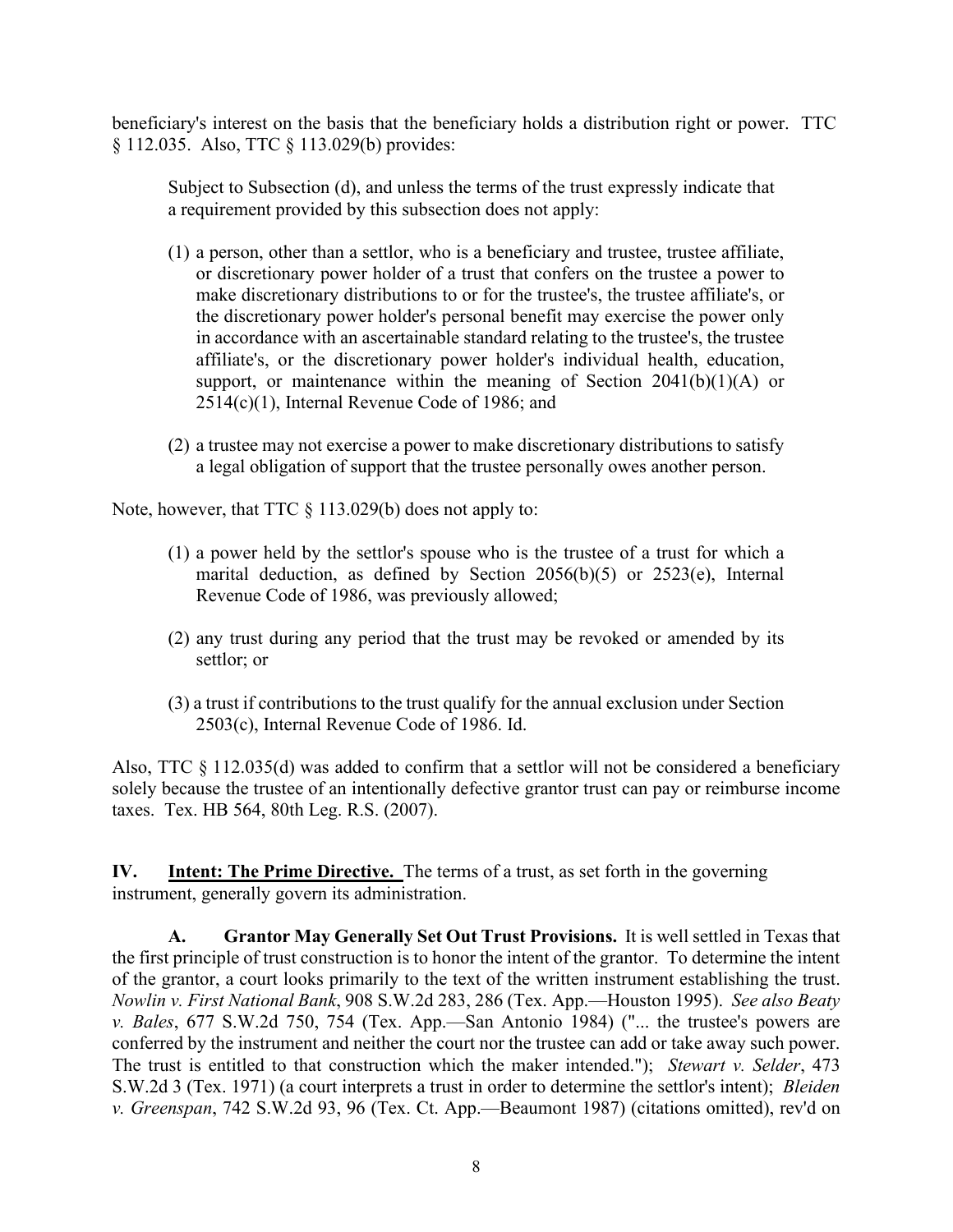other grounds, 751 S.W.2d 858 (1988) ("[I]t is well settled and elementary that the supreme goal of construing a trust instrument or a testamentary instrument, is to determine the intent of the [trustor, testator, or settlor].")

Every trust is different, however, and a well-crafted instrument will allow the trustee to determine the settlor's goals from the content of the trust document. *Keisling v. Landrum*, 218 S.W.3d 737, 741 (Tex App.—Fort Worth 2007, pet. denied); *Coffee v. William Marsh Rice University*, 408 S.W.2d at 273 (Tex. Civ. App.—Houston 1966, writ ref'd n.r.e.) ("The cardinal principle to be observed in construing a trust instrument is to ascertain the settlor's intent with the view of effectuating it."). This underscores the notion that there is no bright-line test when it comes to the properness of any single distribution.

The Trust Code also sets out this same rule in numerous provisions. TTC § 111.002 ("If the terms of this subtitle and the terms of a trust conflict, the terms of the trust control ...."); TTC § 113.001 ("A power given to a trustee [under the Trust Code] does not apply to a trust to the extent that the instrument creating the trust ... conflicts with or limits the power."); TTC  $\S$  113.051 ("The trustee shall administer the trust according to its terms and this subtitle. In the absence of any contrary terms in the trust instrument or contrary provisions of this subtitle, in administering the trust, the trustee shall perform all of the duties imposed on trustees by the common law.").

<span id="page-11-0"></span>**B. Non-waivable Provisions.** The forgoing notwithstanding, it is worth noting that the Texas Trust Code does set out certain provision which may not be waived. See TTC § 111.0035. Generally, these provisions are maintained for public policy reasons which are thought to trump the general belief that a grantor should be able to impose whatever provisions he or she wants on whoever is willing to accept a given trusteeship. Thus, for example, a grantor may not compel a trustee to commit an illegal act. TTC  $\S$  112.031. Nor may a trust instrument relieve a trustee from certain breaches of trust. TTC § 114.007.

The reach of these provisions limiting a grantor's freedom should not be given short shrift. Some grantors often wish to limit trustees' liability. This is most obvious in instances where a grantor intends to be trustee of a given trust. In this instance, planning attorneys are well-advised to remind their clients that they can't have their cake and eat it too. If the client wants to establish a trust, for example to benefit a child or grandchild, and also act as trustee, the client needs to understand that he or she will be beholden to that child or grandchild in a fiduciary capacity. There are no takebacks!

On the other hand, the non-waivable provisions are also included to prevent large, corporate trust companies from exerting their will on individual grantors. Imagine, for example, what would happen if trust companies, simply and as a matter of course, refused to accept trusteeships unless all fiduciary liability was waived. Needless to say, this would be disastrous because it would completely destroy the entire trust relationship between grantor, beneficiary, and trustee. And yet imagining a world where such requirements were commonplace is not particularly difficult.

With these circumstances in mind, it is easy to understand the need to balance the interests of grantor, trustee and beneficiary. While the grantor's intent is given the greatest deference, certain circumstances warrant deference to the beneficiary.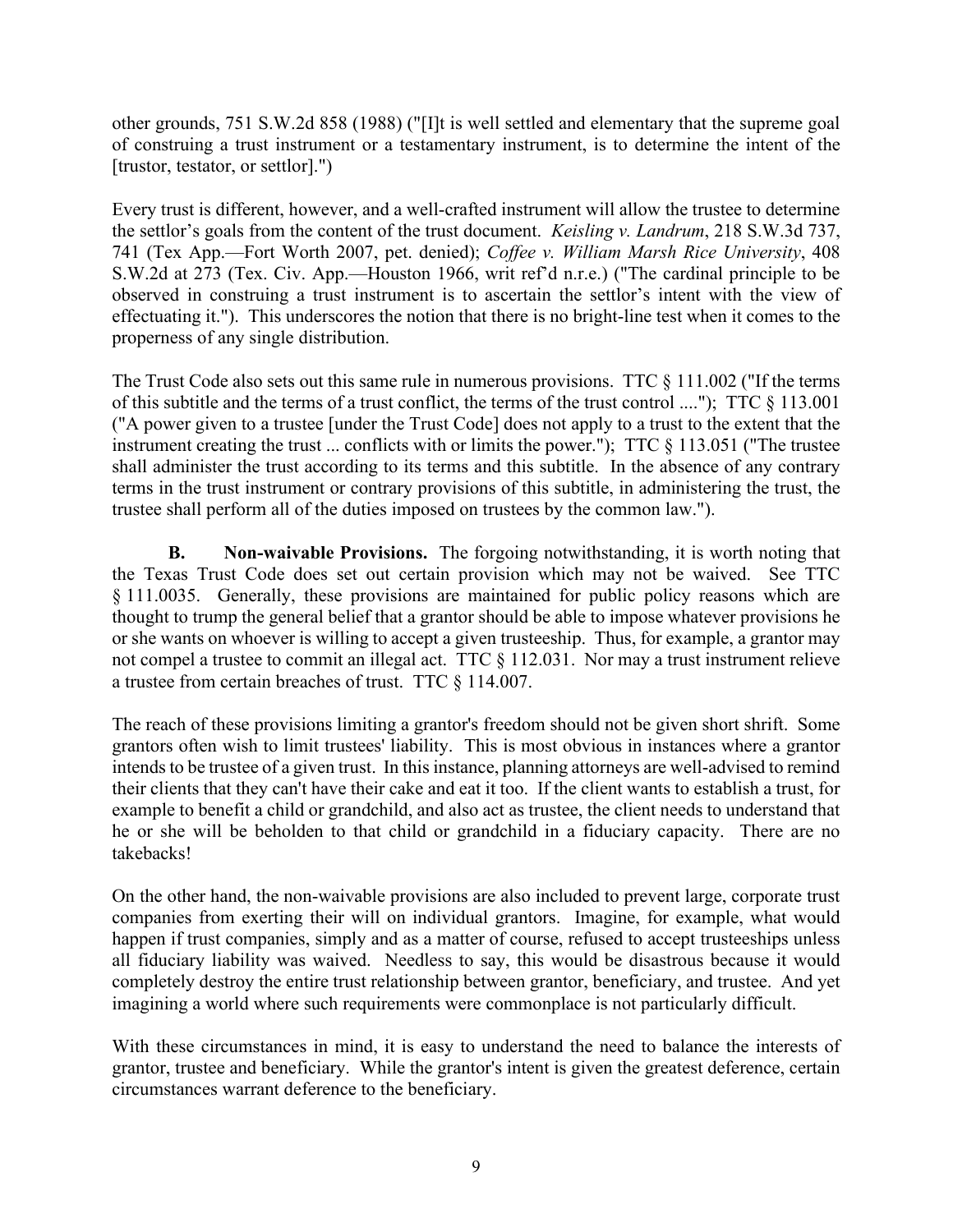<span id="page-12-0"></span>**V. Specific Distribution Standards and their meaning.** Although the possibilities are literally limitless, a handful of distribution standards are used rather commonly. These fit neatly across the distribution standard spectrum described above and will be addressed below in order of increasing restriction.

<span id="page-12-1"></span>**A. Absolute, Uncontrolled or Unfettered Trustee Discretion.** There are many instances where a trustee may properly be given authority to administer trust assets and make distributions with complete discretion. This may be styled in terms of "absolute," "uncontrolled," "sole" or "unfettered," discretion, but at least for purposes of this paper, all such terms shall be considered synonymous. In particular, where the trustee of the trust at issue, broad discretion may be handed over without concern. Alternatively, where the need for flexibility is at a premium and both tax and creditor protection concerns are low, unfettered trustee discretion may be appropriate even where the trustee is also the primary beneficiary.

On its face, allowing a trustee to make distributions in his or her absolute discretion seems simple. Such a trustee should be authorized to properly make distributions whenever and however he or she deems appropriate. But all is not as it seems. A fundamental and non-waivable aspect of every trust is that the trustee must be trusted to manage, use and distribute the trust's assets for the benefit of the trust's beneficiaries. Thus, at some point, a court must be able to step in and declare the actions of a trustee as being improper. This imperative applies even where the grantor intends to confer uncontrolled discretion on the trustee. Thus, where a grantor truly wishes to remove restrictions, he or she should consider an outright gift.

All trustees must make discretionary decisions, including decisions regarding distributions, investments, principal and income allocations, and expenditures, just to name a few. A trustee must exercise a discretionary power "reasonably" and in the best interests of the beneficiaries. *See Sassen v. Tanglegrove Townhouse Condo. Assoc.*, 877 S.W.2d 489 (Tex. App.—Texarkana 1994, writ denied). This includes the trustee making informed decisions based primarily on the terms of the trust and in a manner that carries out the grantor's intent. Unless the trust instrument is ambiguous, the grantor's intent must be determined solely by its terms. Thus, in legal lingo, we say that the grantor's intent should be determined from contents found within the "four corners" of the document.

Under TTC § 113.051, "[t]he trustee shall administer the trust in good faith according to its terms and this subtitle." Similarly, TTC § 111.0035 (b)(4)(B) states that "[t]he terms of a trust prevail over any provision of this subtitle, except that the terms of a trust may not limit…a trustee's duty…to act in good faith and in accordance with the purpose of the trust." The difference in these two provisions is subtle but profound, so trustees are well-advised to pay close attention to their specific meaning. The first, which is theoretically waivable, references good faith according to the trust instrument's *terms*. On the other hand, the latter, non-waivable, statute references good faith in accordance with the *purpose of the trust*. Standard rules of statutory construction mandate a presumption that this distinction is both purposeful and meaningful. In drafting § 111.0035 (which only happened in 2005) the legislature could have simply referenced § 113.051 as it did with several other non-waivable provisions. Instead, § 111.0035 adopts slightly different language which is, at least presumably, more onerous on trustees. In other words, the legislative intent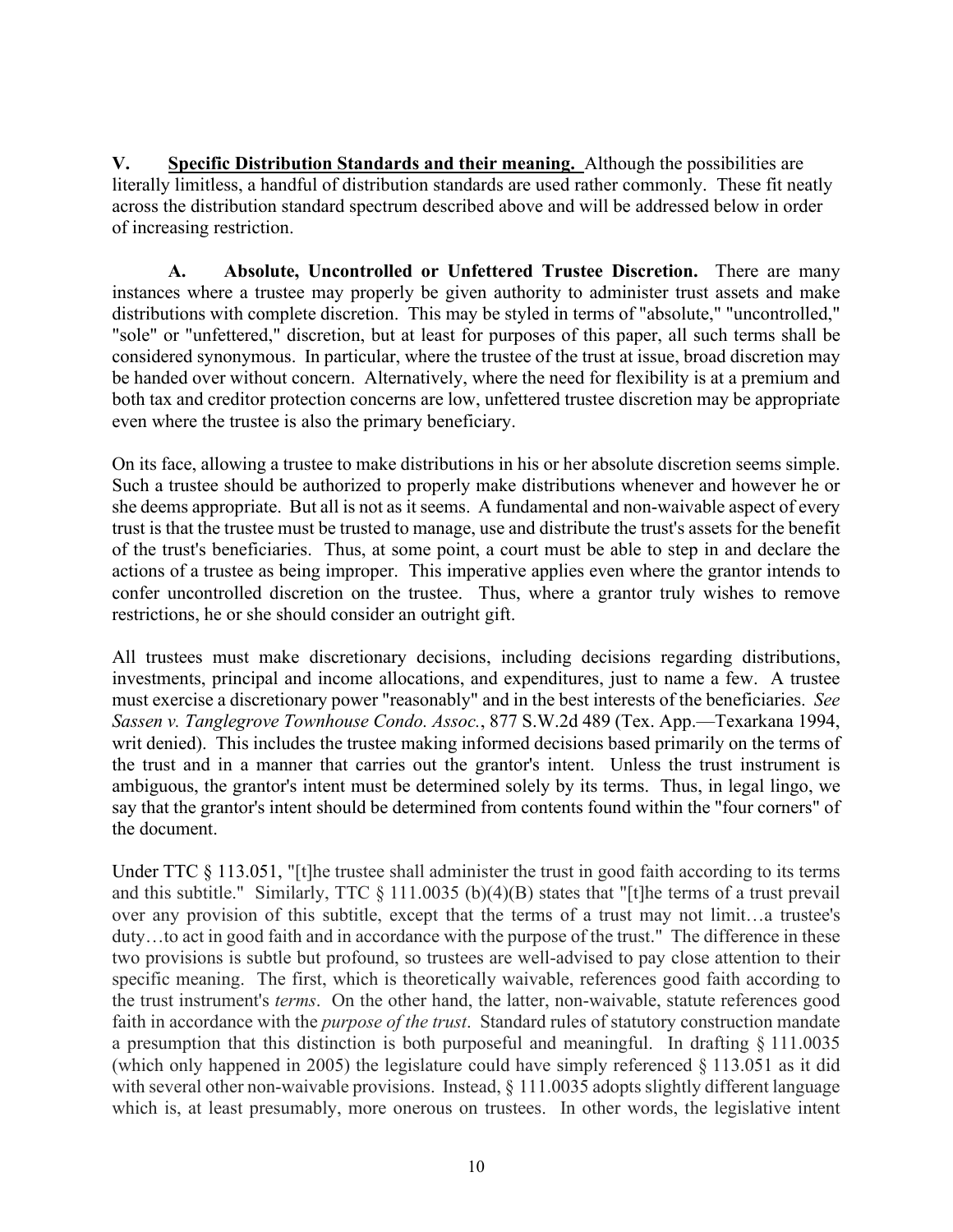clearly indicates that, at the end of the day, trustees are actually supposed to act in a fiduciary capacity. In other words, one cannot hold and benefit from the title of trustee and at the same time be free of the burdens and responsibilities that go along with a fiduciary position.

The above rules beg the question: When does a trustee act (or fail to act) in good faith? Fortunately for trustees, this particular standard is not especially high. A fiduciary acts in good faith when he believes his defense is viable and reasonable in light of existing law. *Lee v. Lee*, 47 S.W.3d 767, 795 (Tex. App.—Houston 2001, pet. denied). Note that this rule does not require the trustee to believe his or her defense to be absolute or even likely to win. It merely has to be viable and reasonable. In contrast, bad faith is "acting knowingly or intentionally adverse to the interest of the trust beneficiaries." *Interfirst Bank Dallas, N.A. v. Risser*, 739 S.W.2d 882, 897 (Tex. App.— Texarkana 1987, no writ). A key aspect of American jurisprudence is that good faith and bad faith are both mutually exclusive and comprehensive. In other words, every action is either taken in good faith or in bad faith. There are no actions with are taken in neither good faith nor bad faith and there are no actions which are taken in both good faith and bad faith.

The fact that trustees are necessarily subject to non-waivable duties means that there really is no "absolute discretion." Regardless of the language used in a trust instrument, a trustee's exercise of discretion in the performance of his or her duties is always subject to review by Texas courts under an "abuse of discretion" standard. *Corpus Christi Bank and Trust v. Roberts*, 597 S.W.2d 752, 754 (Tex. 1980). For purposes of this paper, however, future references to a trustee's absolute discretion shall be understood to include the caveat that such power is slightly less than absolute.

The fact that trustees are saddled with certain non-waivable duties, however, does not mean that a beneficiary of a discretionary trust can compel the trustee to make trust distributions. *See Burns v. Miller, Hiersche, Martens & Hayward, P.C.*, 948 S.W.2d 317 (Tex. App.—Dallas, 1997, writ denied); and Bogert on Trusts § 228. *See also Ridgell v. Ridgell*, 960 S.W.2d 144 (Tex. App.— Corpus Christi 1997, writ denied). Rather, such a beneficiary must show that the trustee failed to act properly. Given the right facts and circumstances, a beneficiary may be able to convince a court that a trustee's refusal to exercise a pure discretionary distribution power is so unreasonable as to constitute a breach of trust or to justify removal.

On the other hand, courts do not like to be burdened with the trustee's job. See *Coffee v. William Marsh Rice Univ*., 408 S.W.2d 269, 284 (Tex. Civ. App.—Houston 1966, writ ref'd n.r.e.) ("This Court cannot substitute its discretion for that of the Trustees, and can interfere with their exercise of discretionary powers only in case of fraud, misconduct, or clear abuse of discretion.").

Section 116.006 of the Texas Uniform Principal and Income Act ("**UPIA**") provides that a court may not question a trustee's exercise or non-exercise of the power to adjust between principle and income unless the court determines that the decision was an abuse of the trustee's discretion. If a court determines that a trustee has abused its discretion, the court may place the income and remainder beneficiaries in the positions that they would have occupied if the discretion had not been abused. If the trustee reasonably believes that one or more beneficiaries will object to the exercise of a discretionary power, he or she may petition the court to determine whether the proposed discretionary act will result in an abuse of the his or her discretion. *Id*.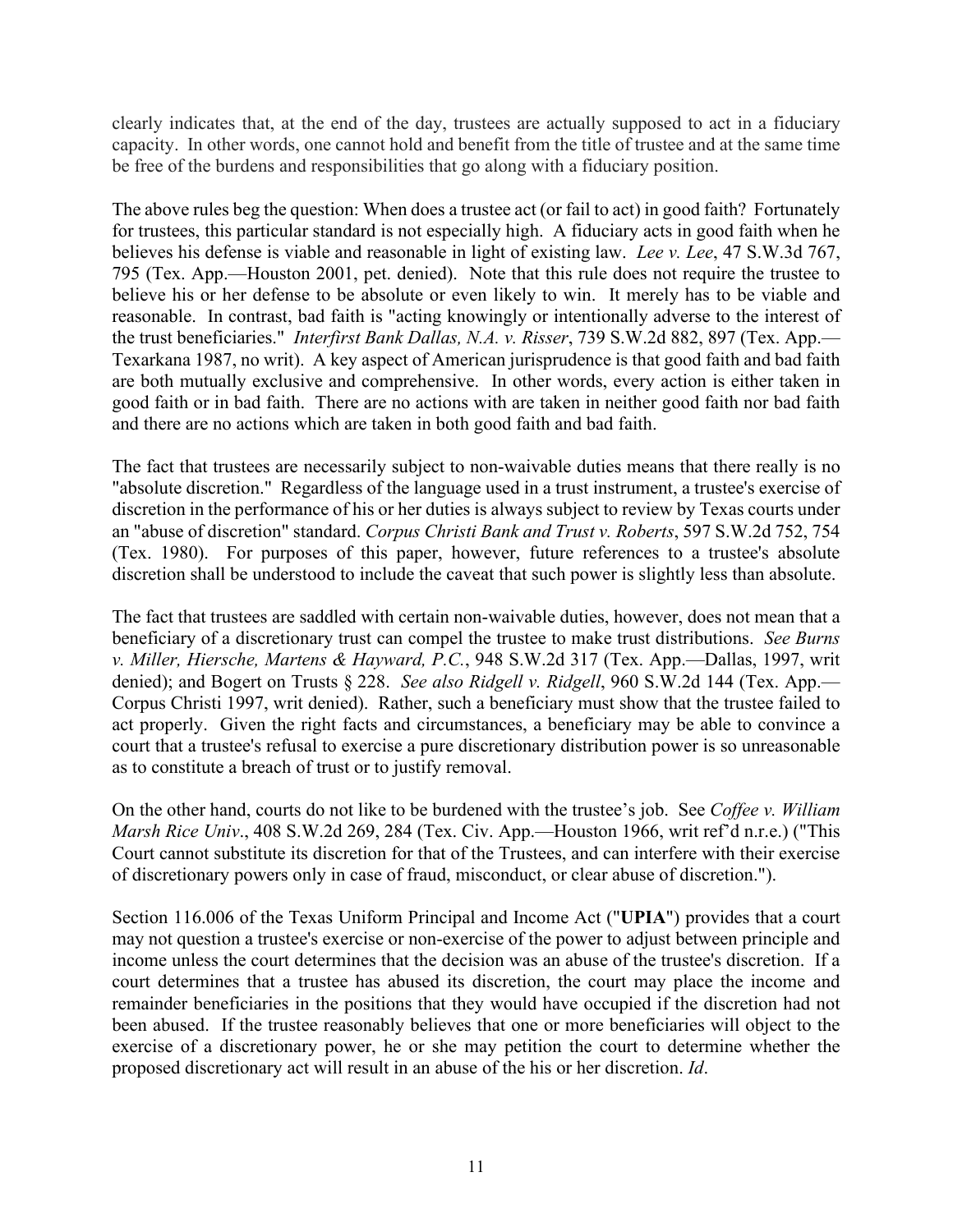<span id="page-14-0"></span>**B. Unascertainable Standards.** Rather than provide a trustee with unfettered discretion, a grantor may prefer to use other, unascertainable standards by which distributions can be made. A distribution standard will typically be considered unascertainable when there is no objective manner by which to determine whether a given distribution (requested or made) fits within the distribution standard of the instrument.

Unascertainable standards may be used when the settlor is less concerned about maintaining the trust principal for the remainder beneficiaries or when he or she wants the trustee to have more flexibility in making distributions. While their specific efficacy may be difficult or impossible for a court to determine per se, they nonetheless provide guidance in the form of expressing grantor intent. Consider, for example, a hypothetical situation where a trust instrument directs a trustee to make distributions for the beneficiary's "comfort" (which, as described below, is well-recognized as an unascertainable distribution standard) and the trustee denies the beneficiary's requests for a given distribution. In theory at least, a court should not be able to compel the distribution under these facts alone. However, if the beneficiary produces, an email wherein the trustee states his intent to make the beneficiary uncomfortable (for example, to encourage certain behavior), then, again in theory, the trustee is acting in bad faith and contrary to the intent of the trust, which he may not do.

Unascertainable distributions standards are also employed sometimes to achieve certain tax consequences. In particular, where it is beneficial to include a trust's corpus in a beneficiary's estate (for example, to achieve a step up in basis) this may be an option. Similarly, certain trusts, such a revocable living trusts, are simply not designed to provide tax benefits or creditor protection, so the limitations associated with ascertainable distribution standards bring no benefit to the beneficiary. But extreme caution is recommended before including such language in a trust instrument. Not only may there be other, unintended consequences, to using such language, but different provisions may also achieve the positive tax result without harmful side effects. Due to the potential tax and creditor protection implications, these unascertainable standards should be used with caution and only with the advice of a well-versed attorney.

There is no clear definition of an unascertainable standard. Nor is there an exclusive list of terms create one. Certain terms, however, are generally understood to be so indefinite that they do imply an unascertainable distribution standard. These include terms like "comfort," "happiness," "benefit" and "welfare." *See* Treas. Reg. § 20.2041-1(c)(2) ("A power to use property for the comfort, welfare, or happiness of the holder of the power is not limited by the requisite standard."); *See also* Treas. Reg. § 1.674(b)-1(b)(5)(i) (a power to distribute corpus for pleasure, desire, or happiness of beneficiary is not limited by a reasonably definite standard).

This is perhaps one of the most frustrating aspects of all trust law in the United States. After all, what actual difference is there (at least in practice) between allowing a trustee to make distributions for the beneficiaries' "welfare and benefit" versus their "maintenance and support?" What makes the former pair unascertainable and the latter ascertainable? Stated another way, are "maintenance and support" really that much more ascertainable than "welfare and benefit?"

1. Comfort. A distribution standard that includes "comfort" as a basis has generally been held to create an unascertainable standard. Reg. § 20.2041- 1(c)(2); *First Virginia Bank v. United States,*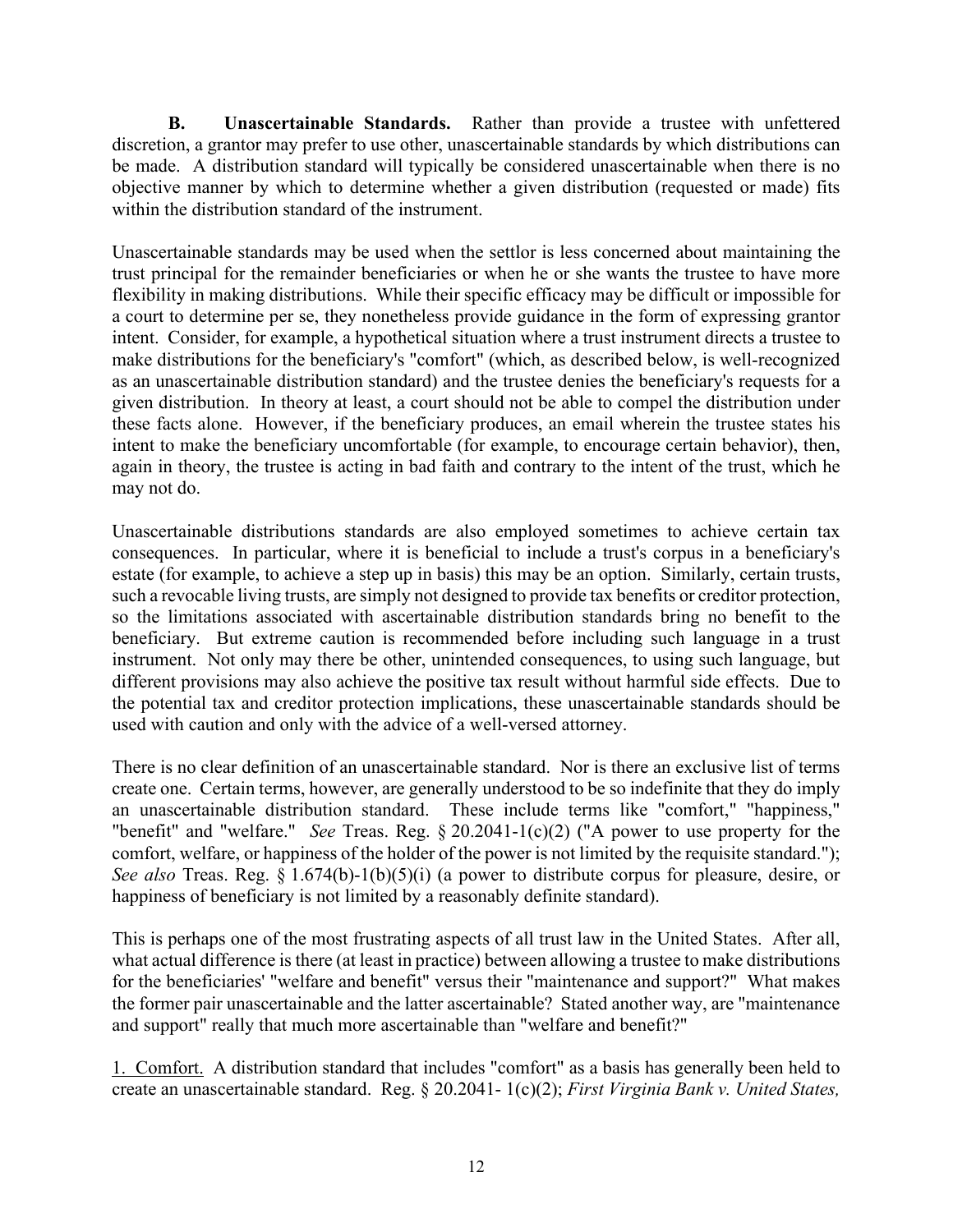490 F.2d 532 (4th Cir. 1974) ("In the absence of [state] law limiting [a beneficiary's] power to consume the proceeds from the sale of the stock to an ascertainable standard relating to her health, support, or maintenance, the value of the stock must be included in her gross estate. While the power to consume need not be limited to the bare necessities of life, the Regulations specifically state: A power to use the property for the comfort, welfare, or happiness of the holder of the power is not limited by the requisite standard."); but *see Estate of Strauss,* T.C. Memo 1995-248 (court held under Illinois law, "comfort" is ascertainable standard); *Pyle v. United States*, 766 F.2d 1141 (7th Cir. 1985) (government argued comfort ascertainable under state law); *Rock Island Bank & Trust Co. V. Rhoads,* 187 N.E. 139 (Ill. 1933) (comfort ascertainable under Illinois law as it refers to maintaining someone in station of life to which that person is accustomed and because station in life is known, standard is measured and hence ascertainable.)

In Texas, comfort is not limited by state law in a manner that would allow it to be considered an ascertainable standard. *See Lehman v. United States,* 448 F.2d 1318, (5th Cir. 1971). In *Lehman*, the court considered a Texas Will providing that the wife could "in the exercise of her own discretion,… consume for her own use, benefit, comfort, support, and maintenance, all or any part of the corpus of [the testator's] estate or proceeds thereof whenever she, in her own discretion, deems the income, rents, and revenues thereof insufficient for her support, maintenance, comfort, and welfare." *Id.* In that case the Fifth Circuit noted that "the critical fact is that, regardless of the name attached to it, [the wife's] interest was obviously coupled with plenary authority to convey, encumber or consume the property, and Texas courts have consistently accorded full force and effect to similar testamentary provisions." *Id (citing Messer v. Johnson,* 422 S.W.2d 908, 912 (Tex. 1968); *Commercial Bank, Unincorporated of Mason v. Satterwhite,* 413 S.W.2d 905, 909 (Tex. 1967); *Murphy v. Slaton,* 273 S.W.2d 588(Tex. 1954); *Nye v. Bradford,* 193 S.W.2d 165, 167 (Tex. 1946), *Edds v. Mitchell,* 184 S.W.2d 823, 825 (Texas 1945); *McMurray v. Stanley,* 6 S.W. 412, 415 (Tex. 1887)). Therefore, based on Texas law, the court held the inclusion of the word comfort resulted in the wife possessing an "unrestricted and discretionary right - at least in the absence of evidence of action fraud - to consume the property, governed only by her own personal assessment of her own personal need." *See Id.*

2. Welfare. A distribution standard that includes "welfare" has also been found to create an unascertainable standard. *See* Reg. '20.2041-1(c)(2); *First Virginia Bank v. United States,* 490 F.2d 532 (4th Cir. 1974) ("In the absence of [state] law limiting [a beneficiary's] power to consume the proceeds from the sale of the stock to an ascertainable standard relating to her health, support, or maintenance, the value of the stock must be included in her gross estate. While the power to consume need not be limited to the bare necessities of life, the Regulations specifically state: "A power to use property for the comfort, welfare, or happiness of the holder of the power is not limited by the requisite standard.").

3. Happiness, Benefit, Best Interest. While the words "happiness" and "benefit" are described in Treas. Reg. § 20.2041- 1(c)(2) as unascertainable standards, the Restatement (Third) of Trusts § 50, Comment d(3) (2003) provides just a little more insight:

Although one effect of authorizing distributions for the "benefit," "best interests," or "welfare" of a beneficiary is to suggest a support standard, these terms tend also to authorize discretionary expenditures that fall beyond the usual scope of a purely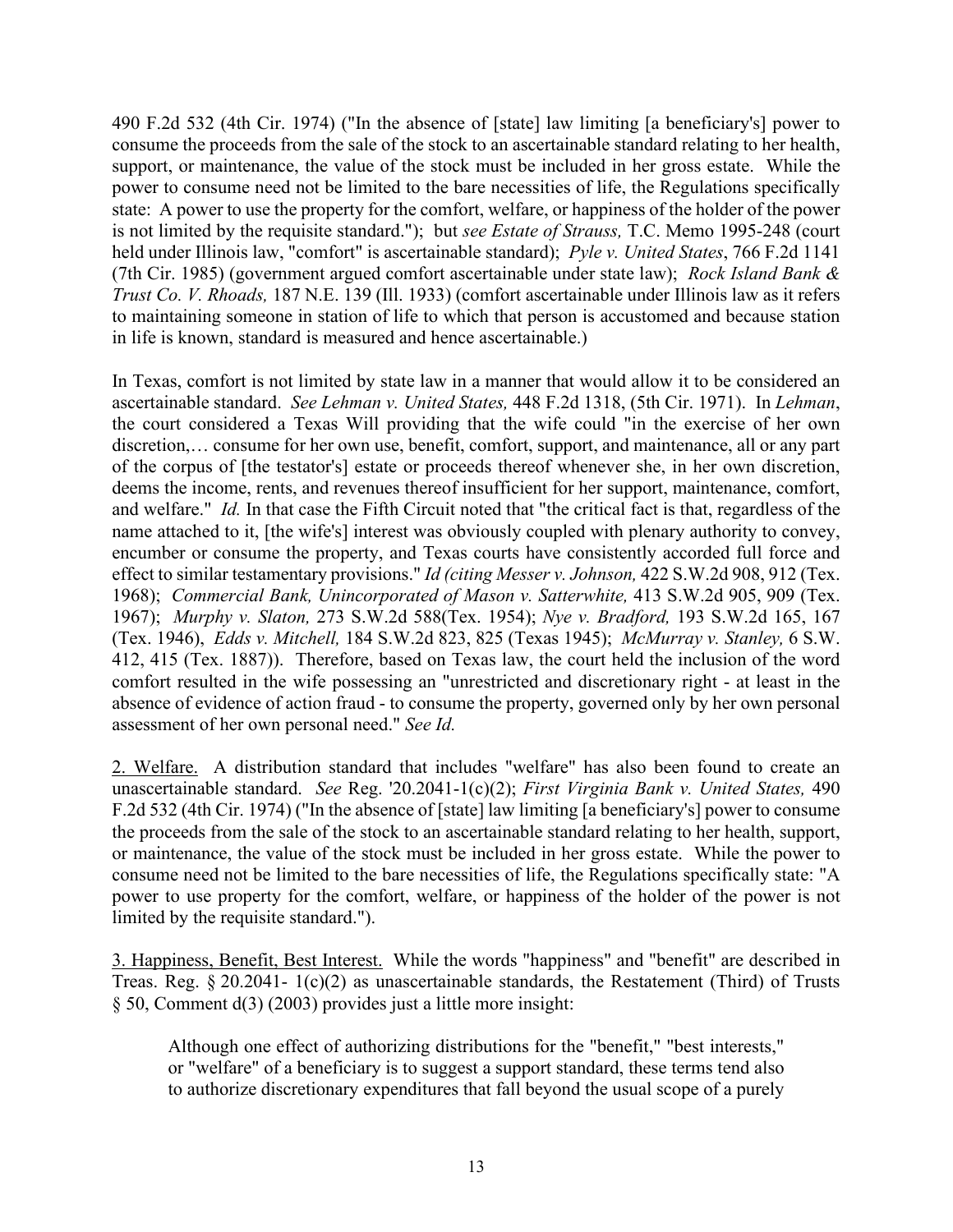support-related standard. For example, a "benefit" standard might make it reasonable for a trustee to make substantial distributions to provide a beneficiary with capital needed to start a business. … Terms of this type, however, lack the objective quality of a term such as "support." Thus, they may not facilitate a beneficiary's efforts to obtain judicial intervention to compel distributions by the trustee. On the other hand, the presence of less objective terminology in a discretionary standard may diminish the relevance of the beneficiary's other resources, except a parent's obligation to support a minor beneficiary.

The terms of a discretionary standard occasionally include stronger language, such as the word "happiness." Such language suggests an intention that the trustee's judgment be exercised generously and without relatively objective limitation. Although "happiness" alone expresses no objective minimum of entitlements (which to some extent may nevertheless be readily implied), the primary effect of such a term is to immunize from challenge by remainder beneficiaries almost any reasonably affordable distributions. This, however, does not mean that the trustee cannot properly resist any reasonable request by the beneficiary, because the decision remains one within the fiduciary discretion of the trustee.

<span id="page-16-0"></span>**C. Ascertainable Standards.** HEMS standards are not the only ascertainable standards. Any standard which a court can interpret sufficiently to compel a distribution will qualify, at least for tax purposes. HEMS standards are typically viewed as being at the outer boundary of permissible discretion, so any language which further limits a trustee's discretion will only serve to make a given standard "more ascertainable," for lack of a better term. Sometimes, HEMS language is specifically reigned in, as when a trust provides for medical care only in emergency situations. Other times, completely different language might be used. Consider for example a trust in which the trustee is directed to provide all the money or other assets reasonably necessary to fund the beneficiary's hobby of collecting and painting fine art. This is clearly an ascertainable standard because, if a distribution is made for some other purpose (for example, the beneficiary's health insurance) then a remainder beneficiary can sue the trustee for abuse of discretion.

Still, HEMS standards remain customary, and practitioners are advised against deviating from this language without special consideration. Where circumstances do, in fact, warrant extra language (as they often do), explicitly stating that any such additional language is intended as a further limitation may help to avoid unintended legal conclusions.

1. Support & Maintenance. The terms "support" and "maintenance" are generally considered to be similar. In fact, under the Restatement, these terms are considered synonymous. Restatement (Third) of Trusts § 50 Comment d (2003).

When the distribution standard includes the terms support and maintenance, a trustee's discretion is not unbridled discretion. See *State v. Rubion*, 308 S.W.2d 4 (Tex. 1957) (citing *First National Bank of Beaumont v. Howard*, 229 S.W.2d 781, 785 (Tex. 1950)); *Anderson v. Menefee*, 174 S.W. 904 (Tex. Civ. App.—Fort Worth, writ refused, writ ref'd); *William F. Frathcer*, Scott on Trusts, Vol. 2, § 187, p. 986. Rather, the trustee's discretion must be "reasonably exercised to accomplish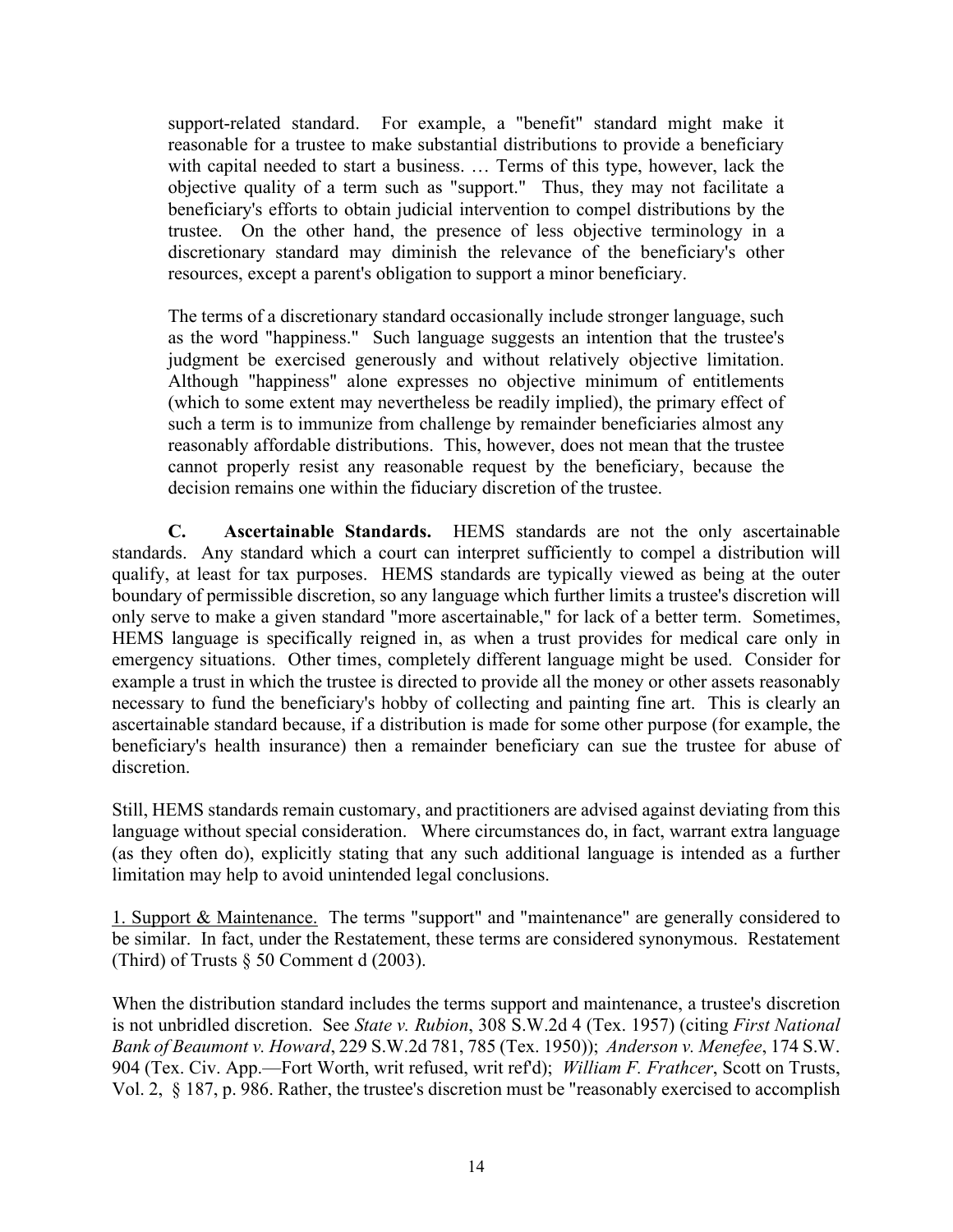the purposes of the trust according to the settlor's intention and his exercise thereof is subject to judicial review and control." *Kelly v. Womack*, 268 S.W.2d 903, 907 (Tex. 1954); *Powell v. Parks*, 86 S.W.2d 725 (Tex. 1935); *Davis v. Davis*, 44 S.W.2d 447 (Tex. Civ. App.—Texarkana 1931, no writ).

The Restatement provides a nonexclusive list of example expenditures which fall within the support and maintenance standard. These include, but are not limited to: "regular mortgage payments, property taxes, suitable health insurance or care, existing programs of life and property insurance, and continuation of accustomed patterns of vacation and of charitable and family giving." Restatement (Third) of Trusts § 50 comment d(3) (2003). In addition, courts have held that "[t]he needs of a married man include not only needs personal to him, but also the needs of his family living with him and entitled to his support." *Robison v. Elston Bank & Trust Co.,* 48 N.E.2d 181, 189 (Ind. App. 1943).

See Appendix "A" for a chart of other possible expenditures that may be covered under a support and maintenance standard. These examples are not meant to be exhaustive. Some of these items may seem frivolous, particularly for small trusts, but this is just further support for the rule that individual circumstances must be considered at all times. Under all circumstances, however, support probably means more than the bare necessities. *Hartford-Conn. Trust Co. v. Eaton,* 36 F.2d 710 (2d Cir. 1929).

The Texas Supreme Court in *Rubion* recognized a number of factors that should be considered by a trustee exercising its discretion in a "support" or "maintenance" trust. *Rubion*, at 10. They include: (i) the size of the trust estate; (ii) the beneficiary's age, life expectancy and condition of life; (iii) the beneficiary's present and future needs; (iv) the other resources available to the beneficiary's individual wealth; and (v) the beneficiary's present and future health, both mental and physical.

*See also In re Gruber's Will*, 122 N.Y.S.2d 654, 657 (N.Y. Sur. 1953) (age and condition of beneficiary, amount of trust fund, and other factors); *Hanford v. Clancy*, 183 A. 271, 272 (N.H. 1936) (size of fund, present situation of beneficiary, present and future needs, other resources, and future emergencies); *Falsey's Estate, Sur.*, 56 N.Y.S.2d 556, 563 (N.Y. Sur. 1945) (age of beneficiary, physical and mental health of beneficiary, size of trust compared to beneficiary's life expectancy).

Support has also been held to include the educational expenses of the beneficiary's dependents. See *First National Bank of Beaumont v. Howard*, 229 S.W.2d 781 (Tex. 1950). In that case, the Texas Supreme Court held that the fact that the settlor had paid for his daughters' college education indicated that he considered the expense of a college education for a dependent a "necessary" expenditure. *Id*.

The changes in a beneficiary's standard of living or the value of trust assets can impact the level of support that is proper. Restatement (Third) of Trusts  $\S 50$  Comment d(2) (2003). Thus, if a beneficiary's standard of living increases (for example, due to external factors not involving the trust) or if the trust's assets appreciate in value, then more liberal distributions should be permissible. *Id*. Presumably, the converse would also be true, so trustees should be careful.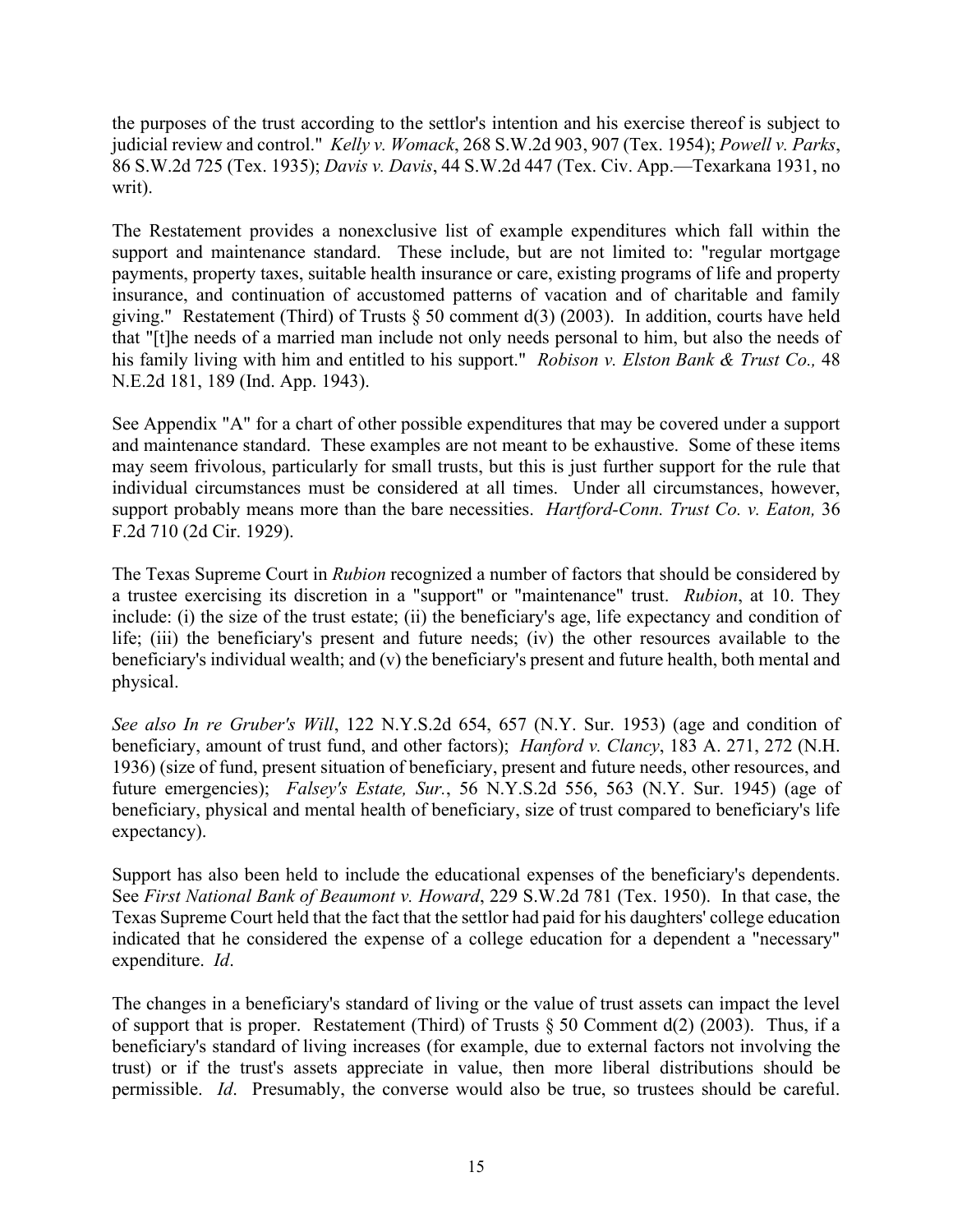Carrying on business as usual or doing something a particular way because it has always been done that way before may lead a trustee to some peril.

The present and future needs of the beneficiary are to be considered by the trustee. But when the trust is potentially insufficient to provide for both needs, the trustee is faced with a difficult decision. Unfortunately, the few courts that have addressed this issue have not held consistently. For example, compare the decision of *State v. Rubion*, 308 S.W.2d at 4, with *Penix v. First National Bank of Paris,* 260 S.W.2d 63 (Tex. Civ. App.—Texarkana, writ ref'd).

In *Rubion*, the Texas Supreme Court ruled that the trustee had abused his discretion by refusing to invade the principal of the trust to make payments for the beneficiary's care while she was in a state mental hospital. *Rubion*, at 8. The trustee argued that he was within his discretion to withhold payments of principal because the corpus of the trust should be preserved for her support if she were ever discharged from the hospital, and further, that if the trust corpus were used to pay all of her medical care it would completely destroy the trust. *Id.* Disagreeing, the court held the trustee abused his discretion by withholding the entire principal and the trustee should have determined what amount could have been distributed while still preserving the long-term health of the trust. *Id.* at 9. Again, this underscores the trustee's duty to assess the situation before responding appropriately and with flexibility.

In *Penix*, the appellate court ruled that a trustee was within its discretion to withhold principal *as well as income*, in order to meet the future needs of the beneficiary. *Penix*, at 67. There, the trustee argued successfully that, since the beneficiary was only nine years old, the income produced from the trust was well in excess of what was needed for her current support, and that any excess above the beneficiary's current needs should be held in reserve for emergencies. *Id.* at 64-65. The court found that the trustee was within its discretion, relying heavily on the language granting the trustee the power to carry out the terms of the trust "free from any supervision by the probate or other courts." The court discounted any significance of the word "shall" within the grant. *Id*.

While the results in each case were different from the respective trustee's perspectives, *Penix* and *Rubion* adhere to the same rule. When exercising discretion in a support trust, a trustee should consider both the present and future needs of the beneficiary, as well as other relevant facts and circumstances.

2. Education. Without limiting or expanding provisions, education is considered to include living expenses, tuition, fees, books and other cost of higher education and/or technical training. *See*  Restatement (Third) of Trusts § 50 Comment  $d(3)$  (2003). As such, education would appear to be easy to define; however, there are many cases demonstrating ambivalence in the courts. A list of common requests classified by corporate trustees and others as fitting within an "education" standard is provided in Appendix "A".

Of course, there are some conflicting decisions for review. See *S. Bank & Trust Co. v. Brown*, 246 S.E.2d 598, 603 (S.C. 1978), finding that education did not include post-graduate studies but was limited to education up to and including a bachelor's degree. *See also*, *Lanston v. Children's Hosp.*, 148 F.2d 689 (2d Cir. 1945), finding that it was within a trustee's discretion to refuse to fund the further education of a beneficiary who was forty-two years old, well-educated and had a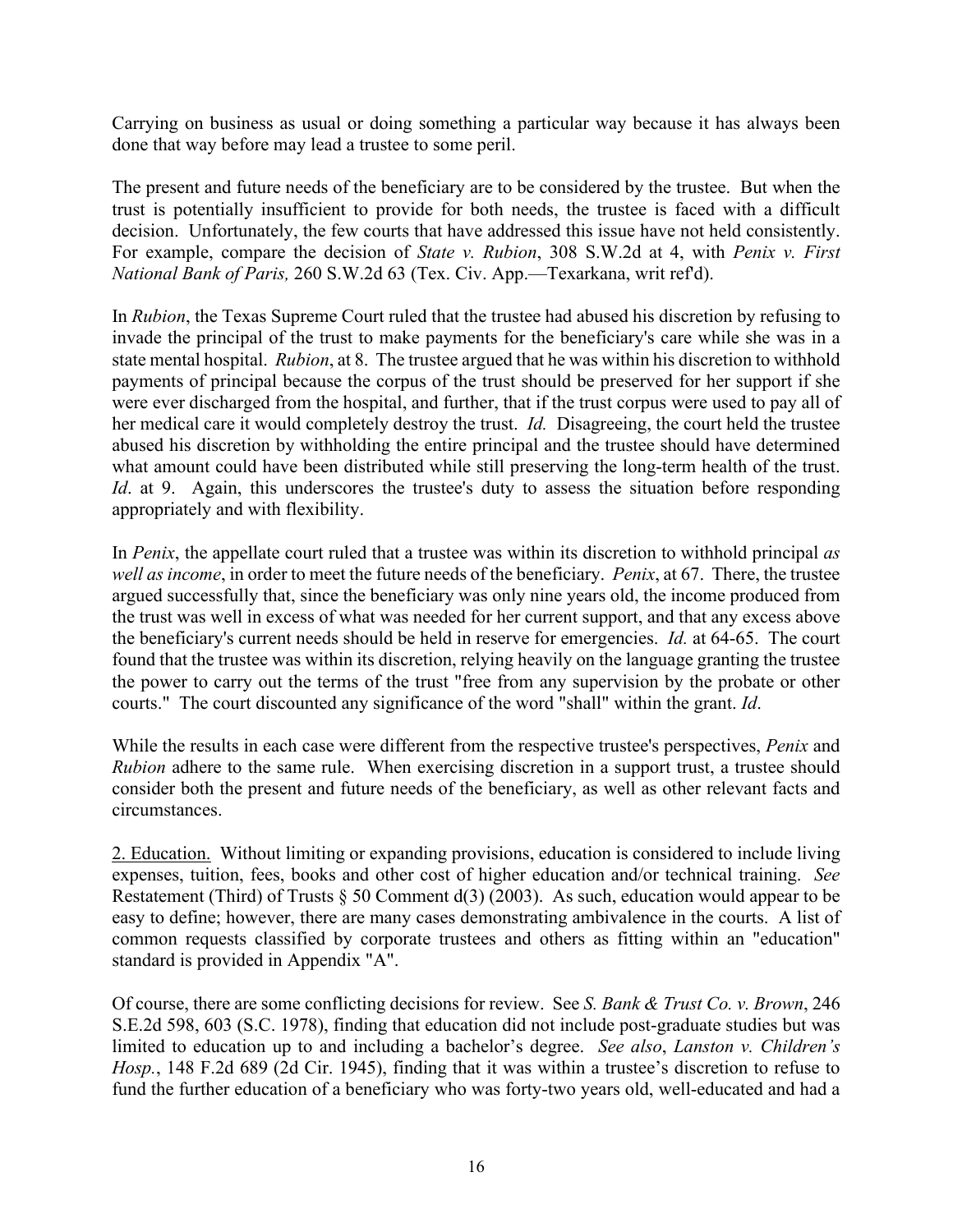"large income." And *see*, *Steeves v. Berit*, 832 N.E.2d 1146, 1152 (Mass. App. Ct. 2005), *abrogated by Halpern v. Rabb*, 914 N.E.2d 110 (2007), adopting a similar definition of "college" in the context of a divorce case; and *Epstein v. Kuvin*, 95 A.2d 753, 754 (N.J. Super. Ct. App. Div. 1953), holding that the term "college education" did not include medical school.

3. Health. The term health typically includes distributions for health as would be implied from a support standard alone. *See* Restatement (Third) of Trusts § 50 comment d(3) (2003).

Currently, the Texas Property Code specifies that a "trustee may *conclusively* presume that medicine or treatments approved by a licensed physician are appropriate for the health of the beneficiary." TPC § 142.005(b)(2) emphasis added. The legislature added this section because trustees administering judicially created trusts found the variety of health-related requests to be daunting. See Tex. H.B. 564, 80th Leg., R.S. (2007) (enrolled version). Difficult decisions for distributions related to health may involve alternative treatments, such as acupuncture or homeopathic remedies, as well as elective medical procedures such as plastic surgery, laser eye surgery, cosmetic dentistry, non-diagnostic full body scans, over the counter lab tests (such as tests for sexually transmitted diseases), tattoo removal, and concierge medicine. Some examples are included in Appendix "A".

In drafting a distribution to cover health, attorneys may want to consider *In re Stonecipher*, 849 N.E.2d 1191, 1197 (Ind. Ct. App. 2006), where the court found that it was not an abuse of the trustee's discretion to refuse to invade trust principal for in-home nursing care for the present beneficiary, given the consideration of her income from other sources, the remainder beneficiaries, and extensive gifting, some of which was made from personal funds.

While it is unusual for a settlor to specify or preclude certain distributions related to healthcare in the terms of a document there are nonetheless some interesting examples. A grantor's desire to exercise control from the grave and micromanage the determination of an appropriate distribution for health is an interesting exception. Some grantors may wish to limit health distributions to situations that do not result from "self-inflicted" problems, as might be caused by substance abuse or risky behavior (See Appendix "B"). Additionally, a grantor may wish to limit all distributions to emergency situations of some sort in order to encourage some behavior or other result. For example, trust funds might be distributable to a grantor's children for emergency health purposes only at any time in which they are married and without a marital property agreement in place. The same trust might further provide that the children may receive full HEMS distributions once their respective spouses have signed the property agreement.

4. General Considerations for HEMS Standards. In certain circumstances, it can be easy to confuse ascertainable standards with unascertainable standards. Typically, one "bad" word will spoil the bunch, which is to say providing for a beneficiary's "health, support and comfort" causes the trust to be subject to an unascertainable distribution standard. In theory, this is because the addition of "comfort" expands the standard beyond the point at which it is ascertainable. However, "support in reasonable comfort" is still considered ascertainable, as is "maintenance in health and reasonable comfort." Treas. Reg.  $\S 20.2041 - 1(c)(2)$ . Thus, while adding one wrong word will generally taint an otherwise ascertainable standard and render it unascertainable, there are instances where the opposite is true. In practice, however, the prudent drafted should always avoid any verbiage which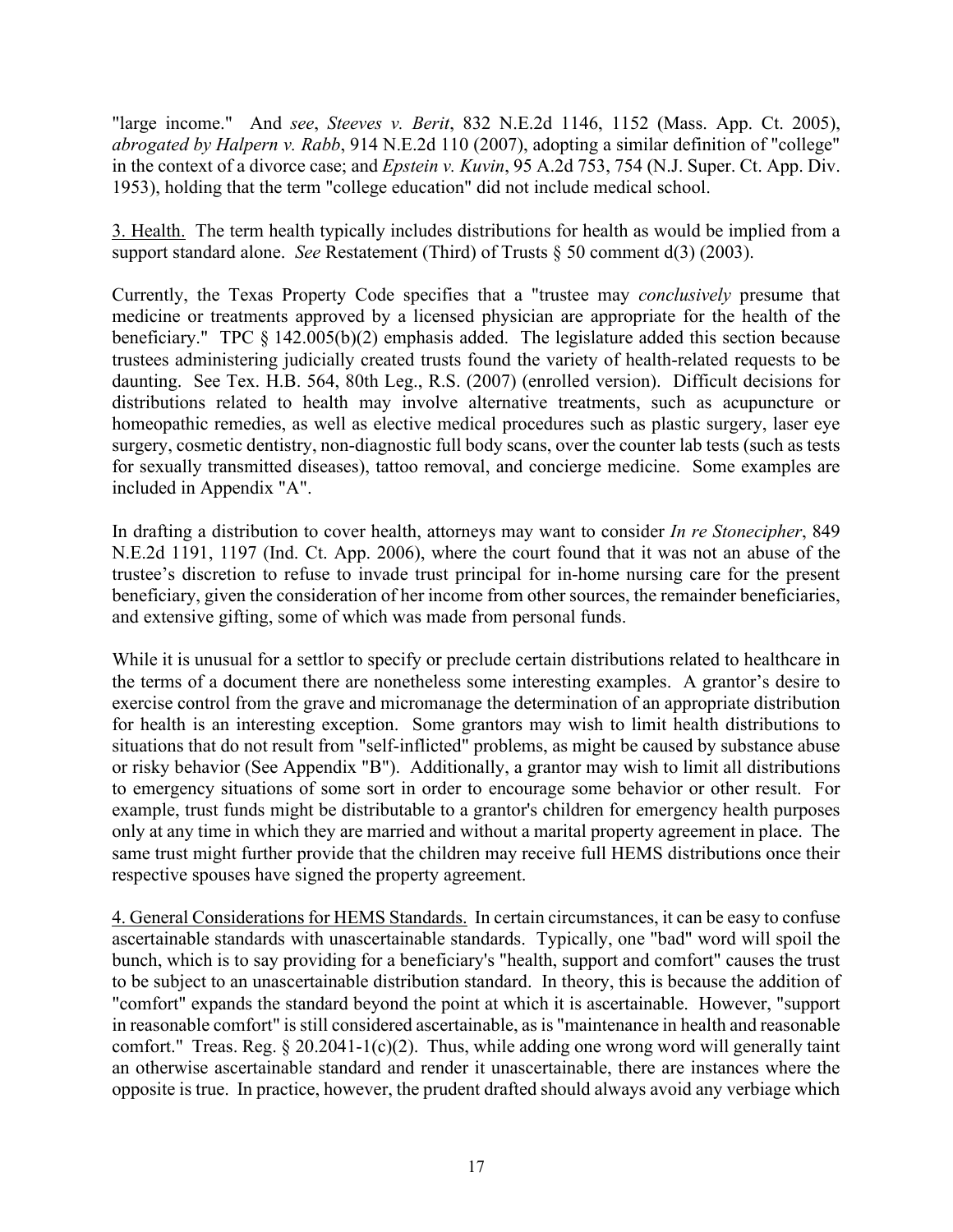might bring the standard into doubt. There is simply nothing to gain by adding such superfluous language.

Furthermore, the examples above leave much to chance where a trustee is in the position of contemplating a potential distribution. For example, what if a beneficiary requests a distribution to pay for yoga classes arguing that they promote the beneficiary's health? Is this what the grantor intended, or did they intend more traditional medicine? Is a course in preparation of reaching the next level in scientology properly payable as education for the beneficiary? What about changes over time? Bloodletting and lobotomies may have once been accepted forms of mainstream medical treatment, but most would say that they are not anymore.

Trustees may find limited comfort in the fact that some distributions may fit into multiple categories. For example, a trustee may not agree that a yoga class is appropriate for a beneficiary's health, but might nonetheless make a distribution by determining that the class is educational.

Still, this problem underscores how drafters should, where possible, provide clarification as to the intent of each grantor. Sadly, drafting attorneys almost never bother to delve into their clients' intent in this regard and many beneficiaries have suffered for it. Unfortunately for them, the law generally denies recompense on the theory that, because those beneficiaries are not themselves clients, they lack the requisite privity to assert any cause of action against the attorneys. Thus, at least for the foreseeable future, trustees must be prepared to deal with minimally descriptive trust documents.

<span id="page-20-0"></span>**D. Mandatory Distributions.** A mandatory distribution requires the distribution of income and/or principal in a manner that does not require the exercise of a trustee's discretion. The most common mandatory distribution requires the distribution of all the trust's income. Qualified terminable interest property ("**QTIP**") trusts are just one example of the kind of trust with a mandatory distribution. IRC  $\S 2056(b)(7)$  mandates that QTIP trusts distribute income at least annually in order to qualify for the estate tax marital deduction.

As with completely discretionary distribution standards, one might think that a mandatory distribution standard involves little intellectual machination, but that is not always the case. A mandatory trust distribution must be triggered by some event or set of facts because, absent the trigger, the beneficiary's gift would simply be outright (i.e. not in trust). Sometimes these triggers are easy to determine and sometimes they are more difficult.

Consider, for example a trust which allows distributions upon the beneficiary's attainment of, say, thirty years of age. There, the trigger is the beneficiary's thirtieth birthday. This should generally be straightforward, but what if the beneficiary's birthday is not known or in dispute? People lie about their birthdays for a myriad of reasons. If records conflict, problems will ensue for a trustee faced with this distribution requirement. On the other hand, what if the beneficiary is disabled? In that case, an exception will typically allow the trustee to continue holding the trust assets for so long as the incapacity continues. But a corporate trustee who is out of regular contact with the beneficiary may not realize that the beneficiary is incapacitated. This might be the case, for example, if the beneficiary only contacts his or her trust officer in the mornings when he or she is sober.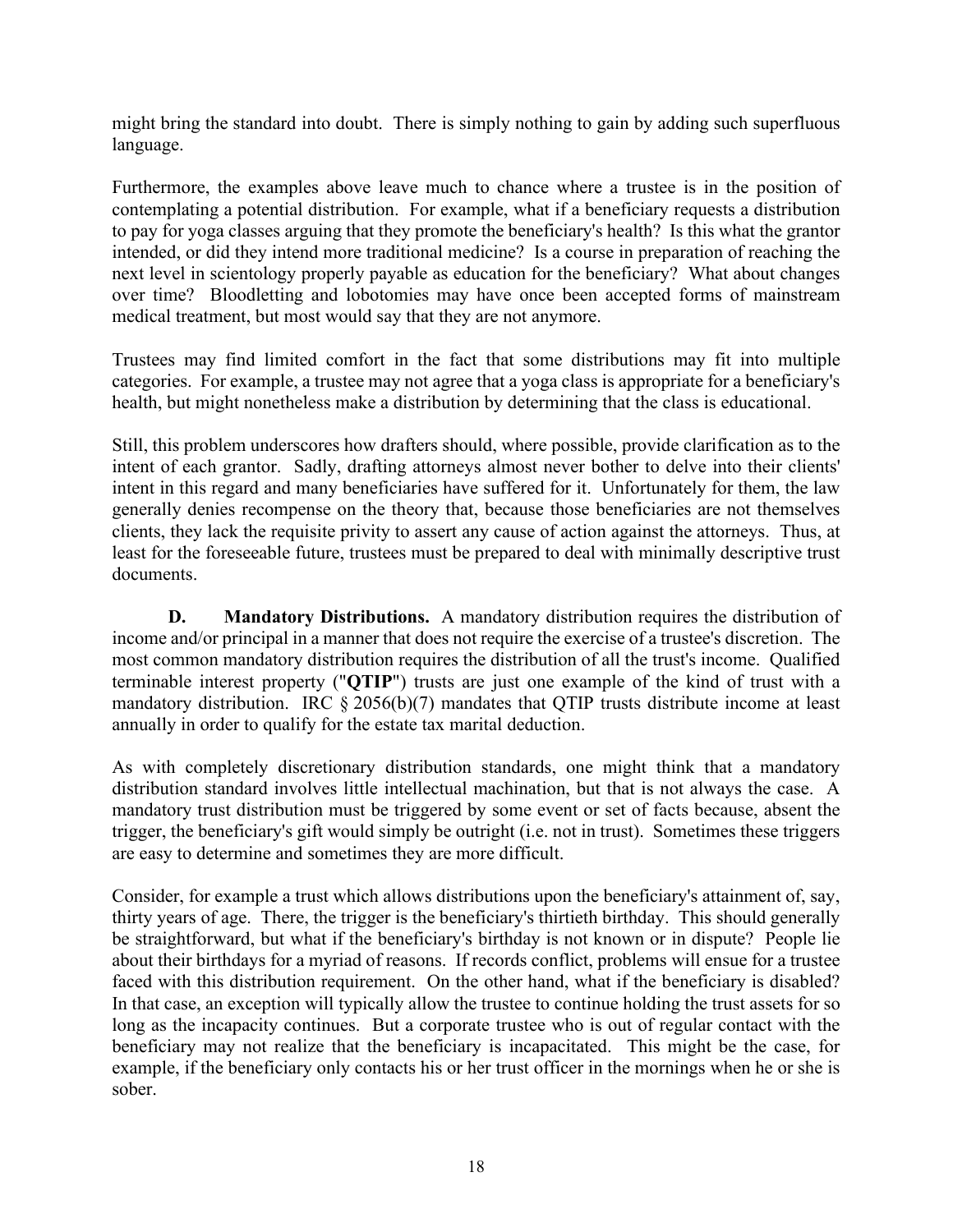On the other hand, consider the QTIP trust which requires annual income distribution. What is income and how is it determined? As it happens, this is a more complicated question than most might think. TTC § 116.002(4) defines trust income as "money or property that a fiduciary receives as a current return from a principal asset." Trust income differs from both financial accounting income and taxable income. Unlike financial income and taxable income, which may be based on accrual principles, trust income generally is computed on a cash basis. Also, the UPIA applies in determining trust income. Not only does the UPIA provide rules for allocating between income and principal, it also authorizes a trustee to adjust between the two when certain conditions are met. TTC § 116.005. Thus, the seemingly simple task of distributing income to a beneficiary entails far more than one might initially think.

<span id="page-21-0"></span>**VI. Modifying Language.** In addition to the terms described above, trust instruments typically include modifying language which impacts how distributions are to be made. These complicate the problem of interpreting trust language.

In many ways, these modifiers are like the wheels on the Enigma machines which the Germans developed to scramble messages for coded radio communication in World War II. The Enigma machine looked and functioned much like a typewriter, except that inside, it had several disks with complex circuitry. As an uncoded message was entered by the operator, the disks would rotate, thereby changing the internal circuitry and randomizing the code. As each letter of the original message was entered, the changing circuitry would indicate a seemingly random letter for coded transmission. In other words, "a" might be coded as "f" in one instance and then "g" the next. As the Germans added more disks to the machine, the possible letter combinations increased exponentially, making the code that much more difficult to break.

Modifiers such as those discussed below act like extra wheels in the Enigma machine. That is to say, changing the modifiers can lead to different, and seemingly maddening, results with regard to the same external facts and distribution language. Even if a trustee can "decode" the concepts of health, education, maintenance and support, the modifiers can cause him or her to abide by separate and functionally different rules for each set of modifiers.

It is worth noting that this modifier concept alone makes it very difficult to find case law on point for a given scenario because it creates too many permutations. Even in the unlikely event that a case is on point with regard to external facts and the distribution standard at issue, a single, seemingly innocuous, modifier can completely alter the result, rendering the case distinguishable as president.

Still, some guidance is available and the following are some (but certainly not all) such modifiers that trustees should consider:

<span id="page-21-1"></span>**A. "Shall" v. "May".** The term "may" implies discretion. *See* Texas Government Code § 311.016. If a trustee *may* make distributions for HEMS, he or she may, for example, determine that a beneficiary needs a distribution for a mortgage payment and still determine properly that the distribution should be withheld. On the other hand, the term "shall" means that something is mandatory. *Keisling v. Landrum*, 218 S.W.3d 737, 742 n.3 (Tex. App.—Fort Worth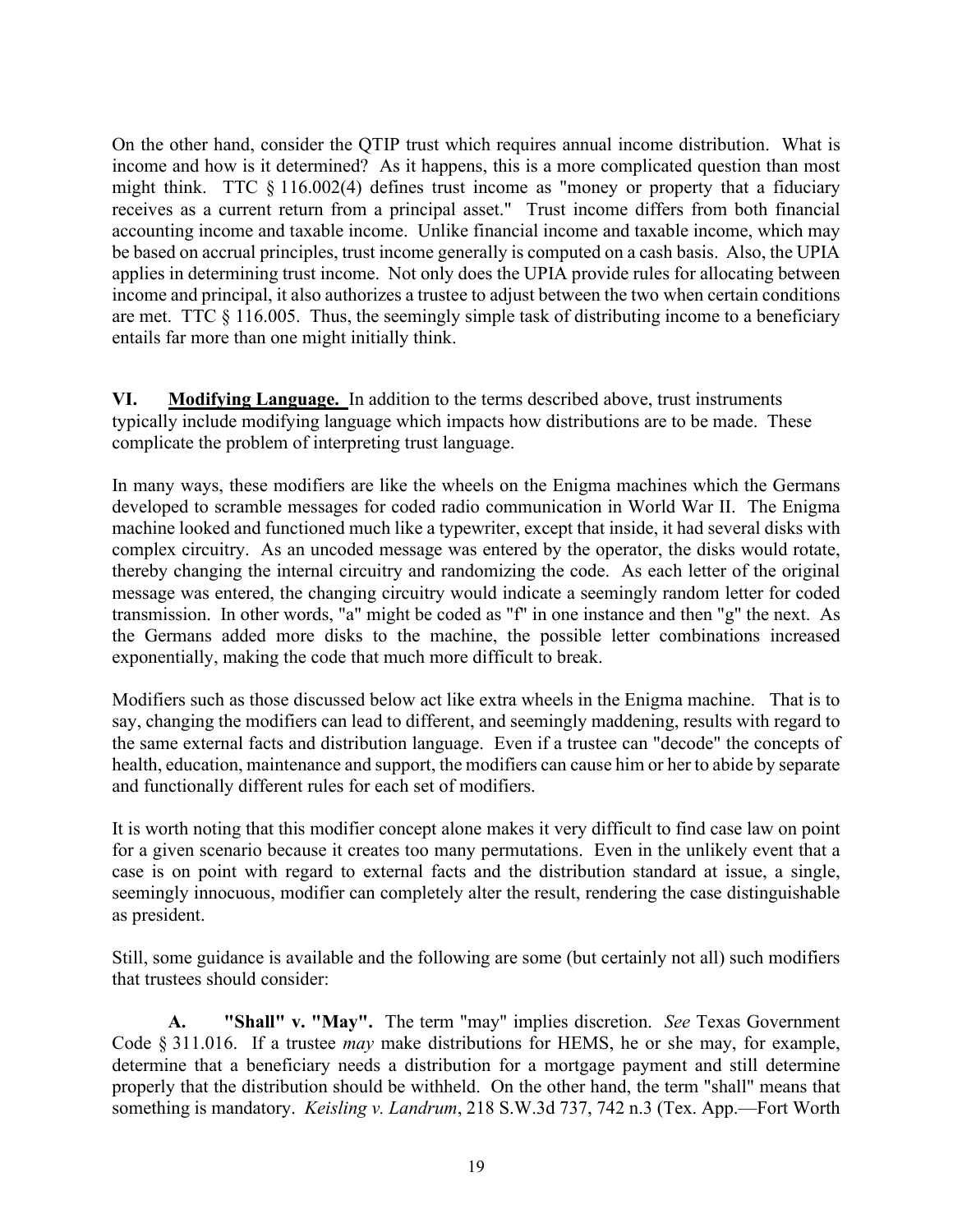2007, pet. denied); *Roberts v. Squyres*, 4 S.W.3d 485, 489 (Tex. App.—Beaumont 1999, pet. denied). If the same trustee *shall* make distributions for HEMS, the distributions becomes compulsory and enforceable upon his or her determination that the beneficiary needs it for the mortgage payment, assuming, of course, that the trust instrument does not somehow provide otherwise. In practical terms, however compelling a distribution in such a situation is difficult for a beneficiary because of the challenge presented by proving the trustee's determination. But trustees do sometimes leave evidence of their findings. For example, an individual trustee may have discussed their determination with a friend, spouse or family member of the beneficiary. Likewise, a corporate trustee may make such determinations by committee, for which there are discoverable meeting notes.

On a more theoretical front, a "may" modifier effectively creates an upper limit to permissible distributions. A trustee who *may* make distributions for HEMS, might never make any distribution at all. On the other hand, a "shall" modifier triggers every distribution that falls within the standard. Because it therefore makes the related distribution standard more ascertainable, a "shall" standard is preferred when tax is a prime consideration. Similarly, a "may" modifier subjects a trustee to attack on multiple fronts, creating a catch-22. In the above example involving the trustee who may make a distribution to cover the beneficiary's mortgage payment, if the trustee makes the distribution, the beneficiary will be satisfied (at least in theory), but the remainder beneficiaries are likely to complain. On the other hand, if the trustee withholds the distribution, the beneficiary will complain but the remainder beneficiaries will be satisfied (again, at least in theory).

<span id="page-22-0"></span>**B. Accustomed Standard of Living.** Trust instruments frequently direct trustees to allow beneficiaries to maintain their particular standard of living. The standard of living of the beneficiary is usually determined as of the time of the grantor's death or when the trust became irrevocable. The implication that support is to be interpreted at that time is in keeping with interpreting the trust according to the settlor's intent. Even without specific language, a distribution for support is to be made according to the beneficiary's station in life. Restatement (Third) of Trusts § 50 Comment d(2) (2003). However, whether this accustomed style is expressed or implied, a lower level of distributions may be justifiable if the trust estate is modest relative to the probable future needs of the beneficiary. *Id*. *See also*, *Estate of Miller*, 230 Cal.App.2d 888, 41 Cal. Rptr. 410 (1964), appeal after remand 259 Cal.App.2d 536, 66 Cal. Rptr. 756 (1968) (the trustee is to maintain the beneficiary "in the social and economic position in which the latter had been living at the time of the creation of the trust, and give him the comforts and necessities to which he had become accustomed and not merely ... the bare necessities of life.") A pair of New Hampshire cases treated references to such words as "needs," "necessities," and "necessary" as the substantial equivalent of support in the beneficiary's accustomed manner, rather than being limited to what is essential; *Amoskeag Trust Co. v. Wentworth*, 99 N.H. 346, 111 A.2d 198 (1955), and *Orr v. Moses*, 94 N.H. 309, 52 A.2d 128 (1947). Compare *Huntington National Bank v. Aladdin Crippled Children's Hosp. Ass'n*, 108 Ohio App. 234, 157 N.E.2d 138 (1959); and *Wright v. Trust Company Bank of Nw. Ga*., 260 Ga. 414, 396 S.E.2d 213 (1990).

<span id="page-22-1"></span>**C. Other Sources of Support.** When making discretionary distributions, a trustee may or may not be obligated to consider the beneficiary's other resources. If the settlor has provided guidance in this area, the settlor's intent will control. Also, all rules are tempered by the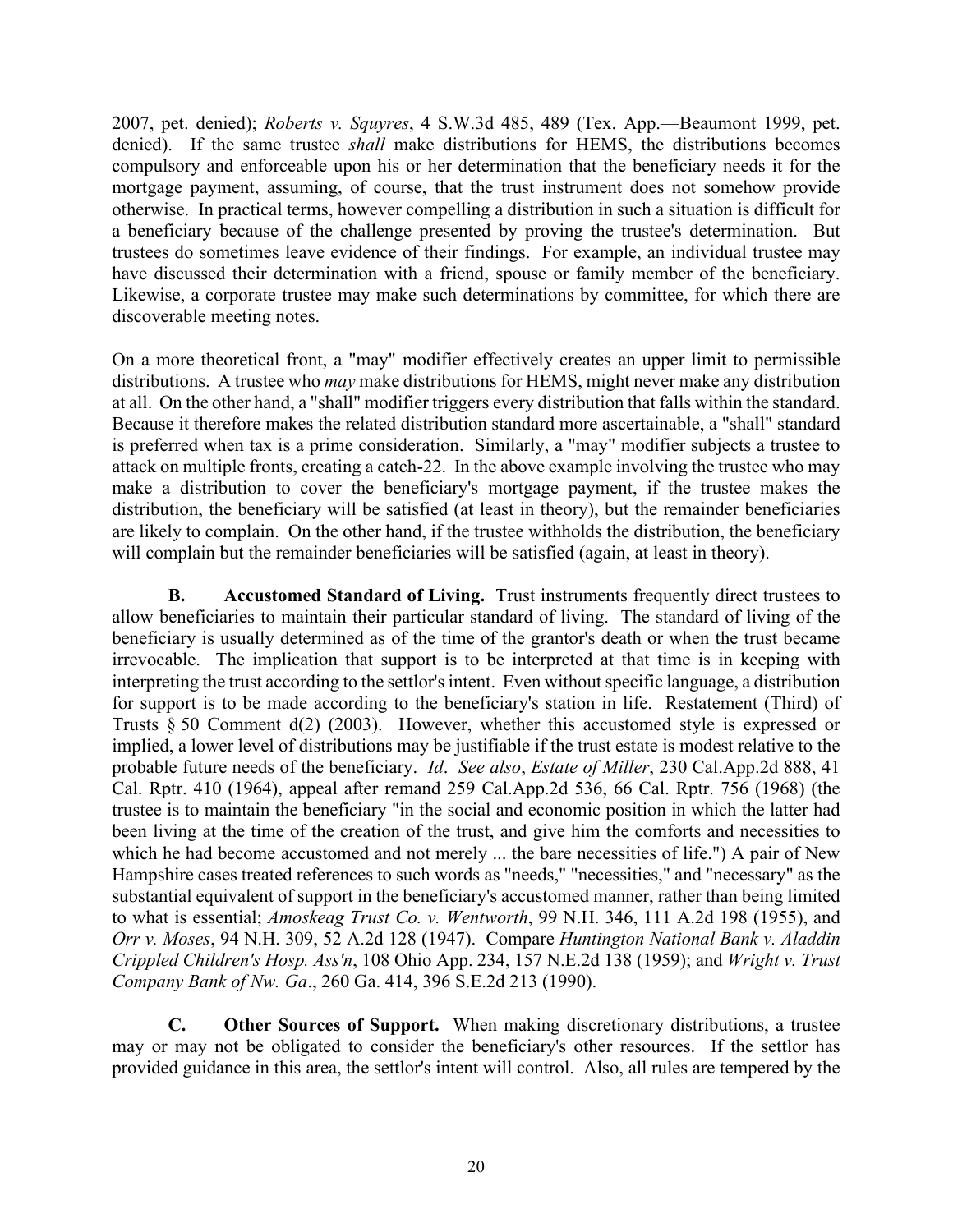grantor's intent as reflected in the overall purpose of the trust. *See* Restatement (Third) of Trusts § 50 Comment e (2003).

If the trust document is silent, a trustee should generally consider other resources but he or she may have some discretion in determining the impact of the resources on the distributions to be made from the trust. *Id*. The consideration of other resources, however, involves balancing of the intent of the grantor regarding the treatment of the beneficiary and the other purposes of the trust. For example, even if a trust instrument directs that trust assets are to be distributed liberally, withholding distributions may be appropriate where the beneficiary is facing creditor problems and the intent behind the trust was protecting him or her from creditors. Conversely, where distributions are only to be made sparingly, a trustee might still properly distribute trust income to a married beneficiary if applicable community property laws would cause that income to taint otherwise separate trust corpus and render it subject to attack in the event of divorce.

The Restatement, however, sets out the following two qualifications to the general rules:

One qualification is that, if the discretionary power is one to invade principal for (or to distribute additional income to) a beneficiary who is entitled to all or a specific part of the trust income, or to an annuity or unitrust amount, the trustee must take the mandatory distributions into account before making additional payments under the discretionary power. Where a beneficiary is entitled to payments from another trust created by the same settlor (e.g., nonmarital and marital deduction trusts for a surviving spouse), or as a part of coordinated estate planning with another (such as the settlor's spouse), required distributions from the other trust—and the purposes of both trusts—are to be taken into account by the trustee in deciding whether, in what amounts, and from which trust(s) discretionary payments are to be made.

Another qualification is that, to the extent and for as long as the discretionary interest is intended to provide for the support, education, or health care of a beneficiary ... for periods during which a beneficiary probably was not expected to be self-supporting, the usual inference is that the trustee is not to deny or reduce payments for these purposes because of a beneficiary's personal resources.

References to 'other resources' and similar terms are normally understood to include the beneficiary's other income, but not principal available to the beneficiary. See *Keisling v. Landrum*, 218 S.W.3d 737 (Tex. App.—Fort Worth 2007, pet. denied). In the *Keisling* decision, the appellate court held that a beneficiary was not required to exhaust all her assets, other than a house and car, in order to receive distributions from a trust that required ("shall") the trustee to distribute trust income when the beneficiary's "own income and other financial resources from sources other than this trust [were] not sufficient" to maintain her standard of living. See Id. at 740. In reaching its decision, the appellate court found that "other financial resources" were limited to "income and other periodic receipts, such as pension and other annuity payments and court-ordered support payments." *Id*. at 743 citing Restatement (Third) of Trusts § 50 Comment e(2) (2003).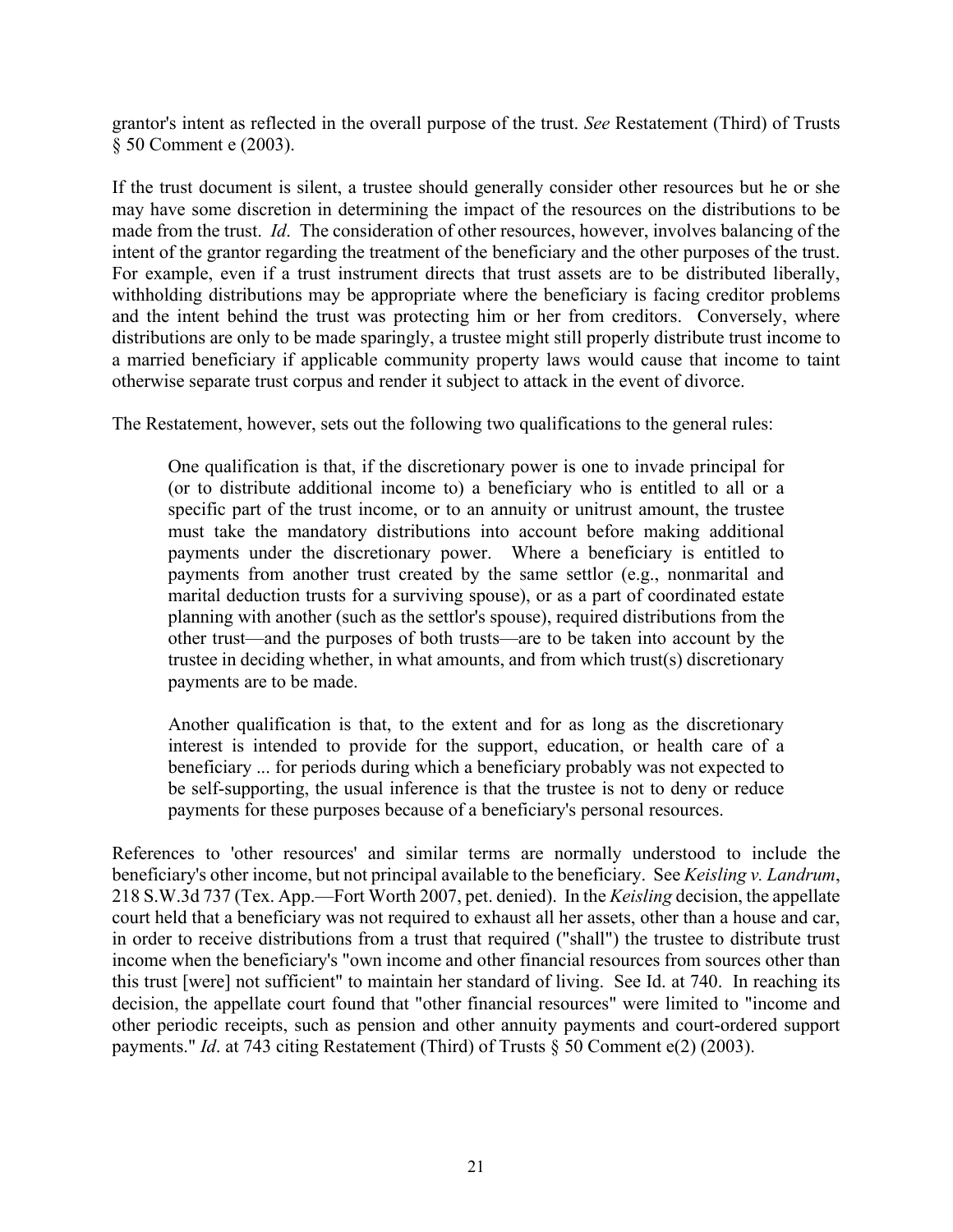The forgoing notwithstanding, the principal of the beneficiary may yet be relevant, depending on the terms and purpose of the trust. Once again, the determination of what resources to consider includes (i) the settlor's relationships both to the current beneficiary and the remainder beneficiaries, (ii) the liquidity of the beneficiary's assets, and (iii) the purposes of the trust, both tax and non-tax. *Id*.

<span id="page-24-0"></span>**D. Support v. Supplement?** Another particularly vexing problem for a trustee is determining whether a given grantor intended to support a beneficiary or merely supplement their lifestyle. As discussed in more detail below, trust language will sometimes restrict distributions for "nonproductive" beneficiaries (or even prohibit them altogether). Also, a trustee who is affirmatively directed to take other sources of support into consideration is likely to have intended that the trust at issue merely supplement where needed rather than being used as the beneficiary's primary source of support. Although rules of construction mandate a presumption that both the grantor and his or her drafting attorney were both familiar with and understood the terms of the trust instrument at execution, from a practical standpoint, seasoned practitioners have come to know that this is seldom the case.

The problems are that (i) people's opinions differ significantly in this regard and (ii) slightly different standards can result in completely opposite results for various beneficiaries. For example, a testator may create a trust for his children and further issue with the intent of preserving assets in the family for as long as possible, providing supplemental support as needed and as available. But another testator might establish a very similar trust with the intent that the children enjoy the benefits thereof, even if that means the grandchildren do not eventually inherit. And yet, these two, very different clients, might have used the same Will form from a single attorney. In the latter example, it may be the testator's intent that his children provide for further descendants through their own estate planning. Experience has shown that clients really do "fall all over the map" in this regard, so it is extremely difficult for trustees to decipher intent from the four corners of an instrument, particularly in the modern world of endless boilerplate language.

From a drafting perspective, it may behoove a grantor to specify how distributions are to be made by using language such as "generously" or "adequately." Such language can be used in conjunction with a HEMS or other ascertainable standard without negatively impacting the tax result. See. Restatement (Third) of Trusts § 50 Comment d(3) (2003) ("On the other hand, stronger language, such as "generous" support, may permit and encourage the trustee to allow, and may even require, some reasonable enhancement of the beneficiary's lifestyle; but it falls short of a "happiness" standard…in that the benefits still must normally be support-related.")

<span id="page-24-1"></span>**E. Legal Duty to Support.** Many trust instruments will contain a prohibition on a trustee acting in such a manner as to relieve themselves of a legal duty under applicable law. Such language, which is sometimes referred to as an "Upjohn" clause after the case of *Upjohn v. U.S.* (30 A.F.T.R. 2d. 72-5918 (W.D. Mich 1972)), is most often, but not always, intended to prohibit a trustee from using trust assets to pay for anything which he or she is obligated to provide to his or her child as a matter of law and regardless of the trust.

Under Texas law, a parent has a legal obligation to support his or her minor children. This includes the duty to provide a child with clothing, food, shelter, and medical and dental care. *See* Texas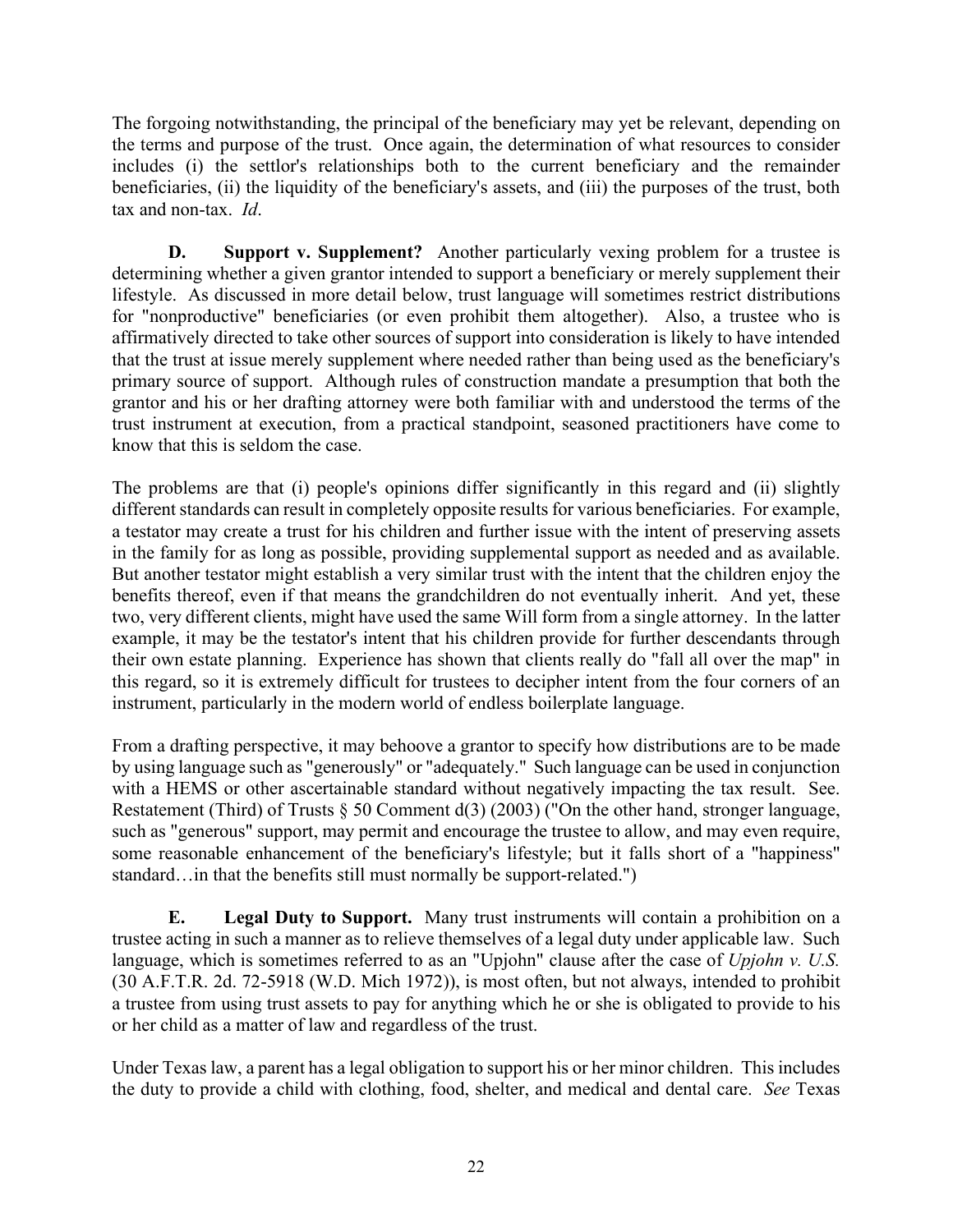Family Code § 151.001; *See also Daniels v. Allen,* 811 S.W.2d 278 (Tex. Civ. App.—Tyler 1991, no writ) *overruled on other grounds, Tucker v. Thomas*, 419 S.W.3d 292, 299 (Tex.2013) (parent has obligation to support his minor children and provide necessities). A parent's obligation of support exists without the need for a court order. *See In Interest of A.D.E.,* 880 S.W.2d 241 (Tex. Civ. App.—Corpus Christi 1994, no writ) (father has duty to support child, even when not ordered by trial court to make payments of support); *Boriack v. Boriack,* 541 S.W.2d 237 (Tex. Civ. App.—Corpus Christi 1976, dism'd) (mother, as well as a father, has duty to support her minor children).

The prohibitive language of an Upjohn clause typically comes into play in one of two scenarios: Either a grandparent has established a trust for the benefit of a minor grandchild and named the intervening child as trustee, or a spouse has established a trust for the benefit of a minor child and named the other spouse as trustee. In either case, the trustee is the parent of the beneficiary and owes the beneficiary a legal duty of support because the beneficiary is a minor.

To be certain, however, the prohibition is not limited to situations where the trustee is also the parent of a minor beneficiary. The legal duty might arise if the trustee is also the guardian of an adult, but otherwise incapacitated beneficiary. Spouses also have support obligations to each other which can come into play. In Texas " Each spouse has the duty to support the other spouse and [a] spouse who fails to discharge the duty of support is liable to any person who provides necessaries to the spouse to whom support is owed." Texas Family Code  $\S 2.501(a) \& (b)$ . In any event, the duty referenced in an Upjohn clause has nothing to do with the trustee/beneficiary relationship, so it may be better to say that the prohibition is invoked where an individual who happens to be trustee of a given trust also owes a legal duty of support to the individual who happens to be a beneficiary of the trust.

Conversely, if the beneficiary is not a minor or the spouse of the trustee and no other relationship exists to create a legal duty of support, the prohibition will not apply. Thus, corporate and unrelated trustees need not concern themselves with this particular legal landmine. In fact, many trust instruments provide for the appointment of a "special trustee" who is free from this constraint (and often others as well). Typically, these special trustees can be appointed on a temporary basis in order to do something which the existing trustee is prohibited from doing, such a make a support distribution. However, care must be taken when drafting language for the appointment of a special trustee. Without certain protections, the special trustee might be determined to be merely an agent of the existing trustee or the entire arrangement may be interpreted as a sham, either of which will likely lead to adverse consequences.

The legal duties prohibition is meant as a cure to two tax problems. First, if a grantor creates a trust for the benefit of a minor child or a dependent spouse, any income of the trust distributed for the support of the minor child or dependent spouse is treated as taxable income to the parent/spouse. Treas. Reg. § 1.677(b)-1. Furthermore, § 2036 of the IRC may cause inclusion of the entire corpus of a given trust in the estate of its trustee if that trustee has the power to discharge a legal obligation. Importantly, the trustee does not have to actually discharge his or her obligation. The mere power to do so is enough to cause inclusion. *Estate of Prudowsky v. Comm'r*, 55 T.C. 890 (1971); *Estate of Pardee v. Comm'r*, 49 T.C. 140 (1967). This is why some affirmative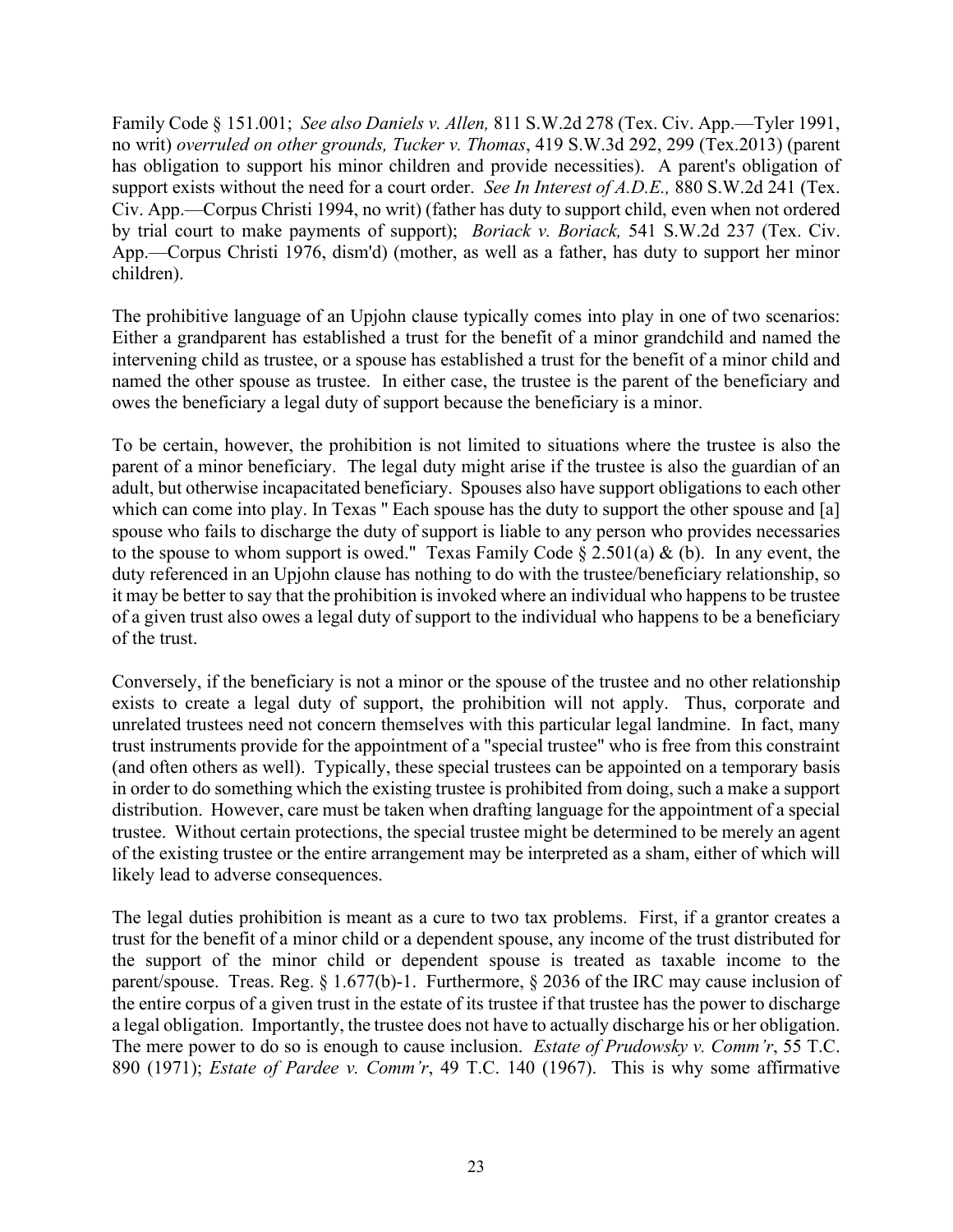mechanism is needed to deny the trustee such power. In fact, some states have gone so far as to codify the prohibition. See North Carolina Uniform Trust Code § 36C-8-814(b)(3).

Legal support prohibitions are often contained in the boilerplate of a trust instrument which individual trustees are unlikely to bother reading and less likely to understand. Catching a trustee off-guard in this situation can be all too easy and seasoned practitioners therefore know to discuss such provisions with their clients in terms that are relevant to a given scenario. Litigators who specialize in trust administration issues also know to look for these clauses and point out violations when doing so might further a client's case. If a trustee makes even a small distribution in violation of an Upjohn clause, he or she has violated his or her fiduciary duty and may be subject to reprimand, in the form of repayment or removal from the trusteeship. This underscores the point that trustees, and in particular individual trustees, should maintain a close relationship with their attorneys and other professional advisors.

Fortunately for trustees, the legal obligations referenced by an Upjohn clause are typically very narrow. Nonetheless, they raise some interesting issues. Understanding where to draw the line between what is and what is not permitted can be a daunting task. For example, a parent must provide a child with food clothing and shelter, but this obviously does not mean steak dinners, designer labels and a swanky uptown apartment with servants and a view. The trustee must determine where to draw the line and he or she is well-advised to seek legal counsel when doing so.

Although the distributions prohibited by an Upjohn clause are narrow in scope, there is very little legal precedent for determining exactly what is prohibited and what is not. Just as with the questions trustees face regarding HEMS distributions themselves, reported cases are rare, and those that get reported will generally be distinguishable because of underlying differences in relevant facts, so the best course of action is to proceed conservatively and with an abundance of caution. For example, many individual trustees who are prohibited from discharging a legal duty of support will want to use their children's or spouses' trust assets to support their family lifestyle, which is often luxurious. Families who set up such trusts tend to have expensive tastes and their lifestyle generally exceeds by far their base line duty of support.

In the absence of legal precedent to the contrary, more conservative guidelines are advisable. Thus, where an Upjohn clause applies, the following expenditures are best avoided:

- Rent or any similar payments
- Home improvements or decor
- Homeowner's or renter's insurance
- Basic utilities for the home
- Property taxes
- Clothing
- Health insurance
- Non-elective healthcare
- General dentistry
- Dentures
- Optometry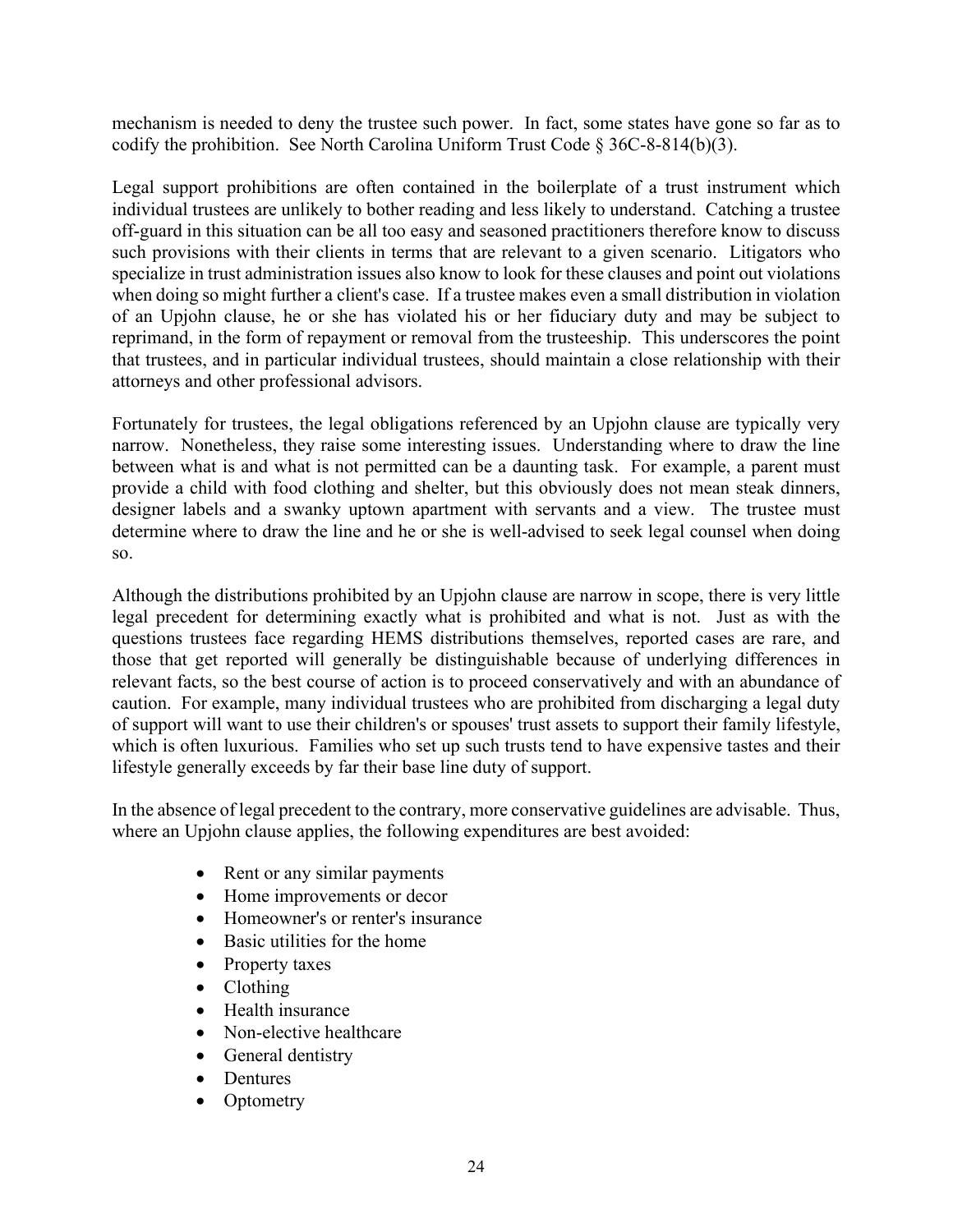- Prescription glasses
- Food

On the other hand, there a number of expenses which do not fall within support obligation, so trust assets should be properly expendable on the following:

- Cell phones
- Pets
- TV, cable or satellite service
- Internet service
- Personal accessories
- Automobiles
- Auto insurance
- Private school education (because public school education is provided free of charge by the state)
- Extracurricular activities
- Trips and vacations
- Elective health care
- Orthodontics

<span id="page-27-0"></span>**VII. Other Considerations.** In addition to a trust's terms and applicable law governing trust administration in general, trustees frequently face external factors worth consideration. A few (but, again, not all) are discussed below.

<span id="page-27-1"></span>**A. Determining a Beneficiary's Needs.** A threshold issue for any independent trustee will be to determine whether a given beneficiary, in fact, needs a contemplated distribution. Does the necessity for such a determination mean that the trustee must (or may) require access to bank accounts, tax returns and other personal information? Generally, the answer is no, but there are exceptions. The key to this question is reasonableness. According to the Restatement (Third) of Trusts § 50 Comment e(1) (2003):

The trustee has a duty to act in a reasonable manner in attempting to ascertain the beneficiary's needs and, under the usual rule of construction, other resources that may be appropriately and reasonably available for purposes relevant to the discretionary power. The trustee generally may rely on the beneficiary's representations and on readily available, minimally intrusive information requested of the beneficiary. This reliance is inappropriate, however, when the trustee has reason to suspect that the information thus supplied is inaccurate or incomplete.

Thus, a trustee must obtain reliable information from a beneficiary in order to make informed, reasonable distribution decisions. The trustee should solicit information from the beneficiary regarding his or her financial needs, wants, resources, and standard of living. Appropriate documentation will vary from case to case, but generally will include items such as: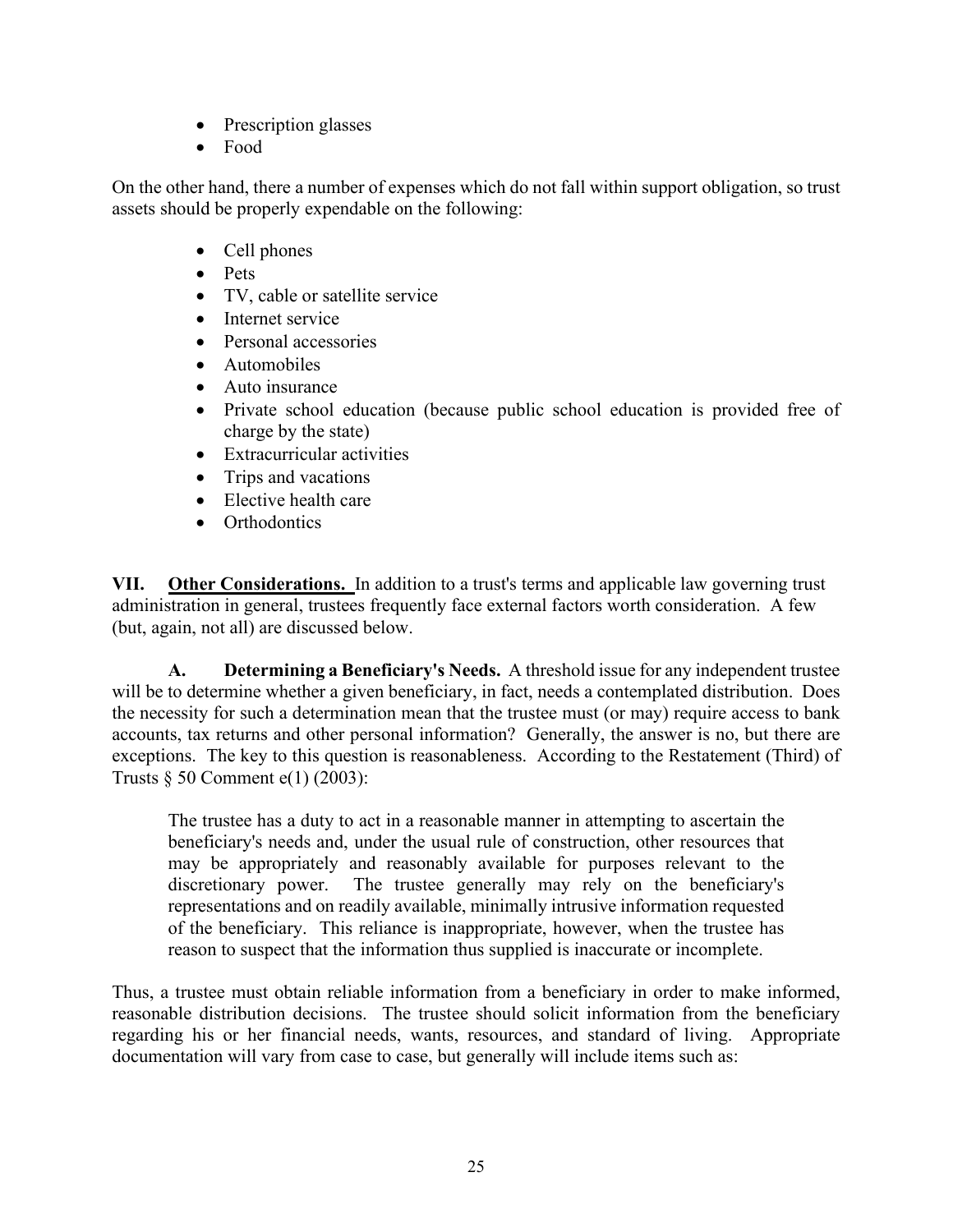- Income and cash flow information
- Financial statements
- All trust instruments under which the beneficiary has a right to receive or request a distribution
- Income tax returns
- Tuition statements or estimates and agreements relating to the beneficiary's education;
- Receipts or invoices as to any amounts to be reimbursed
- Information regarding the beneficiary's employment status and efforts to obtain employment
- Status of the beneficiary's housing, transportation and any other relevant information regarding support
- Status of the beneficiary's medical insurance and anticipated health care needs
- Debts of the beneficiary and status of any litigation related thereto
- Standing with regard to taxes, particularly where the beneficiary owes back taxes or penalties
- Notification of any significant changes in any beneficiary's housing, education, development or medical needs
- History of assistance **previously supplied by the grantor to the beneficiary**

Admittedly, information gathering in this regard may be more art than science. Some trustees desire to obtain extensive information from the beneficiary to "paper" their file, however, this can lead to feelings of ill-will and invasion of privacy by the beneficiary. Other trustees go to the opposite extreme and request no information. This can lead to claims of breach of fiduciary duty against the trustee by other beneficiaries who may eventually request that the trustee justify his or her prior distributions.

Furthermore, a trustee should be prepared to do more than simply approve or deny a distribution request. Communicating with a beneficiary about the merits of his or her request (as well as the requests of other beneficiaries) may avoid future problems. If, for example, a distribution can only be made by liquidating assets and triggering a severely adverse tax consequence, the better trustee will be happy to take as much time as may be needed to explain to the beneficiary why the distribution would do more harm than good.

<span id="page-28-0"></span>**B. Multiple Beneficiaries.** Trusts will almost always have more than one beneficiary and the trustee is always tasked with the duty of balancing their various rights. A trust instrument that categorizes certain persons as "primary" or otherwise preferred beneficiaries is easier for the trustee to administer, and so-called "pot trusts" (i.e. trusts with more than one current beneficiary) make the trustee's work more difficult.

However, when no such intent is expressly provided in the trust instrument or implied by its terms, it cannot be otherwise inferred, and the Trust Code provides that a trustee must act impartially as to all beneficiaries. Specifically, TTC § 116.005(b) provides as follows:

In exercising the power to adjust under Section 116.005(a) or a discretionary power of administration regarding a matter within the scope of this chapter, whether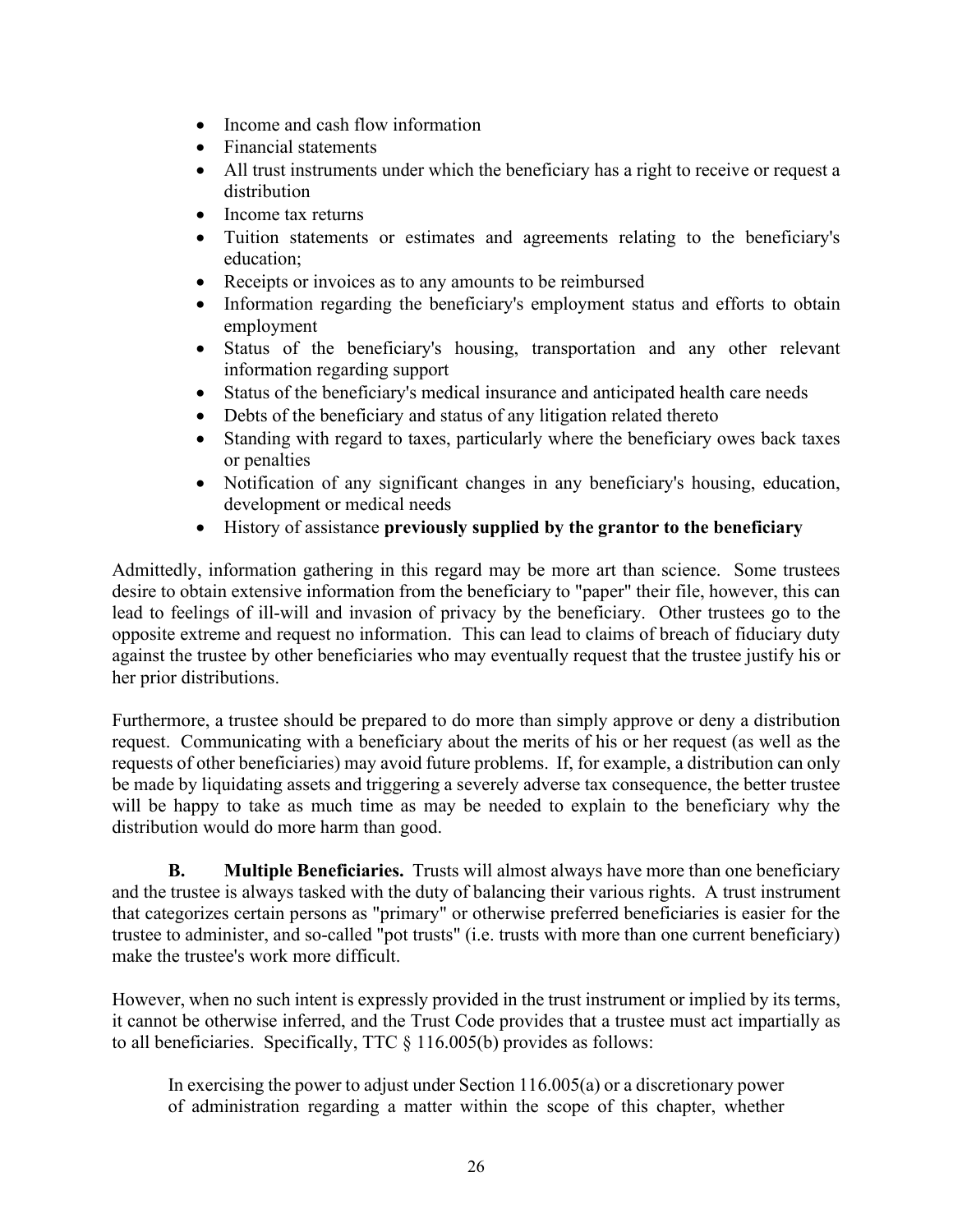granted by the terms of a trust, a will, or this chapter, a fiduciary shall administer a trust or estate *impartially*, based on what is fair and reasonable to all of the beneficiaries, except to the extent that the terms of the trust or the will clearly manifest an intention that the fiduciary shall or may favor one or more of the beneficiaries. A determination in accordance with this chapter is presumed to be fair and reasonable to all of the beneficiaries. (Emphasis added).

In addition, TTC § 117.008 provides:

If a trust has two or more beneficiaries, the trustee shall act *impartially* in investing and managing the trust assets, taking into account any differing interests of the beneficiaries. (Emphasis added).

Note that the Restatement suggests inferences with regard to prioritizing multiple beneficiaries. These inferences are generally in conflict with the statutes cited above, so the statutes should control whenever Texas law is to be applied. However, situations might arise where ambiguity in the trust document make the Restatement relevant, despite Texas law.

Another problem exists where a beneficiary has minor children. As discussed above, parents are legally obliged to provide their children with certain basic necessities like food, clothing, housing and medical care. *See* Texas Family Code § 151.001. This duty of support (now owed by the beneficiary, rather than the trustee, as discussed above) must be considered when making distributions from a trust. See *Gray v. Bush*, 430 S.W.2d 258 (Tex. Civ. App.—Fort Worth 1968, ref. n.r.e.) (in the absence of financial necessity to do so, mother was not authorized to invade funds provided by trust that was separate estate of children and was created for purpose of prescribed support payments).

Unfortunately, no Texas decision has provided clear guidance as to the extent to which a trustee must consider a parent/beneficiary's obligation of support. But, the decision in *Deweese v. Crawford* provides some guidance in this area. 520 S.W.2d 522 (Tex. App.—Houston [14th Dist.] 1975, writ ref'd n.r.e.) *overruled on other grounds by, Cherne Indus., Inc. v. Magallanes*, 763 S.W.2d 768 (Tex. 1989). In *Deweese*, the court considered a demand by the parents of minor children on a third party to distribute social security benefits the third party was receiving as "trustee" for the minor children. The court noted that the parents are principally responsible for the minor children's support and maintenance. Therefore, only when it was shown that the parents were unable to meet their obligation to properly support and maintain the children was the trustee required to distribute funds for their benefit. Until the parents established they were unable to provide the requisite support, the court held that the trustee could appropriately choose to accumulate the benefits.

In reaching its decision, the *Deweese* court noted that issues regarding distributions of social security benefits are governed by federal law. Therefore, while it is not certain that the court's decision would have been the same if the case involved a traditional trust instead of a trust created to administer federal benefits, the analysis and results should be the same. Furthermore, the decision in *Deweese* is consistent with Texas courts historical hesitancy to interfere with the reasonable exercise of a trustee's discretion.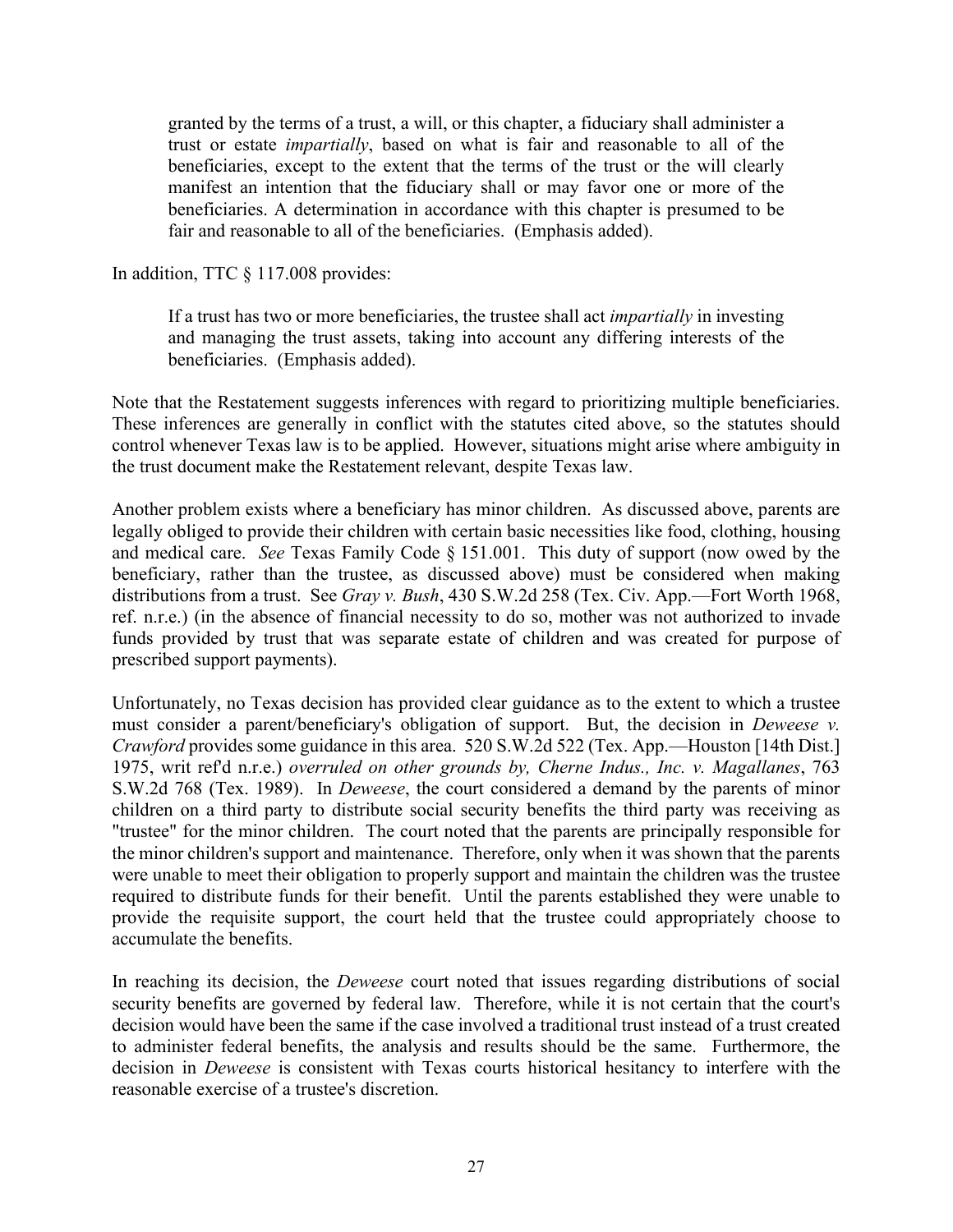Not surprisingly, however, beneficiaries will often seek or use distributions to support their family. This raises the issue of whether a trustee may take into account the needs of a beneficiary's family, or his or her obligation of support when making distributions.

Regardless of the grantor's intent, however, a trustee of a support or discretionary trust may be required to make distributions for support of a beneficiary's child when the beneficiary has been ordered to make child support payments. The extent of the payments depends on how much discretion the trustee has over making distributions.

A trustee subject to a HEMS distribution standard may be required to make distributions for the support of the beneficiary's child. *See* Texas Family Code § 154.005 ("The court may order the trustees of a spendthrift or other trust to make disbursements for the support of a child to the extent the trustees are required to make payments to a beneficiary who is required to make child support payments as provided by this chapter."). A trustee of a purely discretionary trust may only be ordered to make child support payments for the benefit of the child from income but not principal. *See* Id. ("If disbursement of the assets of the trust is discretionary, the court may order child support payments from the income of the trust but not from the principal.")

A condition precedent to such an obligation, however, is that the beneficiary has been ordered to pay child support. *See Kolpack v. Torres*, 829 S.W.2d 913 (Tex. Civ. App.—Corpus Christi 1992, writ denied); *See also Matter of Marriage of Long*, 542 S.W.2d 712 (Tex. Civ. App.—Texarkana 1976, no writ) (trial court, instead of ordering trustees to pay to wife a certain sum per month for benefit of child, should have first ordered trust beneficiary parent to make child support payment or payments, after which it could have then ordered trustees to make disbursements for support of child). In *Kolpack*, the appellate court held that a trial court could not obligate a trustee of a discretionary trust to make disbursement of trust income directly to a beneficiary's child until it first imposed that obligation on the parent. *Kolpack,* at 916.

<span id="page-30-0"></span>**C. Encouraging or Discouraging Behavior: The "Dead Hand".** Although somewhat less common than in years past, the occasional grantor still intends to encourage behavior they view as "good" and discourage what they consider to be "bad" behavior. This concept has come to be known as the "Dead Hand" principle because it is as if a testator's or grantor's cold, dead hand reaches out of the grave to "guide" the behavior of another person, typically a young descendent who may subscribe to somewhat more modern moral standards.

The Dead Hand principle, raises significant issues because, on the one hand, grantor intent is to be respected. See Restatement (Third) of Property: Wills and Other Donative Transfers (2003) at § 10.1 (The Donor's intention is given effect to the maximum extent allowed by law). After all, transferred property, whether at death or before, initially belongs to the donor and he or she is generally free to do with it whatever he or she wants.

And yet, on the other, so too must we respect a beneficiary's freedom to choose his or her own path in life. Therefore, certain rules of law override grantor intent. These typically relate to matters such as spousal rights, creditor's rights, unreasonable restraints on alienation, the promotion of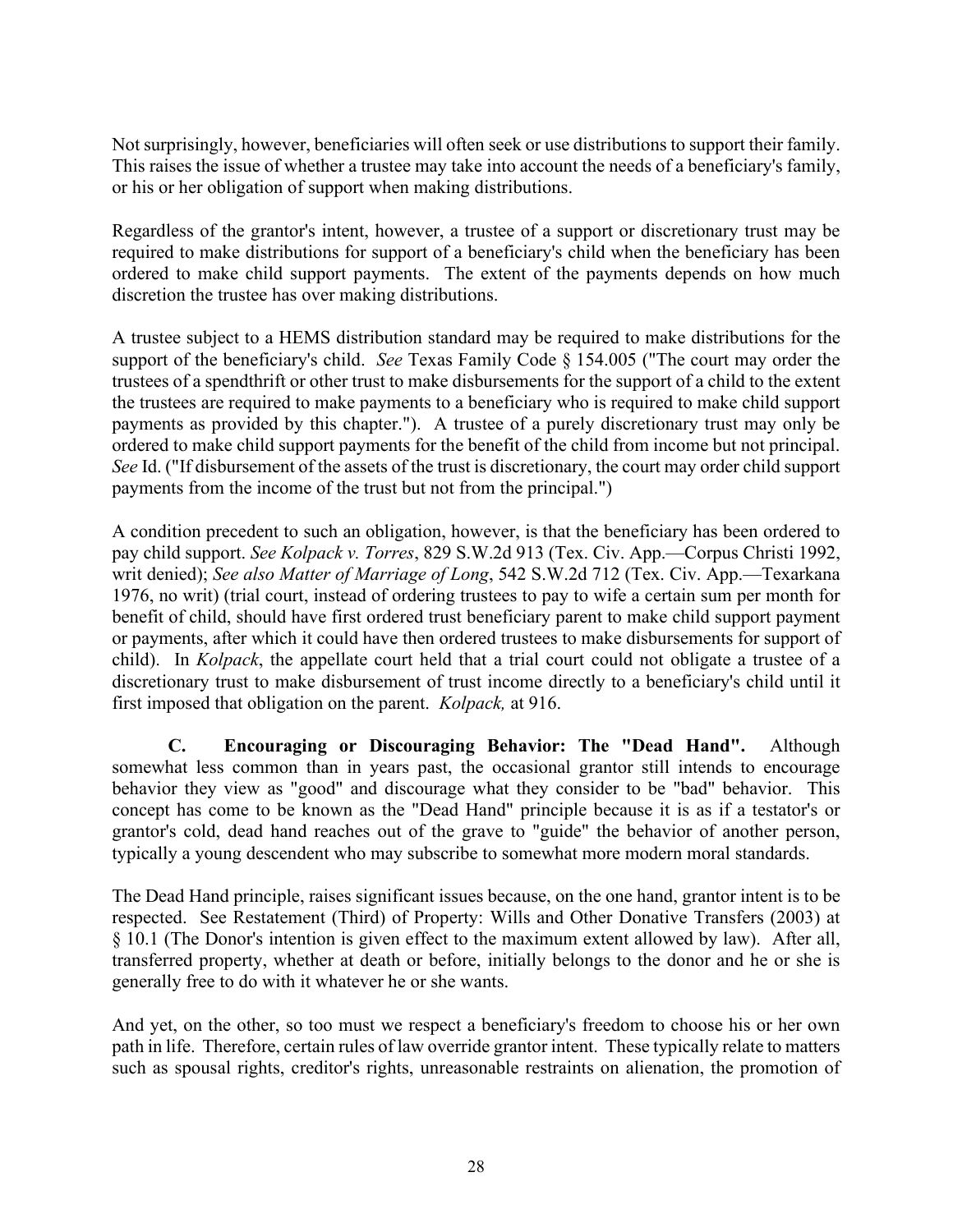divorce, restrictions involving categories of people such as race or sex (and now probably also sexual orientation), and the promotion of illegal activity.

Indeed, this topic has been long-debated. In his 1880 book, *The Dead Hand,* Arthur Hobhouse included the following:

"A clear; obvious, natural line is drawn for us between those persons and events which the Settlor knows and sees, and those which he cannot know and see. Within the former province we may push his natural affections and his capacity of judgment to make better dispositions than any external Law is likely to make for him. Within the latter, natural affection does not extend, and the wisest judgment is constantly baffled by the course of events... What I consider to be not conjectural, but proved by experience in all human affairs, is, that people are the best judges of their own concerns; or if they are not, that it is better for them, on moral grounds, that they should manage their own concerns for themselves, and that it cannot be wrong continually to claim this liberty for every Generation of mortal men." Hobhouse, Arthur, *The Dead Hand*, 188, 183-185 (1880).

In practice, language forbidding distributions to beneficiaries who fail drug or alcohol tests are generally acceptable, as are requirements that beneficiaries make themselves somehow productive in society. Similarly, conditional payments for things like higher education are almost always perfectly valid.

Perhaps unsurprisingly, the case law in this particular area—that is, the place where disputes seem most precipitous—seems to center around personal relationships. For example, language discouraging a beneficiary from marrying someone of a particular race is verboten! Additionally, terms that encourage divorce are typically considered to be against public policy, particularly in conservative states such as Texas. *Southwestern Bell Tel. Co. v. Gravitt*, 551 S.W.2d 421 (Tex. Civ. App.—San Antonio 1976, writ denied).

Sometimes, however, a seemingly impermissible requirement will nonetheless be permitted if the proper intent can be found. As Professor Gerry Beyer put it:

As a general rule, conditions that a beneficiary must be divorced to receive a benefit have been found to be contrary to public policy. Courts, recognizing the importance of the family unit in an organized, harmonious society, seek to protect the familial bond from injurious outside influences. In Texas, however, a provision requiring divorce as a precursor to receipt of a benefit was upheld where the testator's dominant motive was to provide support for the beneficiary if the beneficiary became divorced or widowed. When deviating from the norm, it is necessary that proper intent, i.e., the intent to provide support if the beneficiary loses the support of a spouse, be shown and that the provision be drafted carefully to demonstrate this good intent. 9 Texas Practice Series § 21.4 (3d Ed.), citing *Hunt v. Carroll*, 157 S.W.2d 429 (Tex. Civ. App.—Beaumont 1941, writ ref'd).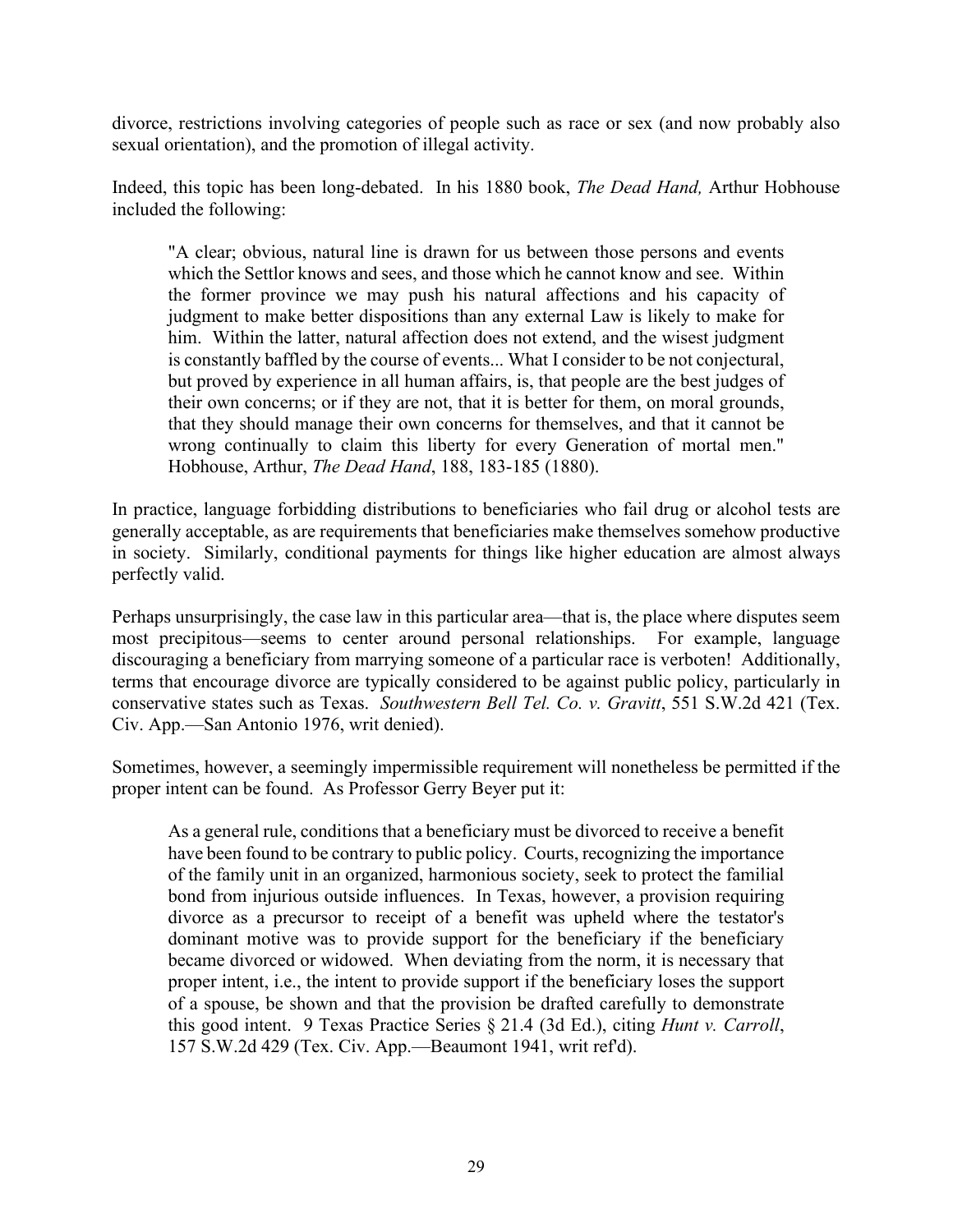A particularly interesting case was that of *Shapira v. Union National Bank*. In Shapira, a testator made a large bequest to his son on the condition that the son marry "a Jewish girl whose parents were both Jewish" within seven years of the testator's death. 39 Ohio Misc. 28, 315 N.E.2d 825. Of course, the son failed to meet the condition, so he brought suit to have it invalidated. The primary issues of the case were whether the condition was (i) against public policy and (ii) reasonable at to the son. Perhaps surprisingly, the court in that case upheld the condition, finding that it was neither against public policy nor unreasonable. The court noted an overwhelming majority of case law supporting such bequests and was unwilling to change the law. It noted that the bequest did not prohibit the son's marriage. That would have been against public policy. Rather, said the court, the condition sought to promote Jewishness and, much to the son's dismay, allowable. *Id.*

In practice, one wonders if the rule in Shapira would stand (or should) today. Modern thinking might tend to view the condition of marrying someone within a given religion as being an unreasonable incursion on one's religious and marital freedom. Additionally, the case raises practical issues. For example, how should one administering the estate of Dr. Shapira determine whether or not a person was really Jewish? What if they were a convert or a member of Jews for Jesus?

Additionally, the Dead Hand principle poses the significant practical problem. Long-term trusts require flexibility to function over time and the Dead Hand necessarily limits flexibility. The world changes after we die and the future is unpredictable. What happens when a trust, which was meant to promote healthy living, conditions distributions on a school-age beneficiary's consumption of a Dr. Pepper every day at 10am, 2pm, and 4pm and then the beneficiary's school, now aware of the mal-effects of their consumption, bans sodas on school grounds? Conversely, a trust may properly discourage the unhealthy habit of smoking cigarettes, but what happens when the beneficiary takes up e-cigarettes?

The long and short is that Dead Hand provisions cause problems all around. For the trustee stuck with conditional distributions, advice and counsel should be sought whenever a distribution is contemplated, particularly where personal matters are at issue. Similarly, drafters must take extreme care in drafting Dead Hand provisions. First, they must be carefully crafted so as to be enforceable in any event. Second, they must straddle a middle ground of flexibility and rigidity because being too far on either side of the spectrum will thwart the grantor's intent. If the provision is too flexible, it will have no teeth and if it is too rigid, the beneficiary may be able to work around it.

<span id="page-32-0"></span>**D. Taxes.** Traditionally, taxes have been a significant (if not the primary) motivating force behind estate planning as an industry. Therefore,

It is normally appropriate, and often necessary, for a trustee to take tax considerations into account in determining what discretionary distributions to make ... An often more troublesome question is whether distributions can properly be made purely for tax reasons to selected beneficiaries under a flexible power ... An appropriate answer may require careful consideration of the other resources of the various beneficiaries, as well as their income-tax and estate-tax positions, the tax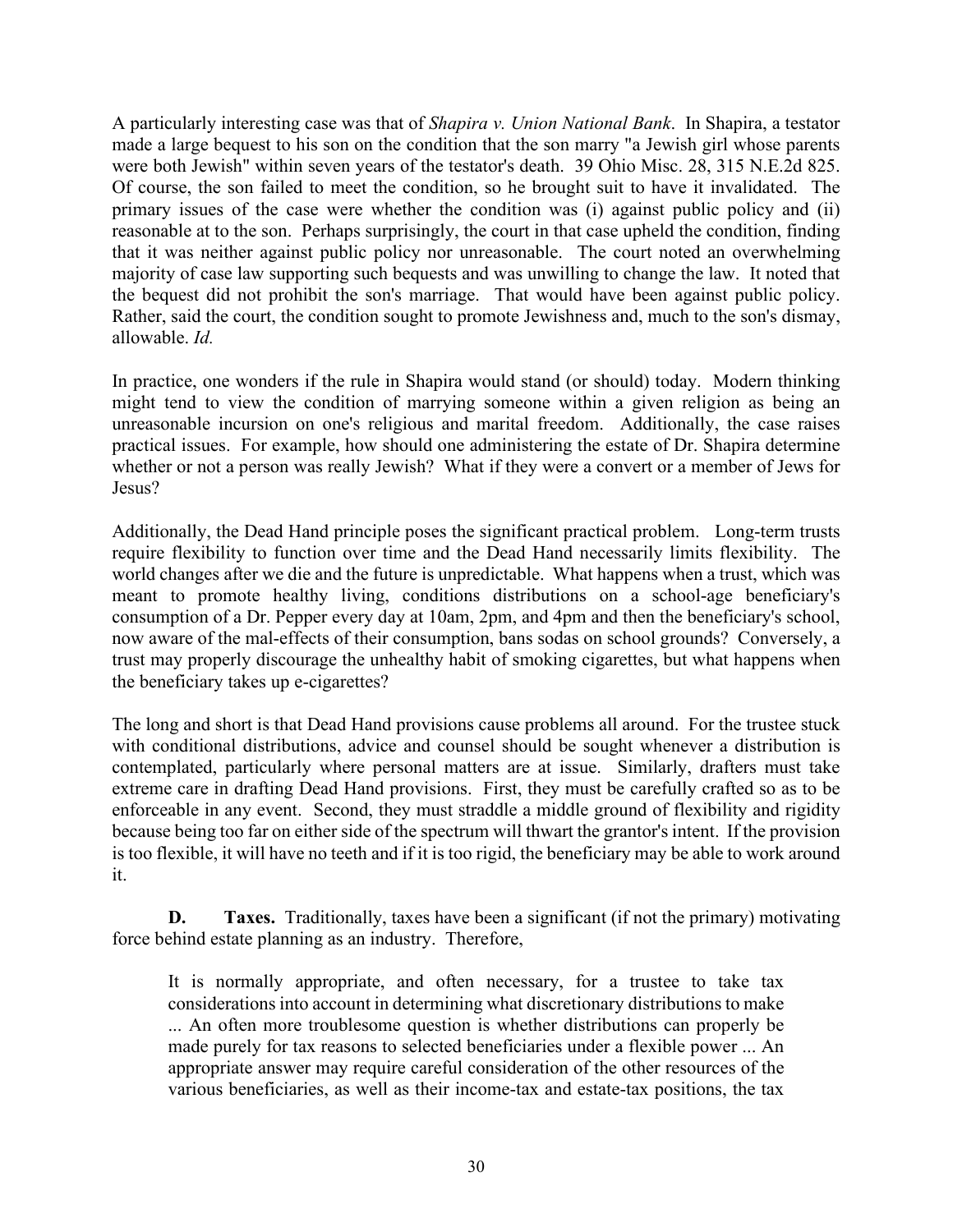circumstances of the trust, and the underlying purposes of the settlor. Restatement (Third) of Trusts, Comment  $e(5)$  (2003).

Note that this language comes from 2003, when tax rules were very different than they are now. With the applicable exclusion amount now over \$20 million for a married couple, transfer tax (i.e. estate, gift and generation-skipping transfer tax) is far less of a concern, and capital gains tax is an increasing problem. Under traditional estate planning techniques (i.e. those from 2012 and before), married couples would seek to gain an estate tax advantage by implementing a "credit shelter" or "bypass" trust as part of their estate plan. Such a trust was generally available for a surviving spouse, but, because it would not be counted as part of his or her gross estate for transfer tax purposes, its assets would not receive a step up in basis under IRC § 1014. Thus, taxpayers were encouraged to endure the expense of capital gains tax (really, it was their children who endured it) in order to lessen their exposure to the more expensive estate tax. Although this made sense in a world where the applicable exclusion amount was \$1 million, or \$2 million or even \$3.5 million, the current exclusion exceeds the value of all but a small percentage of estates in America. Therefore, traditional planning may subject a taxpayer to capital gains tax even though no estate tax would apply, and many trusts which were primarily designed to lessen the amount of overall tax borne by their respective families are now likely to cause increased taxation.

The trustee's fiduciary duty in this respect remains unclear, but it underlies the point that he or she should, in any event, take into consideration the tax impact that distributions from a particular trust will have. Whereas this had been relatively easy when estate tax was such an overwhelming concern, the best approach now appears to be more holistic and therefore complicated.

Another example might be where trusts are created for children and grandchildren, some of which are grandfathered or otherwise exempt from generation-skipping taxes and others of which are not. The trustee in this situation should obviously strive to make distributions to the children's generation (as well as distributions to the grandchildren for tuition or medical expenses that will also be protected from those taxes) from the non-exempt trust, while preserving the exempt trust (where possible) for the grandchildren and younger beneficiaries. Likewise, a trustee should generally make distributions to a surviving spouse from a marital trust that will be included in the spouse's estate, before making distributions to the spouse from a bypass or credit shelter trust.

Thus, once again, trustees are well-advised to seek out professionals who know and understand these rules.

<span id="page-33-0"></span>**VIII. Best Practices; A Conclusion of Sorts.** So, where does all of this leave us? Well, just as Dutch, Dillon, Blaine and the rest could not see the Predator, so too does the ascertainable standard remain elusive to trustees and their advisors. But the cloaking device should be a little less hazy by now. At the very least, we should now be able to discern a few general rules to avoid suffering at the hands of "*el cazador trofeo de los hombres*" (the demon who makes trophies of men).

<span id="page-33-1"></span>**A. Be Flexible.** Flexibility is a hallmark of the American trust. It is at once the trust's greatest asset and its greatest hindrance. Beneficiaries have problems that they want solved and they may not realize that a particular solution might come in any form other than a check.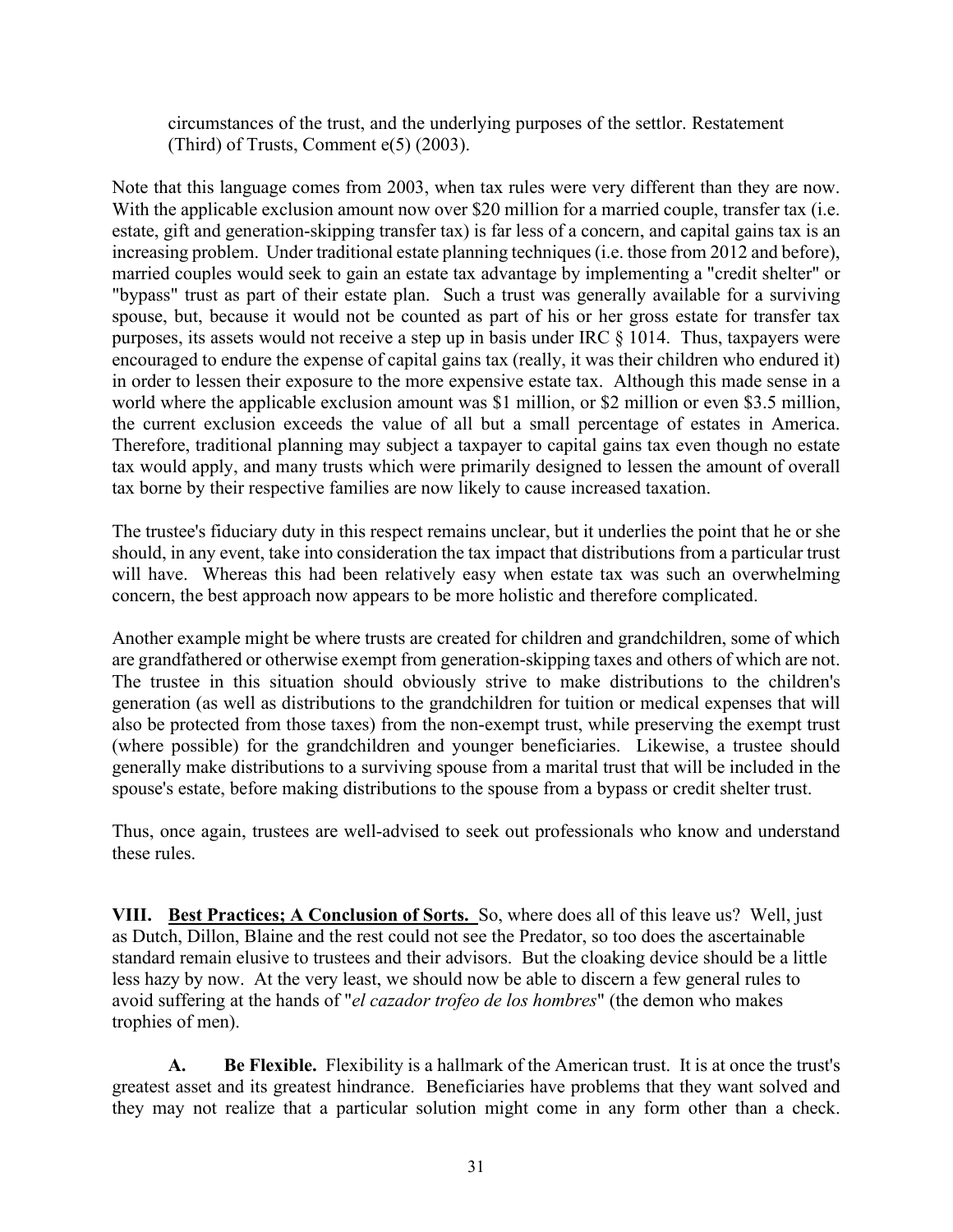Particularly where there are various, competing interests to consider, the trustee should consider alternate avenues of satisfying a beneficiary's need as expressed by a distribution request.

Loans are a fine example of this principle. A trustee may consider loaning funds to a beneficiary for certain purposes instead of making a distribution. In a multiple beneficiary or "pot" trust this is sometimes seen as a way to satisfy a beneficiary's needs, without giving one beneficiary "too much" of the trust estate. For a trust that will divide into shares at some date (i.e., at a surviving spouse's death, or when the youngest child reaches a certain age), it is sometimes intended that the loan will simply be offset against the beneficiary's ultimate share. Yet, if funds are needed to serve more pressing needs of another beneficiary, the loan may be called in by the trustee.

Still, the trustee should not throw caution to the wind when making loans to beneficiaries. As a threshold matter, the trustee must first determine whether the trust instrument permits loans to beneficiaries, and if permitted, the trustee should determine whether interest must be charged to the beneficiary. If permitted, the trustee should evaluate the security for the loan and the beneficiary's ability to repay the loan. Too often decisions to loan funds to beneficiaries in fact become decisions to make a distribution, because the beneficiary is unwilling or unable to repay the loan. The trustee who loans trust funds to a beneficiary must be prepared to deal with default, if it occurs. All loans should be properly evidenced by a note, with any appropriate security agreements executed as well.

To the extent permitted, interest-free loans may create a balance between a secondary or tertiary beneficiary's desire to enjoy the trust's benefits while protecting the superseding interest of a primary beneficiary. If an interest-free loan is made, however, the trustee should note that the forgone interest is itself a distribution from the trust. On the other hand, interest that is paid by the beneficiary will be taxable to the trust as ordinary income.

Other ideas for flexibility might include buying property instead of making distributions for its rental, or vice versa. For example, if a beneficiary needs housing for college, the trustee may consider buying a condo or house in which the beneficiary can live. This might generate rental income for the trust as well as capital gain as the property increases in value.

On the other hand, if a beneficiary prefers to drive a new car every few years, it may make more economic sense for the trust to lease a vehicle (or distribute cash to the beneficiary so he or she can make lease payments). Of course, this will involve an analysis of the trust's terms and economic status, but even if trust assets are such that it can easily afford to buy a new car every couple of years, the trustee should not frivolously agree to an uneconomical arrangement.

<span id="page-34-0"></span>**B. Establish a Process and Follow it.** Finally, as stated above, the exercise of discretion, whether absolute or under an ascertainable standard, involves reasonableness on the part of the trustee, but reasonableness is itself amorphous. Clearly, though, a trustee cannot act reasonably if the trustee does not act at all. Therefore, almost any procedure for evaluating distributions will be better than none. A trustee that establishes a process for determining which distributions are to be made is less subject to challenge than a trustee distributing far less or far more with no process in place. Trustees that can present a well thought out and reasonable decision-making process are often victorious, even if their decisions appear to contradict the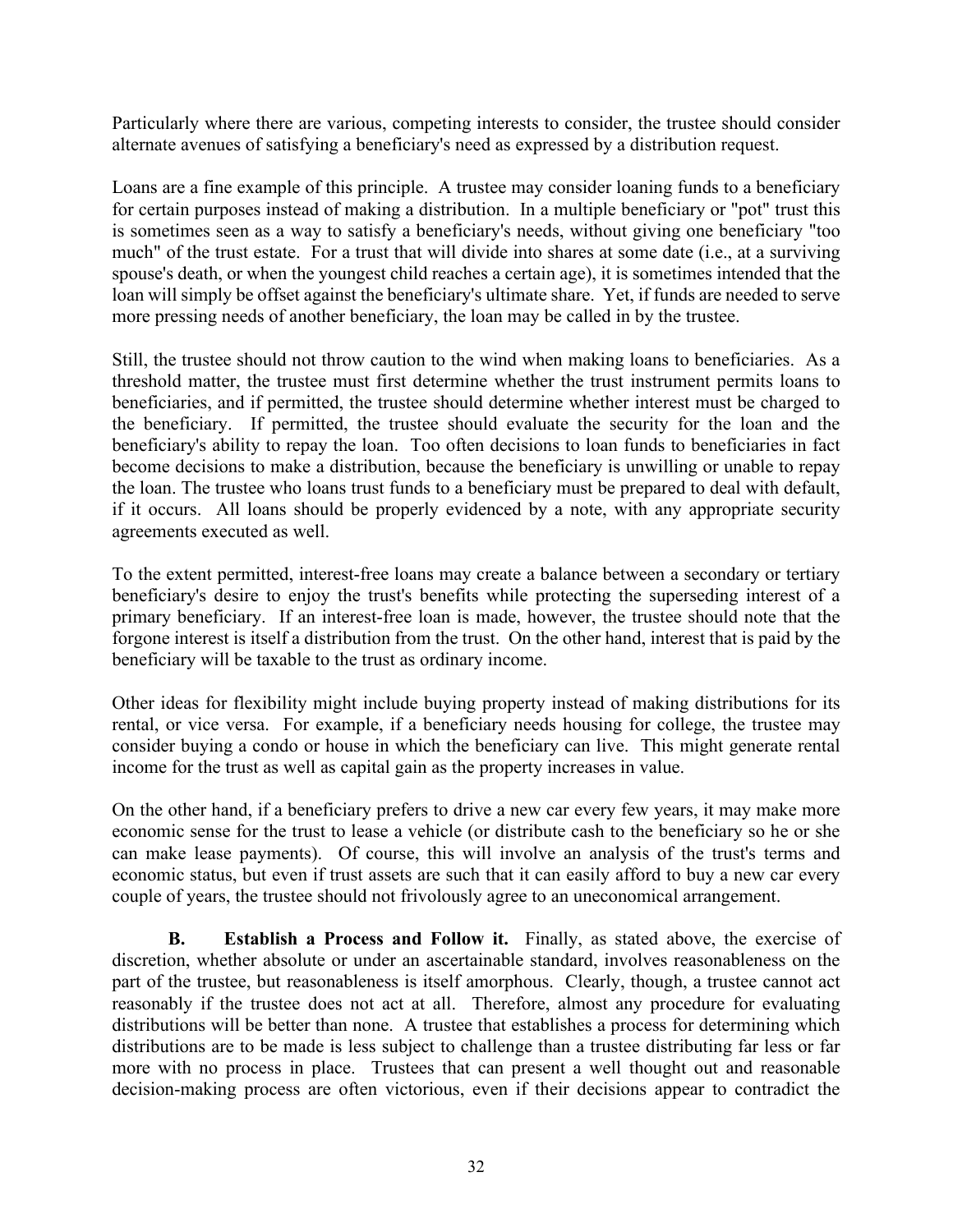language of a trust (*Penix v. First National Bank of Paris*, 260 S.W.2d at 63), or the clear intent of the grantor, (*Coffee v. Rice*, 408 S.W.2d 269 (Tex. Civ. App.—Houston 1966, writ ref'd n.r.e.)). The trustee should maintain contemporaneously prepared documents identifying all information considered, copies of documents considered, and other steps involved in the investigation conducted by the trustee in making the decision.

It is an abuse of discretion for a trustee to fail to exercise judgment at all, no matter how broad the standard. Scott on Trusts § 187.3. The trustee's discretion must be "reasonably exercised to accomplish the purposes of the trust according to the settlor's intention and his exercise thereof is subject to judicial review and control." *Id. at* §§ 187.1-3; *Kelly v. Womack*, 268 S.W.2d 903, 907 (Tex. 1954); *Powell v. Parks*, 86 S.W.2d 725 (Tex. 1935); *Davis v. Davis*, 44 S.W.2d 447 (Tex. Civ. App.—Texarkana 1931, no writ).

The importance of reading and re-reading the trust instrument with regard to distributions cannot be overstated. The trust instrument should be read before the trustee agrees to serve, and also at each yearly review. In addition, the trustee should review the distribution provisions of the trust at any time a distribution request is being evaluated. The trustee should not only review the portion of the trust which actually grants the distribution powers, but should also review the entire trust instrument for other statements and clauses (i.e. modifiers) which indicate the settlor's intent with regard to distributions and the relative priority or preference to be given to different beneficiaries.

When reviewing the merits of a given distribution request, a trustee may wish to note (and record) some or all of the following:

- Specifics of the beneficiary's request, including amount, purpose and method of the distribution (i.e. direct payment to third party, cash distribution to beneficiary, loan, etc.)
- Date the distribution is needed
- Other distributions to all beneficiaries to date
- Financial situation of all beneficiaries
- Alternatives to the requested distribution
- Anticipated distributions to all beneficiaries
- Description of distribution standard, including any modifiers, and reasons why the distribution would fit within such standard (or not)
- Description of beneficiary's lifestyle or standard of living
- Whether the distribution is requested from income or principal
- Tax impact to the primary beneficiary
- Tax impact to the trust and other beneficiaries
- Other assets and sources of income available to the beneficiary
- Beneficiary's obligations to family and/or obligations of family to the beneficiary
- Any other relevant factors

<span id="page-35-0"></span>**C. Maintain Open Lines of Communication.** Once the trustee has made his or her review, the decision should be communicated to the beneficiary promptly and in writing. Furthermore, the trustee should be willing to discuss the decision with the beneficiary in depth, upon request.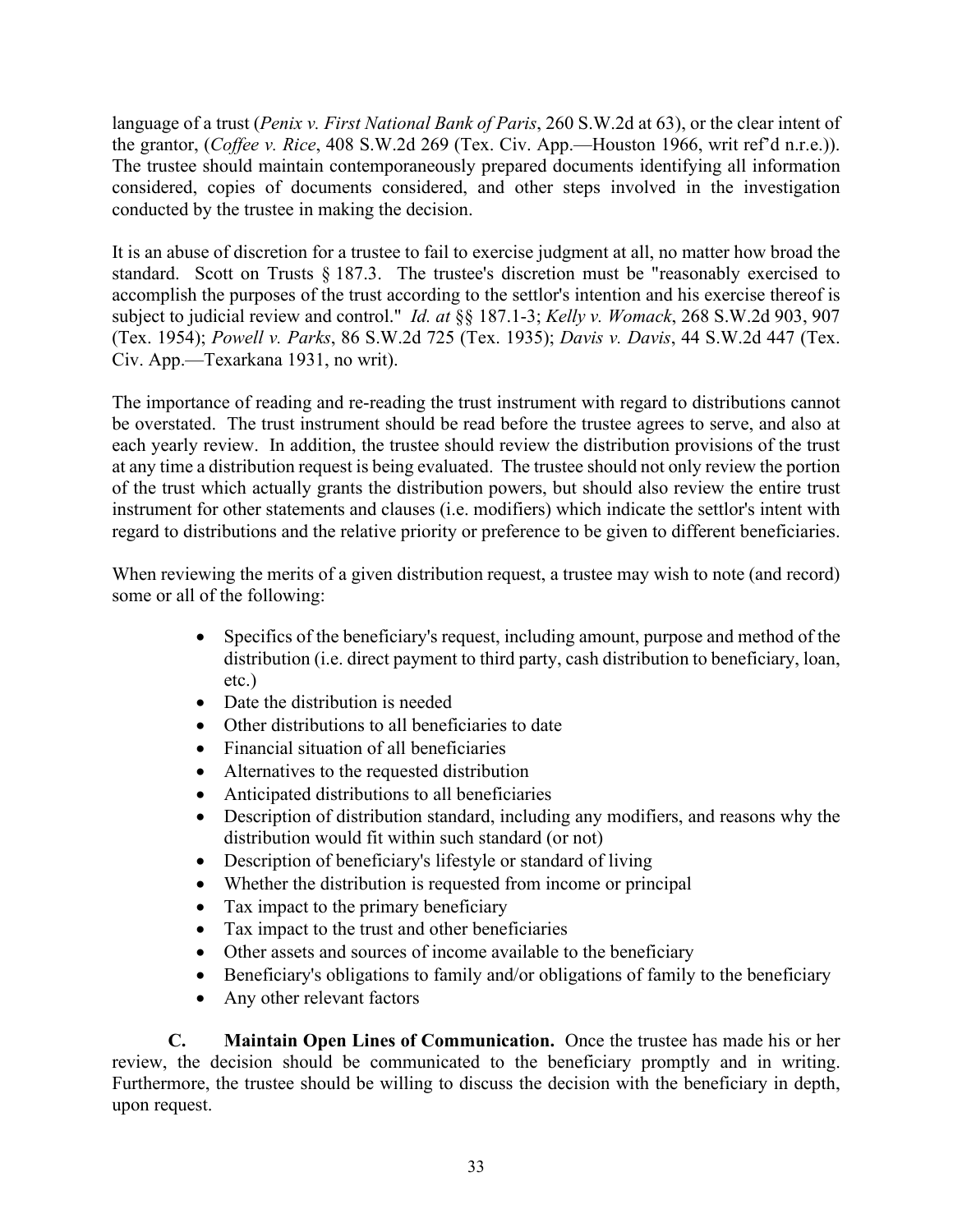At the end of the most litigators will agree that the best way to keep a trust case out of court is to keep beneficiaries informed about the trust's administration. To be sure, this is not a foolproof or perfect strategy and privacy remains a definite concern. But the fact remains that, rightly or wrongly, beneficiaries have credibility issues with both individual and corporate trustees. Sometimes these issues are related to family dynamics where jealousies and other emotions get in the way. Beneficiaries may also feel that trustees are greedy and self-interested. Also, the inescapable nature of the trustee-beneficiary relationship can be uncomfortable for beneficiaries because they feel beholden to their trustees and are uncomfortable asking for distributions. Finally, beneficiaries who suffer from such things as substance abuse, diminished capacity or other mental problems are often paranoid. Thus, communicating with beneficiaries, particularly before they can become disgruntled, can go a long way to show good faith on the part of the trustee and therefore alleviate tensions inherent to their position.

An ancillary benefit of a trustee's willingness to communicate openly with beneficiaries is that it forces the trustee to both develop and maintain effective administrative procedures and also to keep thorough records. A trustee simply cannot communicate effectively with a beneficiary without having the right information readily available and that information cannot be maintained without effective procedures.

In our Predator analogy, a trustee's willingness to deliver information to a beneficiary is like a special ops team member's willingness to put down his weapon. The Predator does not hunt unarmed humans because it is not sporting. But psychologically speaking, those who, literally or figuratively, draw their guns too quickly tend to regret it.

Of course, not every beneficiary can be pacified. Thus, information becomes the weapon of choice. Trustees who must fight with beneficiaries will generally find the courts much more accommodating when they can show good processes and thorough recordkeeping. Remember, the beneficiary's case will be just as hard to prove as the trustee's. But by keeping better records, the trustee can show how and why decisions were made. Thus, even if a particular court disagrees with a particular decision, its ability to find that decision unreasonable will be significantly curtailed.

Now, let's "get to the choppa!"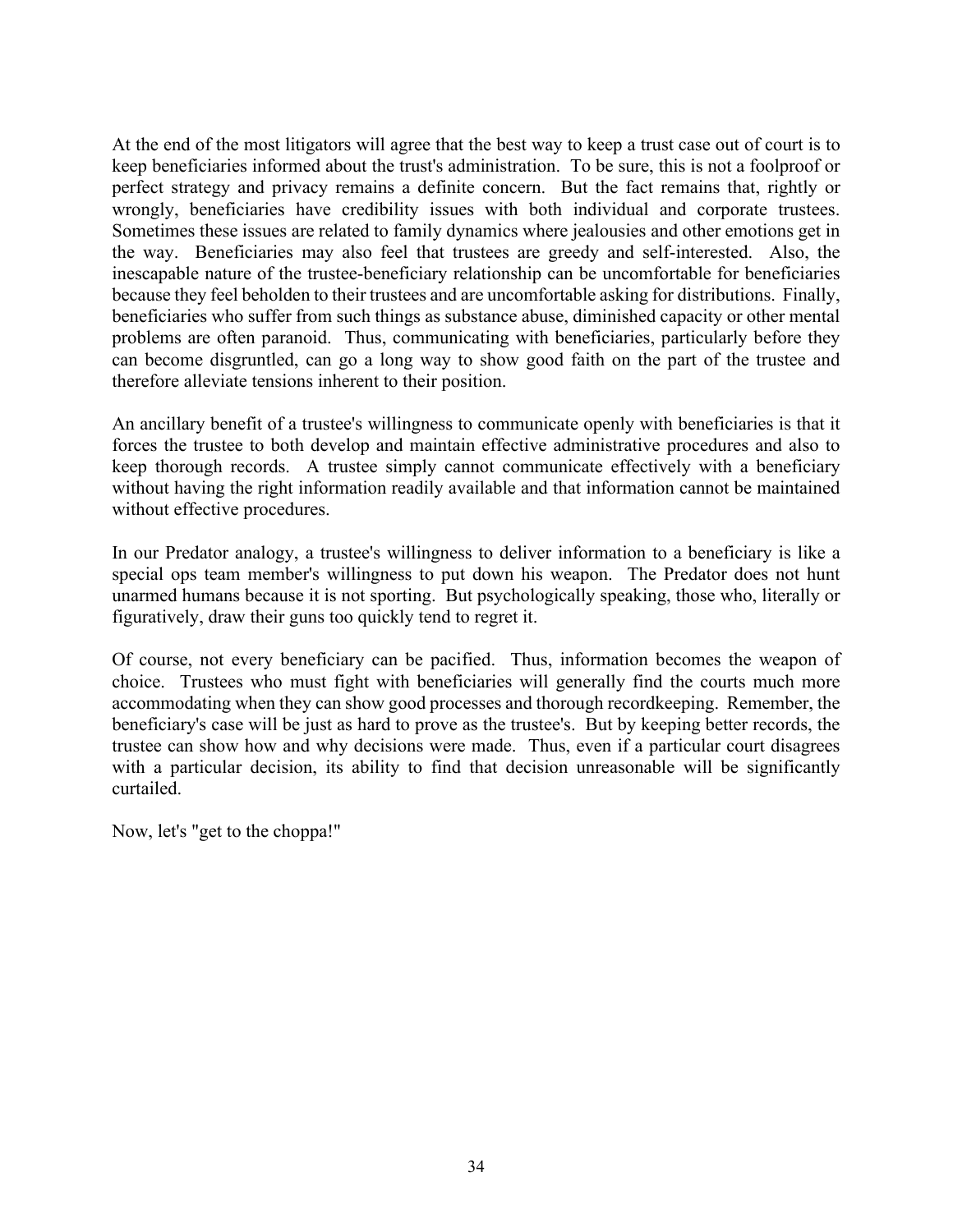## **Appendix A**

The following is a list, derived from various sources of some expenditures which might be properly payable under a HEMS standard. It is not intended to be exhaustive, nor should it be read to imply that every item will always be appropriate in every case.

| Health                        | Education                      | Maintenance & Support          |
|-------------------------------|--------------------------------|--------------------------------|
| Emergency & regular           | Grammar, secondary and         | Mortgage payments & down       |
| medical treatment             | high school tuition            | payment on a home              |
| Routine healthcare            | Medical school, law school,    | Continuation of accustomed     |
| examinations                  | or other professional school   | patterns of vacation           |
| Health, Dental or Vision      | College in Europe as part of a | Property/casualty/liability    |
| Insurance                     | study abroad program           | insurance for home, auto, etc. |
| Unconventional medical        | Costs for long-term studies or | Support for beneficiary        |
| treatment                     | "career students"              | engaged in charitable          |
|                               |                                | endeavors                      |
| Extended vacations to relieve | Support of beneficiary while   | Continuation of family         |
| tension and stress            | in school                      | gifting                        |
| Rehab for physical problem    | Support of beneficiary         | Life insurance                 |
| or addiction                  | between semesters              |                                |
| Health-related home           | Graduate & post graduate       | Charitable gifting             |
| renovations                   | school tuition and expenses    |                                |
| Specialized cleaning services | Extracurricular activity fees, | Rent payments                  |
| to remove allergens           | expenses & paraphernalia       |                                |
| Cosmetic surgery              | Tutoring; speech or reading    | Automobiles                    |
|                               | therapy                        |                                |
| Home health care              | Graduation costs, proms &      | Property taxes                 |
|                               | class rings                    |                                |
| Gym, Spa or Golf              | Books, computers, supplies,    | Home repair & maintenance      |
| memberships                   | etc.                           |                                |
| Dental & orthodontics         | Study abroad                   | Support of family members      |
| Golf club memberships         | Technical school training      | Assistance starting a business |
| Psychiatric treatment         | Career training                | Legal fees                     |
| Eye care                      | Day care                       |                                |
| Handicap transport            | Uniforms & school clothes      |                                |
| Lasik surgery                 | Room & board                   |                                |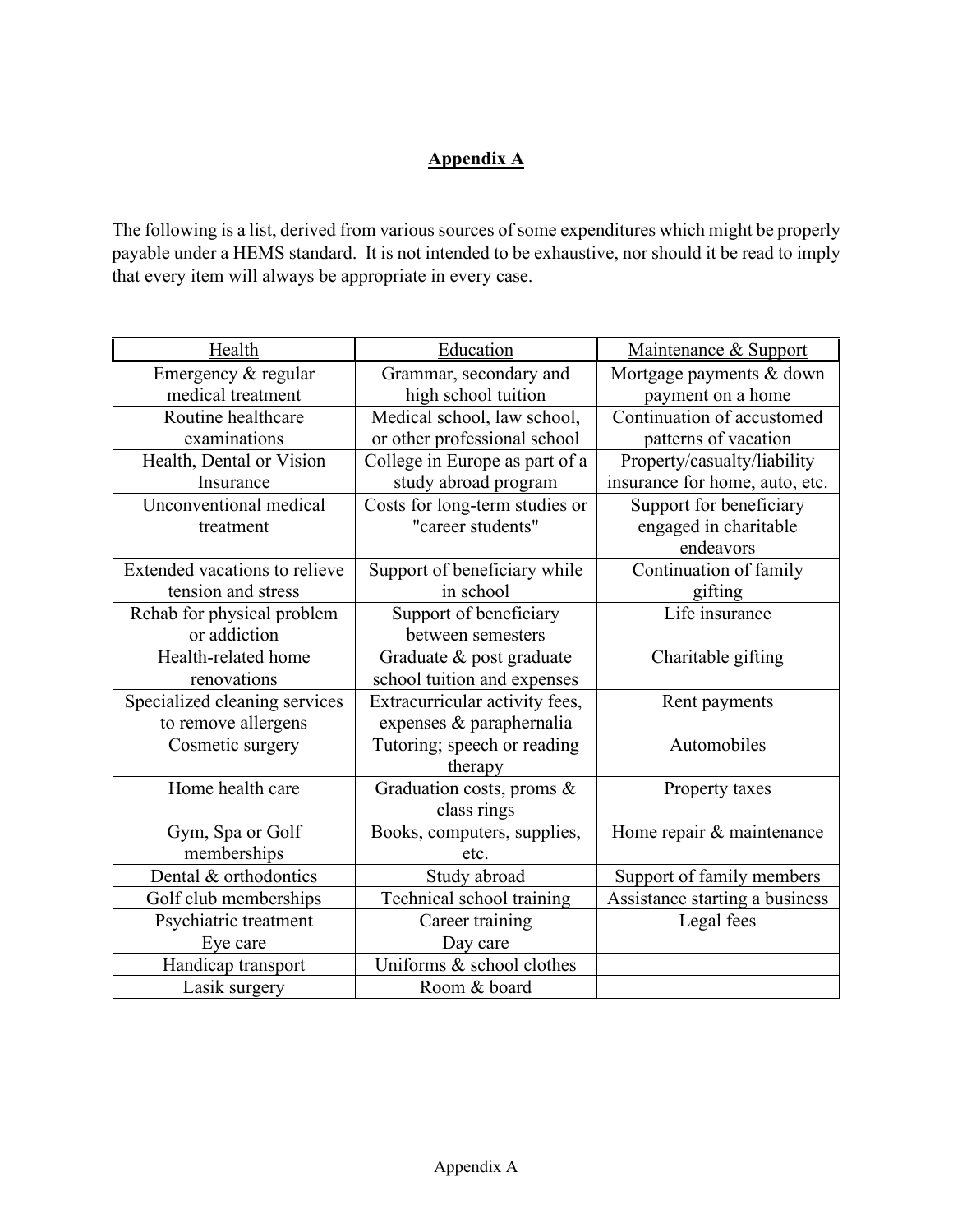### **Appendix B**

The following are examples of language which may be useful for drafters in the situations indicated, whether as a form language or for perspective. No comment is intended with regard to the legal merit, or practical effect or overall desirability of any specific example.

#### a. Encouraging employment:

(a) It is the Grantor's overriding intent in establishing the trusts hereunder to benefit his descendants, supplement their earnings and enhance their standard of living, but only if and to the extent that such descendants remain productive members of society and continue to be gainfully employed on a full-time basis. Full-time employment will require, at a minimum, working forty (40) hours per week, whether on a self-employed basis or for a third-party employer. It shall also be considered full-time employment if a Beneficiary is a full-time stay-at-home parent raising minor children who have been born or adopted into a lawful marriage of the Beneficiary, so long as the Beneficiary's spouse has full-time employment outside the home. The trust distributions provided for hereafter in subsection (b) shall be suspended at all times that the Beneficiary is not gainfully employed on a full-time basis, as determined by the Trustee in the Trustee's sole discretion, unless such Beneficiary has a medical condition or disability that makes such employment unrealistic or impossible; provided that, the Trustee may rely upon the determination of the Trust Committee established under subsection x.x in a situation where the medical condition or employment status of a Beneficiary is not entirely clear. Once the Beneficiary regains full-time employment, trust distributions under subsection x.x shall not resume until the Beneficiary has maintained such employment for twelve (12) consecutive months. In the event that a child of the Grantor is a single parent as the result of divorce, death of a spouse, or a single parent adoption or use of assisted reproduction techniques, the Trust Committee shall determine whether the employment requirements of this subsection (a) shall be waived to allow such single-parent Beneficiary to be a stayat-home parent and still receive the distributions authorized below in subsection (b).

(b) With regard to each trust administered under this Article with respect to which the Beneficiary is under the age of fifty (50) years, the Trustee may distribute to each Beneficiary, if the Trustee, in the Trustee's sole discretion, determines it to be in the Beneficiary's best interests, any amount not exceeding the lesser of (i) twice the annual earned income of the Beneficiary, or the Beneficiary's spouse in the event that the Beneficiary is a stay-at-home parent (as reflected on the Beneficiary's Federal income tax return for the prior year) or (ii) the annual annuity amount defined below. Any distributions under this subsection shall be made in quarterly installments at the end of each calendar quarter. The annuity amount as to each trust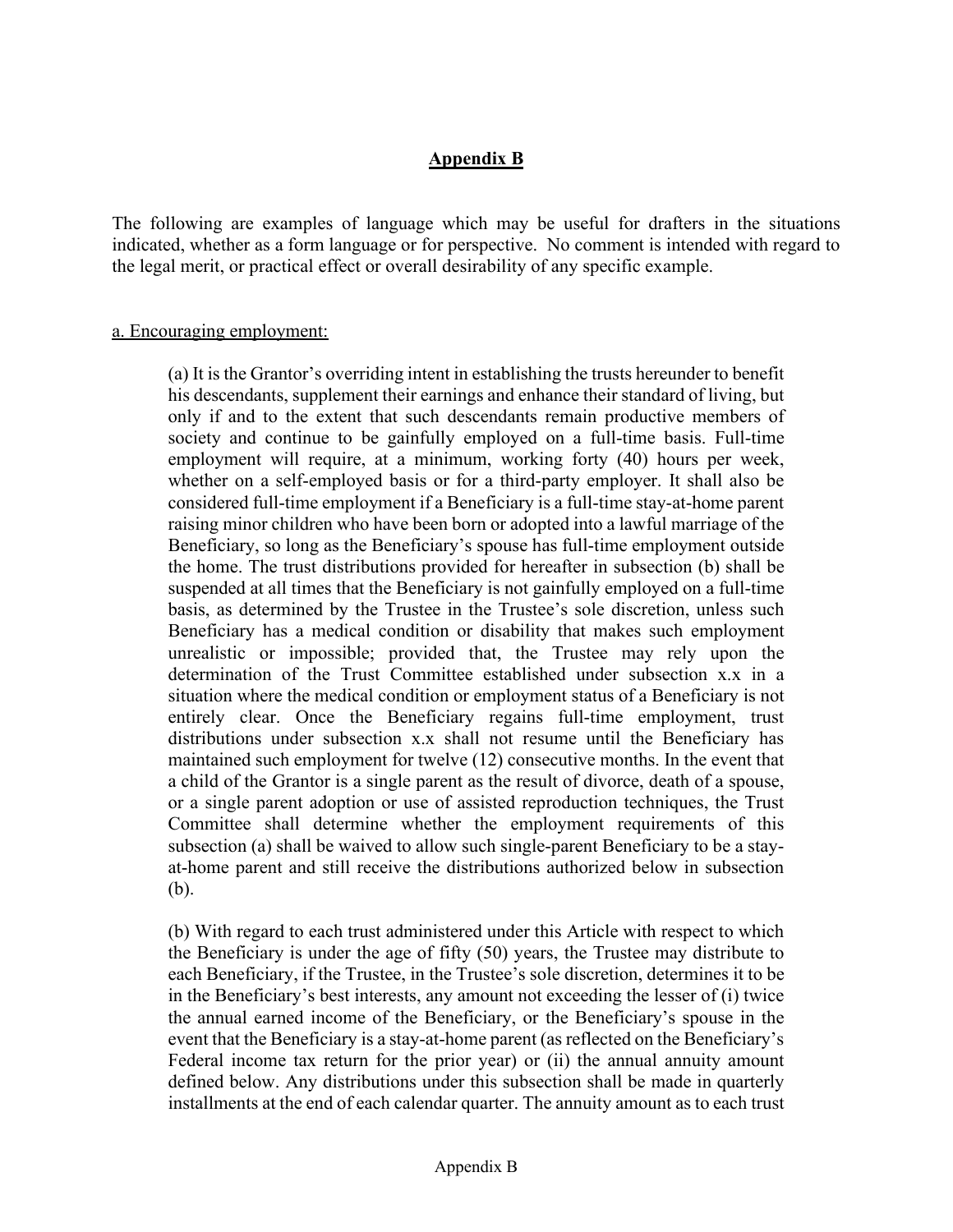is an amount equal to five percent (5%) of the average of the net fair market values of such trust as of the end of the prior two calendar years (except as provided in Subsection (c) below for the first four years of the trust).

#### b. Posthumous continuation of support and encouragement:

I have always encouraged my children to build useful and fulfilling lives. I have provided the means to allow them to choose a career, business or profession about which they may be passionate and to pursue whatever education is required to excel in their chosen field. It is my intent that my trustee, in his discretion, will use these funds to provide health, education, maintenance and support as reasonable and necessary to continue to encourage them to pursue these goals and support them in these endeavors as I have done up until the time of my death. Accordingly, to the extent that funds are available and the trustee, in his discretion deems it prudent, I encourage my trustee to consider requests for the purchase of a residence, to facilitate the start of a business or enter a profession, to obtain additional education or for travel in a manner that expands the knowledge, creativity and sophistication of my children in order that they may continue to do meaningful work for profit or charity.

#### c. Describing factors that may be important and encouraging productive behavior:

In an effort to provide the Trustee with guidance in making distributions under the standards provided in subsection X above, the Trustee may consider such circumstances and factors as the Trustee believes are relevant, including but not limited to the following: (a) the other income and assets known to the Trustee to be available to the distributee, and the advisability of supplementing such income or assets, (b) the tax consequences of any such distribution, (c) the character and habits of the distributee, including the diligence, progress and aptitude of the distributee in acquiring an education and advancing his or her career goals, the ability of the distributee to handle money usefully and prudently, and to assume the responsibilities of adult life and self-support, (d) the extent to which any such distribution could contribute to the development of negative attitudes in the distributee, such as entitlement, complacency or narcissism, (e) external factors and circumstances which may threaten the distributee's financial security or progress toward financial maturity and independence, and (f) the distributee's cultivation of a life plan and goals which are both challenging and realistic in terms of intellectual prowess, emotional maturity, and career and/or family development.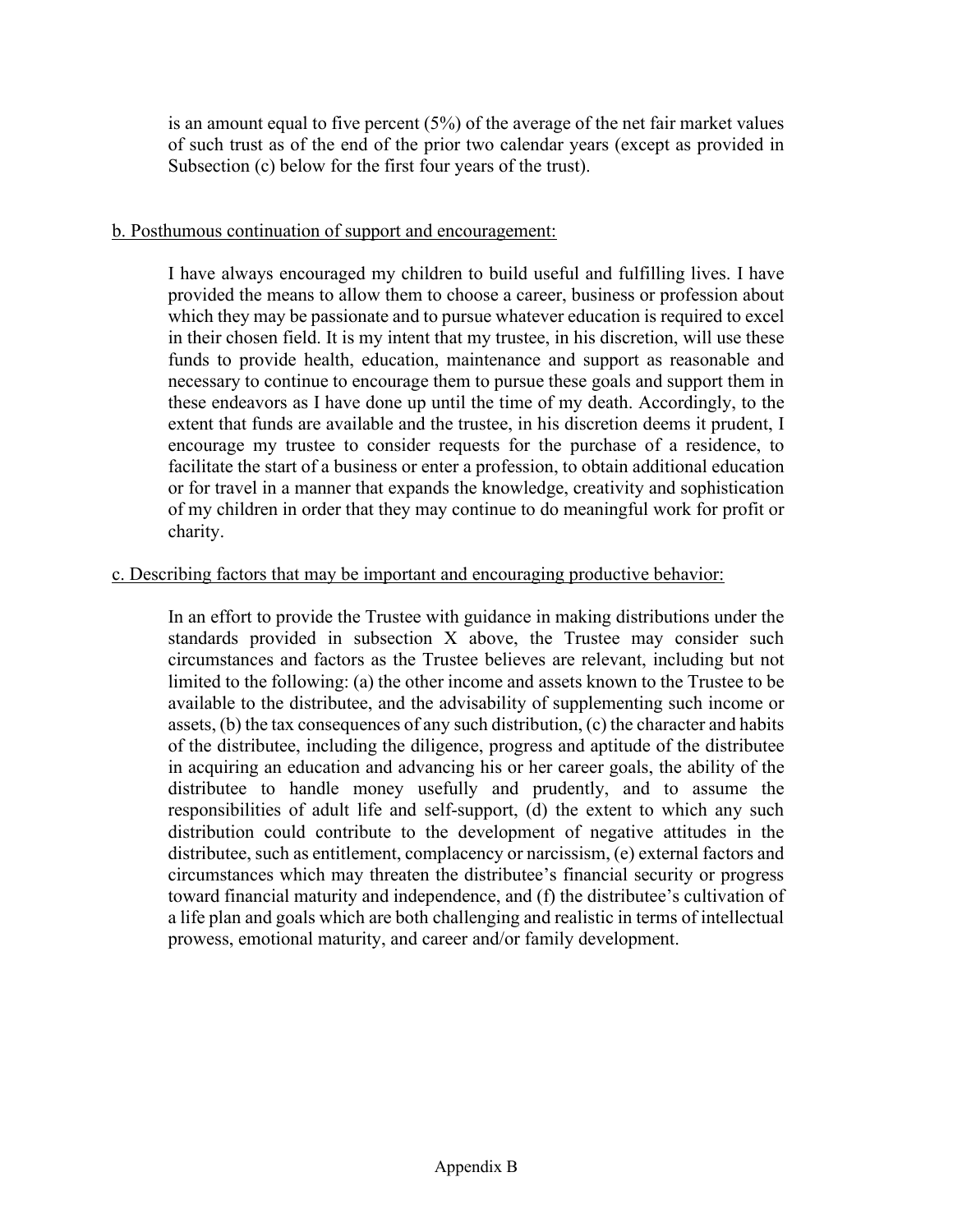#### d. Discouraging bad behavior:

My Trustee shall NOT distribute any trust income or principal to my son for his emergency or serious medical needs if he has employer medical benefits or if such needs arise from his participating in risky or irresponsible activity, as determined in the sole discretion of my Trustee, which determination shall be binding on all parties. For purposes of this Will, "risky or irresponsible activity" shall include but shall not be limited to drunken driving, illicit drug use, unprotected sex, and any illegal actions.

#### e. Describing education:

"Education" as used herein shall include the best education a beneficiary is capable of absorbing, such as study at private schools and colleges, and graduate studies, if such beneficiary desires to pursue such studies

#### f. Encouraging employment and payment of insurance

(a) If the Grantor's son is employed on a full-time basis (35 or more hours per week), the Trustee shall distribute to the Grantor's son monthly (for each month that the Grantor's son is employed on a full-time basis) an amount equal to ten percent (10%) of the annual compensation of the Grantor's son from the calendar year immediately preceding the year in which such distributions are to be made (as determined by reference to the Form W-2, Form 1099-Misc or similar form received by the Grantor's son for such year); provided, however, that the 10% distribution rate shall be increased by the inflation rate for the calendar year immediately preceding the year in which such distributions are to be made, as determined by the Consumer Price Index;

(b) If the Grantor's son is not working at all (as an employee or independent contractor), the Trustee shall distribute to the Grantor's son seventy-five dollars (\$75) per day for a period lasting no longer than six (6) consecutive months; provided, however, that such distributions shall not begin until the unemployment benefits to which the Grantor's son expire; provided, further, that the \$75 per day distribution rate shall be increased for inflation, as determined by the Consumer Price Index, using the year of execution of this Will as the base year;

(c) If the Grantor's son is below the age of sixty-five (65) years, the Trustee shall pay on behalf of the Grantor's son the premiums on a disability insurance policy with the Grantor's son named as the insured and beneficiary and with the maximum benefit level available elected;

(d) The Trustee shall pay on behalf of the Grantor's son the premiums on an insurance policy covering the personal items (including expensive computers and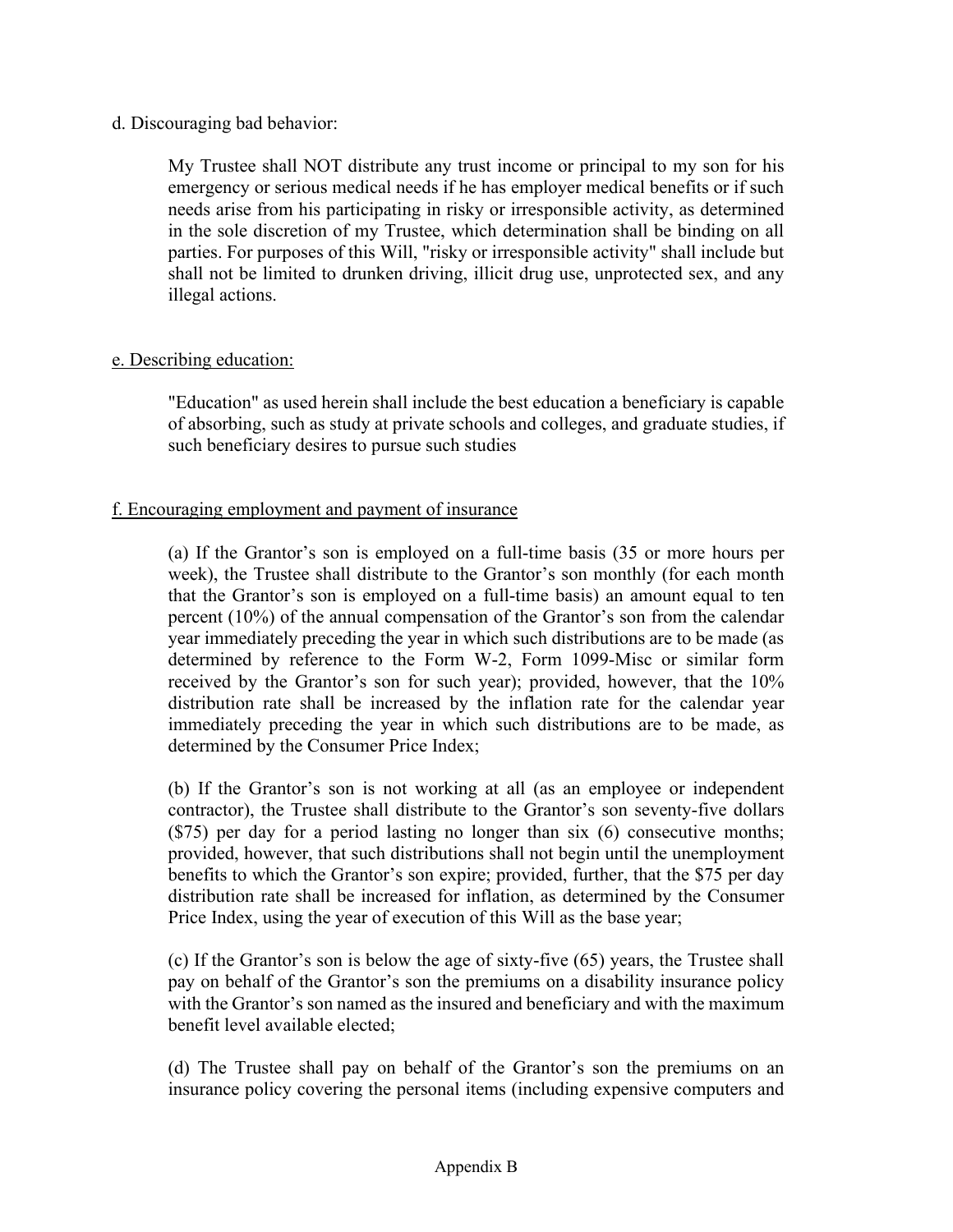electronics) of the Grantor's son (kept inside his apartment, home or other domicile) to protect against damage/loss due to theft, fire and similar hazards; provided, however, to allow the Trustee to purchase the appropriate amount of insurance coverage, the Grantor's son must provide annually to the Trustee a complete inventory of his possessions, supported by pictures; provided, further, that if the Grantor's son fails to provide the required inventory and supporting pictures, the Trustee shall not purchase such insurance; (e) If the Grantor's son owns his own home, the Trustee shall pay on behalf of the Grantor's son the premiums on a homeowner's insurance policy with terms and coverage standard at that time;

(f) If the Grantor's son and his spouse are both unemployed or if neither the employer of the Grantor's son nor the employer of the spouse of the Grantor's son pays for his health insurance premiums, then the Trustee shall pay on behalf of the Grantor's son the premiums on a secondary health insurance policy (with a \$5,000 deductible, indexed for inflation) for the Grantor's son with terms and coverage standard at that time; provided, however, that the Grantor's son shall be responsible for premium payments on any primary health insurance policy;

(g) The Trustee shall pay on behalf of the Grantor's son any medical expenses incurred by the Grantor's son (only after attaining the age of sixty years) that are not covered by his health insurance policy, Medicare, Medicaid, social security or any other similar benefit plans;

(h) If the Grantor's son has biological or adopted children, then the Trustee shall purchase and pay the premiums on a term life policy insuring the life of the Grantor's son with the trust named as beneficiary; provided, however, that the Trustee, with the assistance of a professional financial advisor, shall determine the appropriate amount of life insurance to cover the future health, support, maintenance and education of such children;

(i) The Trustee shall pay on behalf of or reimburse the Grantor's son for educational expenses only under the following guidelines: If the expenses relate to the current occupation of the Grantor's son, then the Trustee shall cover such expenses only if the employer of the Grantor's son refuses to cover such expenses; or If the expenses are unrelated to the current occupation of the Grantor's son, then the Trustee shall reimburse the Grantor's son for such expenses only after the Grantor's son provides proof of a passing grade, graduation or a certificate of passing.

#### g. Discouraging drug use:

If my Trustee reasonably believes that a beneficiary is abusing drugs or alcohol and that the resources of the Trust, if distributed, would facilitate continued abuse, my Trustee may establish a discretionary trust with all or any portion of the share which would otherwise be distributed to a beneficiary. For the purposes of this section, the term "drugs" would include legal and illegal substances, whether or not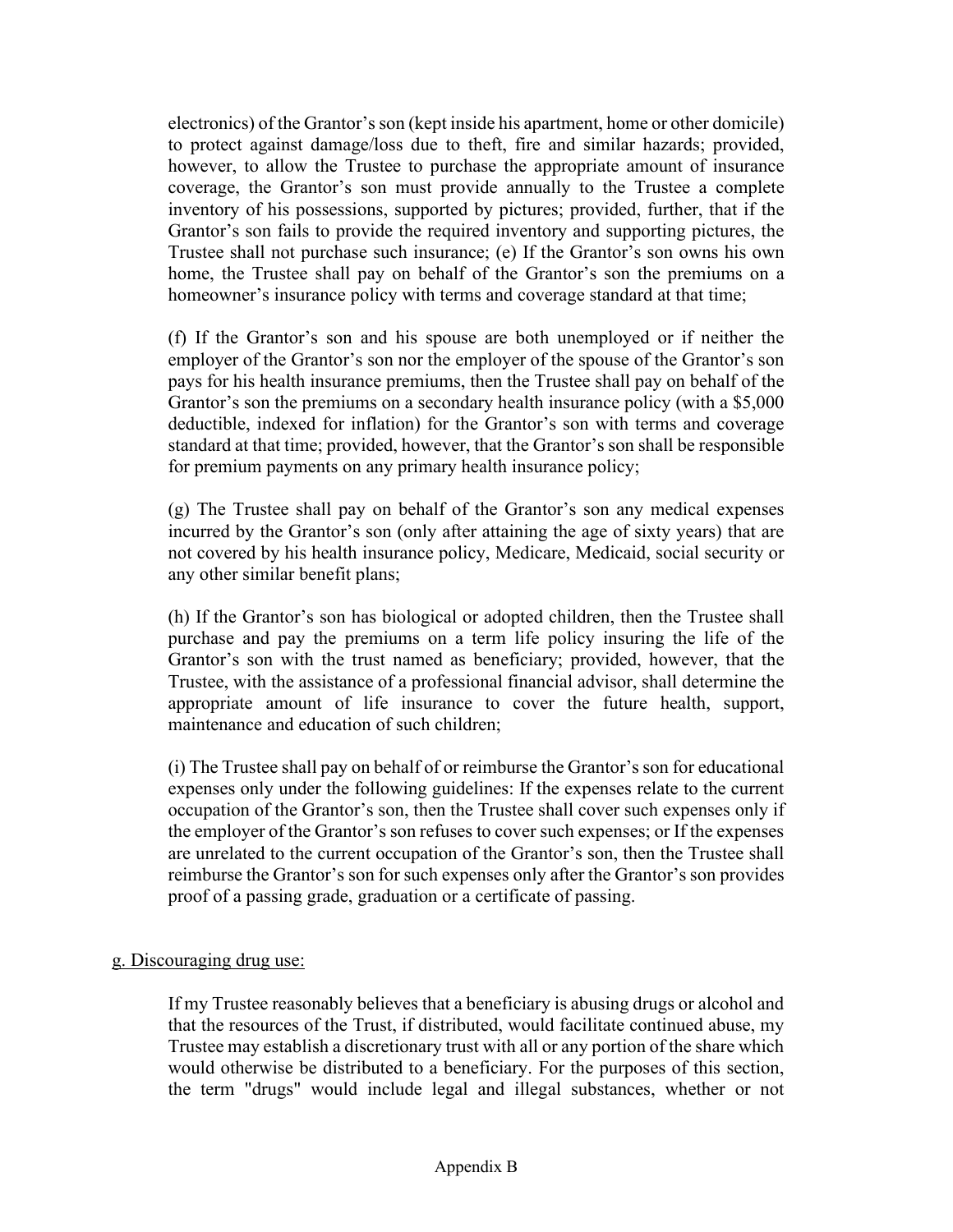prescribed by a physician, upon which the beneficiary has become dependent and/or uses regularly to his/her detriment. In establishing such discretionary trust, the Trustee may select a trustee, co-trustee and/or successor trustees, and shall include all provisions determined to be reasonable and necessary by the Trustee after consultation with a qualified attorney. It is my intent that any discretionary trust established pursuant to this provision be drafted and managed so as to (1) prevent the resources in the Trust from being used to purchase drugs or alcohol in situations where the purchase of same would work a detriment to the beneficiary, as perceived by the Trustee, (2) provide a platform from which the trustee could implement treatment for the beneficiary, and (3) prevent the resources in the Trust from enabling a beneficiary to continue a self-destructive lifestyle as a result of his/her drug and/or alcohol use and/ or dependency. Trustee may demand, and the appointed Trustees of the discretionary trust established in accordance with this paragraph may demand, that a beneficiary participate in testing to determine if drug and alcohol use is occurring, demand a beneficiary participate in drug or alcohol counseling or rehabilitation, and charge the beneficiary's share for all costs incurred in such testing and treatment. The remainder beneficiaries of any discretionary trust established pursuant to this provision shall be the descendants of the lifetime beneficiary, by right of representation, or if none, the estate of said beneficiary.

#### h. Encouraging drug rehab:

John Doe Trust. The gift to the trustee of the John Doe Trust (the "John Doe Trust") shall constitute the initial trust estate of a trust for the benefit of John, subject to the following conditions:

Distributions for John. No distributions shall be made to John or on behalf of John, other than payment for the treatment described below, unless and until (i) John has attended "Survivors' Week" at the Happy Hills Rehabilitation Clinic, located at 123 ABC St., Shangri-La, or its successor institution or organization; provided however, if either Survivors' Week or Happy Hills is not then in existence, the trustee, in the trustee's discretion, may require John to attend a similar program from a similar institution as a condition precedent to the termination of this trust; and (ii) John has received two hundred fifty (250) hours of psychotherapy from a therapist licensed and trained in compulsive and addictive disorders and specializing in childhood trauma, family of origin issues, and abuse recovery. The Survivors' Week and psychotherapy requirements shall be collectively referred to herein as the "Treatment." The trustee shall pay for the Treatment by making payments directly to the psychotherapist or Happy Hills (or its successor institution or organization or such similar institution, as the case may be, if a successor or similar institution is providing the Treatment). No distributions shall be made directly to John during the term of this trust. Termination. The trust shall terminate upon the first to occur of (i) John's completion of the Treatment; (ii) John's failure to complete the Treatment within six (6) years from the date of my death, or (iii) John's death. Upon termination as a result of John's completing the Treatment, the trust estate shall be distributed to John, subject to the Contingent Trust provisions.